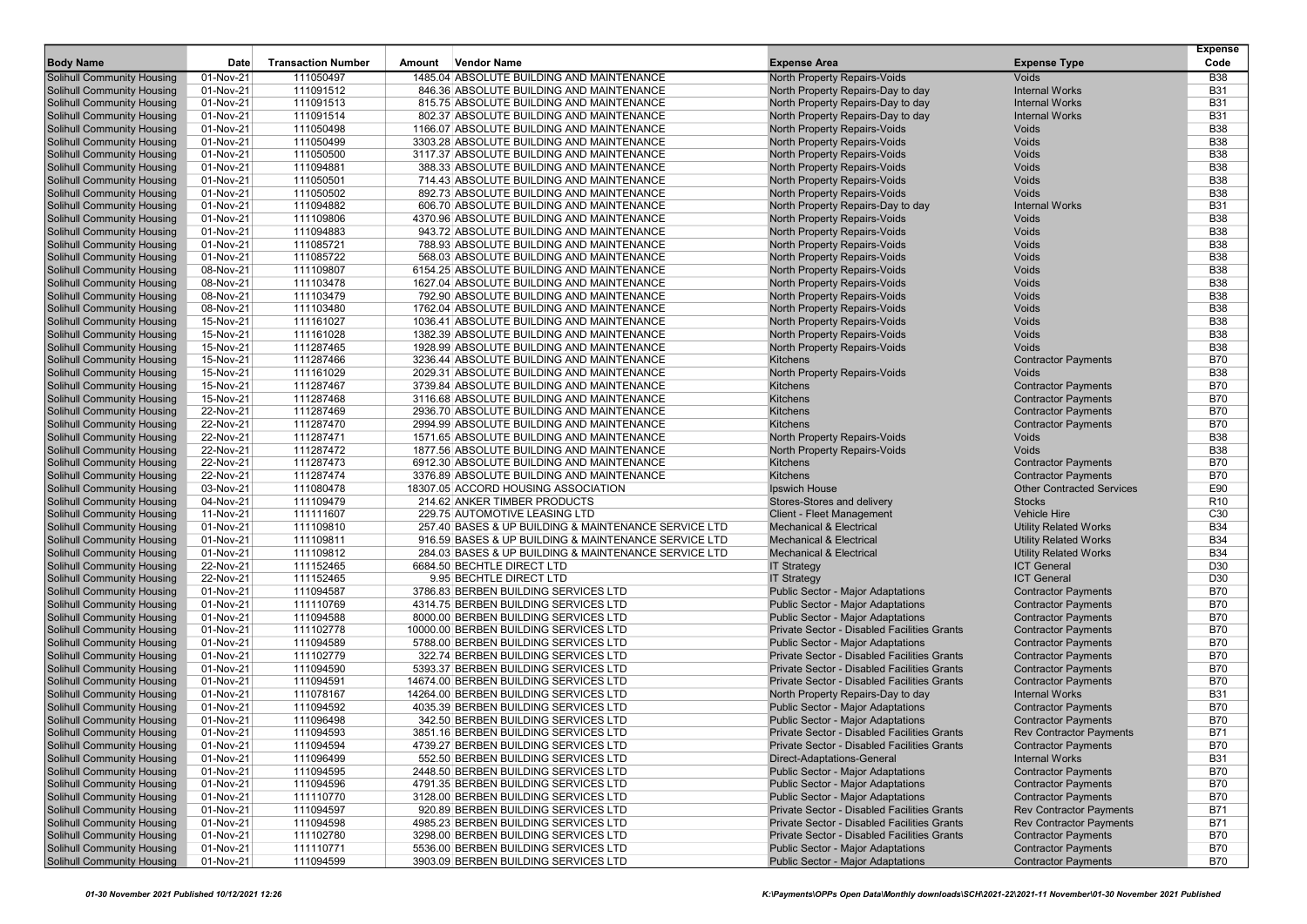|                                                                        |                        |                           |        |                                                                               |                                                                                         |                                                          | <b>Expense</b>           |
|------------------------------------------------------------------------|------------------------|---------------------------|--------|-------------------------------------------------------------------------------|-----------------------------------------------------------------------------------------|----------------------------------------------------------|--------------------------|
| <b>Body Name</b>                                                       | Date                   | <b>Transaction Number</b> | Amount | <b>Vendor Name</b>                                                            | <b>Expense Area</b>                                                                     | <b>Expense Type</b>                                      | Code                     |
| Solihull Community Housing                                             | 01-Nov-21              | 111110772                 |        | 4436.00 BERBEN BUILDING SERVICES LTD                                          | Private Sector - Disabled Facilities Grants                                             | <b>Contractor Payments</b>                               | <b>B70</b>               |
| <b>Solihull Community Housing</b>                                      | 09-Nov-21              | 111160953                 |        | 5627.83 BERBEN BUILDING SERVICES LTD                                          | <b>Private Sector - Disabled Facilities Grants</b>                                      | <b>Contractor Payments</b>                               | <b>B70</b>               |
| <b>Solihull Community Housing</b>                                      | 01-Nov-21<br>01-Nov-21 | 111110773<br>111094600    |        | 10315.00 BERBEN BUILDING SERVICES LTD<br>2575.30 BERBEN BUILDING SERVICES LTD | Private Sector - Disabled Facilities Grants                                             | <b>Contractor Payments</b>                               | <b>B70</b><br><b>B70</b> |
| <b>Solihull Community Housing</b><br><b>Solihull Community Housing</b> | 01-Nov-21              | 111094601                 |        | 4864.50 BERBEN BUILDING SERVICES LTD                                          | <b>Public Sector - Major Adaptations</b><br>Private Sector - Disabled Facilities Grants | <b>Contractor Payments</b><br><b>Contractor Payments</b> | <b>B70</b>               |
| <b>Solihull Community Housing</b>                                      | 10-Nov-21              | 111110774                 |        | 2477.00 BERBEN BUILDING SERVICES LTD                                          | North Property Repairs-Day to day                                                       | <b>Internal Works</b>                                    | <b>B31</b>               |
| <b>Solihull Community Housing</b>                                      | 01-Nov-21              | 111045957                 |        | 1714.01 BERBEN BUILDING SERVICES LTD                                          | North Property Repairs-Voids                                                            | Voids                                                    | <b>B38</b>               |
| <b>Solihull Community Housing</b>                                      | 01-Nov-21              | 111045957                 |        | 1088.59 BERBEN BUILDING SERVICES LTD                                          | North Property Repairs-Voids                                                            | Voids                                                    | <b>B38</b>               |
| <b>Solihull Community Housing</b>                                      | 01-Nov-21              | 111045958                 |        | 399.97 BERBEN BUILDING SERVICES LTD                                           | North Property Repairs-Voids                                                            | Voids                                                    | <b>B38</b>               |
| <b>Solihull Community Housing</b>                                      | 01-Nov-21              | 111094602                 |        | 4474.74 BERBEN BUILDING SERVICES LTD                                          | <b>Public Sector - Major Adaptations</b>                                                | <b>Contractor Payments</b>                               | <b>B70</b>               |
| <b>Solihull Community Housing</b>                                      | $01-Nov-21$            | 111045959                 |        | 995.93 BERBEN BUILDING SERVICES LTD                                           | North Property Repairs-Voids                                                            | Voids                                                    | <b>B38</b>               |
| <b>Solihull Community Housing</b>                                      | 08-Nov-21              | 111110775                 |        | 802.77 BERBEN BUILDING SERVICES LTD                                           | North Property Repairs-Voids                                                            | Voids                                                    | <b>B38</b>               |
| <b>Solihull Community Housing</b>                                      | 01-Nov-21              | 111045960                 |        | 2018.91 BERBEN BUILDING SERVICES LTD                                          | North Property Repairs-Voids                                                            | <b>Voids</b>                                             | <b>B38</b>               |
| <b>Solihull Community Housing</b>                                      | 01-Nov-21              | 111045961                 |        | 2334.54 BERBEN BUILDING SERVICES LTD                                          | North Property Repairs-Voids                                                            | Voids                                                    | <b>B38</b>               |
| <b>Solihull Community Housing</b>                                      | 01-Nov-21              | 111045962                 |        | 1270.10 BERBEN BUILDING SERVICES LTD                                          | North Property Repairs-Voids                                                            | Voids                                                    | <b>B38</b>               |
| <b>Solihull Community Housing</b>                                      | 01-Nov-21              | 111096500                 |        | 702.50 BERBEN BUILDING SERVICES LTD                                           | <b>Public Sector - Major Adaptations</b>                                                | <b>Contractor Payments</b>                               | <b>B70</b>               |
| <b>Solihull Community Housing</b>                                      | 01-Nov-21              | 111096501                 |        | 1038.26 BERBEN BUILDING SERVICES LTD                                          | <b>Public Sector - Major Adaptations</b>                                                | <b>Contractor Payments</b>                               | <b>B70</b>               |
| <b>Solihull Community Housing</b>                                      | 01-Nov-21              | 111045963                 |        | 1438.20 BERBEN BUILDING SERVICES LTD                                          | North Property Repairs-Voids                                                            | Voids                                                    | <b>B38</b>               |
| <b>Solihull Community Housing</b>                                      | 08-Nov-21              | 111102781                 |        | 2708.02 BERBEN BUILDING SERVICES LTD                                          | North Property Repairs-Voids                                                            | Voids                                                    | <b>B38</b>               |
| <b>Solihull Community Housing</b>                                      | 08-Nov-21              | 111102782                 |        | 2753.24 BERBEN BUILDING SERVICES LTD                                          | North Property Repairs-Voids                                                            | Voids                                                    | <b>B38</b>               |
| <b>Solihull Community Housing</b>                                      | 08-Nov-21              | 111102783                 |        | 2108.65 BERBEN BUILDING SERVICES LTD                                          | North Property Repairs-Voids                                                            | Voids                                                    | <b>B38</b>               |
| <b>Solihull Community Housing</b>                                      | 01-Nov-21              | 111096502                 |        | 628.32 BERBEN BUILDING SERVICES LTD                                           | Direct-Adaptations-General                                                              | <b>Internal Works</b>                                    | <b>B31</b>               |
| <b>Solihull Community Housing</b>                                      | 01-Nov-21              | 111096503                 |        | 750.10 BERBEN BUILDING SERVICES LTD                                           | Direct-Adaptations-General                                                              | <b>Internal Works</b>                                    | <b>B31</b>               |
| <b>Solihull Community Housing</b>                                      | 08-Nov-21              | 111102784                 |        | 1935.91 BERBEN BUILDING SERVICES LTD                                          | North Property Repairs-Voids                                                            | Voids                                                    | <b>B38</b>               |
| <b>Solihull Community Housing</b>                                      | 08-Nov-21              | 111110776                 |        | 2332.19 BERBEN BUILDING SERVICES LTD                                          | <b>North Property Repairs-Voids</b>                                                     | Voids                                                    | <b>B38</b>               |
| <b>Solihull Community Housing</b>                                      | 01-Nov-21              | 111094603                 |        | 1209.65 BERBEN BUILDING SERVICES LTD                                          | <b>Public Sector - Major Adaptations</b>                                                | <b>Contractor Payments</b>                               | <b>B70</b>               |
| <b>Solihull Community Housing</b>                                      | 01-Nov-21              | 111078168                 |        | 452.10 BERBEN BUILDING SERVICES LTD                                           | <b>MST</b> -Structural Works                                                            | <b>Contractor Payments</b>                               | <b>B70</b>               |
| <b>Solihull Community Housing</b>                                      | 01-Nov-21              | 111078168                 |        | 226.05 BERBEN BUILDING SERVICES LTD                                           | <b>MST-Structural Works</b>                                                             | <b>Contractor Payments</b>                               | <b>B70</b>               |
| <b>Solihull Community Housing</b>                                      | 01-Nov-21              | 111078168                 |        | 203.19 BERBEN BUILDING SERVICES LTD                                           | <b>MST-Structural Works</b>                                                             | <b>Contractor Payments</b>                               | <b>B70</b>               |
| <b>Solihull Community Housing</b>                                      | 01-Nov-21              | 111078169                 |        | 405.69 BERBEN BUILDING SERVICES LTD                                           | <b>MST</b> -Structural Works                                                            | <b>Contractor Payments</b>                               | <b>B70</b>               |
| <b>Solihull Community Housing</b>                                      | 08-Nov-21              | 111102785                 |        | 1976.41 BERBEN BUILDING SERVICES LTD                                          | North Property Repairs-Voids                                                            | Voids                                                    | <b>B38</b>               |
| <b>Solihull Community Housing</b>                                      | 08-Nov-21              | 111110777                 |        | 2352.94 BERBEN BUILDING SERVICES LTD                                          | North Property Repairs-Voids                                                            | <b>Voids</b>                                             | <b>B38</b>               |
| <b>Solihull Community Housing</b>                                      | 01-Nov-21              | 111102786                 |        | 2184.00 BERBEN BUILDING SERVICES LTD                                          | <b>Public Sector - Major Adaptations</b>                                                | <b>Contractor Payments</b>                               | <b>B70</b>               |
| <b>Solihull Community Housing</b>                                      | 10-Nov-21              | 111110778                 |        | 4253.33 BERBEN BUILDING SERVICES LTD                                          | North Property Repairs-Day to day                                                       | <b>Internal Works</b>                                    | <b>B31</b>               |
| Solihull Community Housing                                             | 01-Nov-21              | 111102787                 |        | 1984.00 BERBEN BUILDING SERVICES LTD                                          | <b>Public Sector - Major Adaptations</b>                                                | <b>Contractor Payments</b>                               | <b>B70</b>               |
| <b>Solihull Community Housing</b>                                      | 08-Nov-21              | 111110779                 |        | 2554.21 BERBEN BUILDING SERVICES LTD                                          | Kitchens                                                                                | <b>Contractor Payments</b>                               | <b>B70</b>               |
| <b>Solihull Community Housing</b>                                      | 08-Nov-21              | 111102788                 |        | 1828.01 BERBEN BUILDING SERVICES LTD                                          | Kitchens                                                                                | <b>Contractor Payments</b>                               | <b>B70</b>               |
| <b>Solihull Community Housing</b>                                      | 08-Nov-21              | 111102789                 |        | 2378.31 BERBEN BUILDING SERVICES LTD                                          | Kitchens                                                                                | <b>Contractor Payments</b>                               | <b>B70</b>               |
| <b>Solihull Community Housing</b>                                      | 08-Nov-21              | 111110780                 |        | 2554.21 BERBEN BUILDING SERVICES LTD                                          | Kitchens                                                                                | <b>Contractor Payments</b>                               | <b>B70</b>               |
| <b>Solihull Community Housing</b>                                      | 08-Nov-21              | 111110781                 |        | 2554.21 BERBEN BUILDING SERVICES LTD                                          | Kitchens                                                                                | <b>Contractor Payments</b>                               | <b>B70</b>               |
| <b>Solihull Community Housing</b>                                      | 08-Nov-21              | 111110782<br>111110783    |        | 1828.01 BERBEN BUILDING SERVICES LTD<br>2554.21 BERBEN BUILDING SERVICES LTD  | Kitchens<br>Kitchens                                                                    | <b>Contractor Payments</b>                               | <b>B70</b><br><b>B70</b> |
| <b>Solihull Community Housing</b><br><b>Solihull Community Housing</b> | 08-Nov-21<br>08-Nov-21 | 111110784                 |        | 2554.21 BERBEN BUILDING SERVICES LTD                                          | Kitchens                                                                                | <b>Contractor Payments</b><br><b>Contractor Payments</b> | <b>B70</b>               |
| <b>Solihull Community Housing</b>                                      | 08-Nov-21              | 111110785                 |        | 1828.01 BERBEN BUILDING SERVICES LTD                                          | Kitchens                                                                                | <b>Contractor Payments</b>                               | <b>B70</b>               |
| <b>Solihull Community Housing</b>                                      | 08-Nov-21              | 111102790                 |        | 2378.31 BERBEN BUILDING SERVICES LTD                                          | Kitchens                                                                                | <b>Contractor Payments</b>                               | <b>B70</b>               |
| <b>Solihull Community Housing</b>                                      | 08-Nov-21              | 111102791                 |        | 1828.01 BERBEN BUILDING SERVICES LTD                                          | Kitchens                                                                                | <b>Contractor Payments</b>                               | <b>B70</b>               |
| <b>Solihull Community Housing</b>                                      | 08-Nov-21              | 111102792                 |        | 2554.21 BERBEN BUILDING SERVICES LTD                                          | Kitchens                                                                                | <b>Contractor Payments</b>                               | <b>B70</b>               |
| <b>Solihull Community Housing</b>                                      | 08-Nov-21              | 111102793                 |        | 2378.31 BERBEN BUILDING SERVICES LTD                                          | <b>Kitchens</b>                                                                         | <b>Contractor Payments</b>                               | <b>B70</b>               |
| <b>Solihull Community Housing</b>                                      | 10-Nov-21              | 111110786                 |        | 1905.62 BERBEN BUILDING SERVICES LTD                                          | North Property Repairs-Day to day                                                       | <b>Internal Works</b>                                    | <b>B31</b>               |
| Solihull Community Housing                                             | 01-Nov-21              | 111096504                 |        | 958.96 BERBEN BUILDING SERVICES LTD                                           | Direct-Adaptations-General                                                              | <b>Internal Works</b>                                    | <b>B31</b>               |
| <b>Solihull Community Housing</b>                                      | 01-Nov-21              | 111078176                 |        | 435.96 BERBEN BUILDING SERVICES LTD                                           | North Property Repairs-Day to day                                                       | <b>Internal Works</b>                                    | <b>B31</b>               |
| <b>Solihull Community Housing</b>                                      | 01-Nov-21              | 111045968                 |        | 727.19 BERBEN BUILDING SERVICES LTD                                           | North Property Repairs-Day to day                                                       | <b>Internal Works</b>                                    | <b>B31</b>               |
| Solihull Community Housing                                             | 22-Nov-21              | 111156476                 |        | 6675.49 BMG RESEARCH                                                          | <b>Completion of Star Survey</b>                                                        | <b>Professional Fees</b>                                 | D <sub>50</sub>          |
| <b>Solihull Community Housing</b>                                      | 25-Nov-21              | 111187812                 |        | 329.17 BORSHCH ELECTRIC                                                       | <b>Homelessness</b>                                                                     | Furniture                                                | D11                      |
| <b>Solihull Community Housing</b>                                      | 23-Nov-21              | 111287475                 |        | 699.42 BROPHY RIAZ AND PARTNERS CHARTERED ARCHITECTS                          | Public Sector - Major Adaptations                                                       | <b>Contractor Payments</b>                               | <b>B70</b>               |
| <b>Solihull Community Housing</b>                                      | 01-Nov-21              | 111085368                 |        | 454.96 BURROWS HOME COMFORTS LTD                                              | North Property Repairs-Day to day                                                       | <b>Internal Works</b>                                    | <b>B31</b>               |
| Solihull Community Housing                                             | 01-Nov-21              | 111085369                 |        | 427.20 BURROWS HOME COMFORTS LTD                                              | North Property Repairs-Day to day                                                       | <b>Internal Works</b>                                    | <b>B31</b>               |
| Solihull Community Housing                                             | 01-Nov-21              | 111085370                 |        | 281.75 BURROWS HOME COMFORTS LTD                                              | North Property Repairs-Day to day                                                       | <b>Internal Works</b>                                    | <b>B31</b>               |
| Solihull Community Housing                                             | 01-Nov-21              | 111085371                 |        | 551.42 BURROWS HOME COMFORTS LTD                                              | North Property Repairs-Day to day                                                       | <b>Internal Works</b>                                    | <b>B31</b>               |
| <b>Solihull Community Housing</b>                                      | 01-Nov-21              | 111085372                 |        | 422.65 BURROWS HOME COMFORTS LTD                                              | North Property Repairs-Day to day                                                       | <b>Internal Works</b>                                    | <b>B31</b>               |
| <b>Solihull Community Housing</b>                                      | 01-Nov-21              | 111085373                 |        | 386.40 BURROWS HOME COMFORTS LTD                                              | North Property Repairs-Day to day                                                       | <b>Internal Works</b>                                    | <b>B31</b>               |
| <b>Solihull Community Housing</b>                                      | 01-Nov-21              | 111085374                 |        | 422.65 BURROWS HOME COMFORTS LTD                                              | North Property Repairs-Day to day                                                       | <b>Internal Works</b>                                    | <b>B31</b>               |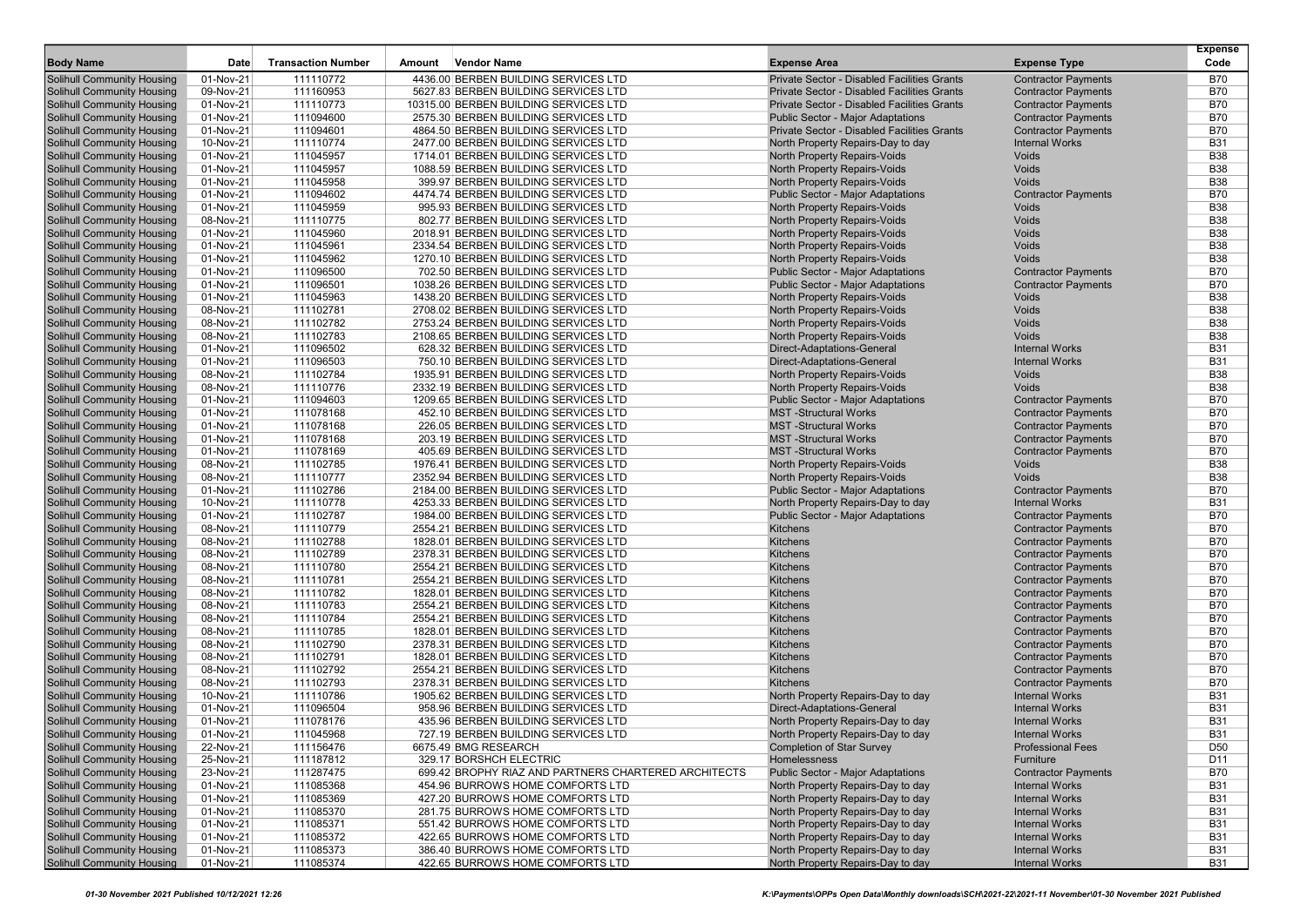| <b>Body Name</b>                  | Date      | <b>Transaction Number</b> | Amount | Vendor Name                           | <b>Expense Area</b>                         | <b>Expense Type</b>            | <b>Expense</b><br>Code |
|-----------------------------------|-----------|---------------------------|--------|---------------------------------------|---------------------------------------------|--------------------------------|------------------------|
| <b>Solihull Community Housing</b> | 01-Nov-21 | 111094875                 |        | 322.00 BURROWS HOME COMFORTS LTD      | North Property Repairs-Day to day           | <b>Internal Works</b>          | <b>B31</b>             |
| Solihull Community Housing        | 30-Nov-21 | 111282465                 |        | 385.00 CAPITAL FURNISHINGS            | Homelessness                                | Furniture                      | D <sub>11</sub>        |
| Solihull Community Housing        | 29-Nov-21 | 111258467                 |        | 765.00 CAPITAL FURNISHINGS            | <b>Private Sector Leasing</b>               | Furniture                      | D <sub>11</sub>        |
| Solihull Community Housing        | 30-Nov-21 | 111275464                 |        | 610.00 CAPITAL FURNISHINGS            | <b>Private Sector Leasing</b>               | Furniture                      | D <sub>11</sub>        |
| Solihull Community Housing        | 30-Nov-21 | 111278464                 |        | 480.00 CAPITAL FURNISHINGS            | Homelessness                                | Furniture                      | D11                    |
| <b>Solihull Community Housing</b> | 22-Nov-21 | 111152535                 |        | -350.00 CAREBASE                      | Private Sector - Disabled Facilities Grants | <b>Contractor Payments</b>     | <b>B70</b>             |
| Solihull Community Housing        | 01-Nov-21 | 111121488                 |        | 719.00 CENTRAL (HIGH RISE) LTD        | <b>Mechanical &amp; Electrical</b>          | <b>Rev Contractor Payments</b> | <b>B71</b>             |
| <b>Solihull Community Housing</b> | 10-Nov-21 | 111104469                 |        | 1545.78 CHAPMANS ELECTRICAL           | <b>Mechanical &amp; Electrical</b>          | <b>Rev Contractor Payments</b> | <b>B71</b>             |
| <b>Solihull Community Housing</b> | 30-Nov-21 | 111348465                 |        | 1545.78 CHAPMANS ELECTRICAL           | <b>Mechanical &amp; Electrical</b>          | <b>Rev Contractor Payments</b> | <b>B71</b>             |
| <b>Solihull Community Housing</b> | 16-Nov-21 | 111120508                 |        | 428.09 CHILD MAINTENANCE SERVICE      | <b>Payroll Deductions</b>                   | <b>General Creditors</b>       | S01                    |
| <b>Solihull Community Housing</b> | 08-Nov-21 | 111094615                 |        | 8482.17 CIVICA UK LTD                 | <b>IT Services</b>                          | <b>ICT Software</b>            | D31                    |
| Solihull Community Housing        | 03-Nov-21 | 111078084                 |        | 12170.00 CLOUD BOOKING LTD            | <b>IT Strategy</b>                          | <b>ICT General</b>             | D <sub>30</sub>        |
| Solihull Community Housing        | 12-Nov-21 | 111119651                 |        | 1560.00 CONTOUR SHOWERS LTD           | Stores-Stores and delivery                  | <b>Stocks</b>                  | R <sub>10</sub>        |
| Solihull Community Housing        | 15-Nov-21 | 111119589                 |        | 714.91 CO-OP ENERGY                   | <b>Private Sector Leasing</b>               | Electricity                    | <b>B11</b>             |
| Solihull Community Housing        | 17-Nov-21 | 111135486                 |        | 2335.00 COUNTRYWIDE ESTATE AGENTS     | New Build - Brackleys Way                   | <b>Contractor Payments</b>     | <b>B70</b>             |
| <b>Solihull Community Housing</b> | 18-Nov-21 | 111140667                 |        | 2122.50 COUNTRYWIDE ESTATE AGENTS     | New Build - Wagon Lane                      | <b>Contractor Payments</b>     | <b>B70</b>             |
| <b>Solihull Community Housing</b> | 03-Nov-21 | 111076545                 |        | 300000.00 DAVISONS SOLICITORS LIMITED | <b>Property Acquisitions</b>                | <b>Contractor Payments</b>     | <b>B70</b>             |
| <b>Solihull Community Housing</b> | 09-Nov-21 | 111099500                 |        | 401.53 DELAWARE COMMUNICATIONS PLC    | <b>Mechanical &amp; Electrical</b>          | <b>Utility Related Works</b>   | <b>B34</b>             |
| <b>Solihull Community Housing</b> | 29-Nov-21 | 111237467                 |        | 395.00 DIVERSITION LTD                | <b>Income Collection Team</b>               | <b>Court Fees</b>              | D <sub>54</sub>        |
| Solihull Community Housing        | 01-Nov-21 | 111160464                 |        | 864.26 DODD GROUP                     | North Property Repairs-Voids                | Voids                          | <b>B38</b>             |
| <b>Solihull Community Housing</b> | 01-Nov-21 | 111102622                 |        | 479.22 DODD GROUP                     | <b>Mechanical &amp; Electrical</b>          | <b>Rev Contractor Payments</b> | <b>B71</b>             |
| <b>Solihull Community Housing</b> | 01-Nov-21 | 111102623                 |        | 520.68 DODD GROUP                     | <b>Mechanical &amp; Electrical</b>          | <b>Rev Contractor Payments</b> | <b>B71</b>             |
| Solihull Community Housing        | 01-Nov-21 | 111108915                 |        | 744.98 DODD GROUP                     | <b>Mechanical &amp; Electrical</b>          | <b>Rev Contractor Payments</b> | <b>B71</b>             |
| <b>Solihull Community Housing</b> | 01-Nov-21 | 111160465                 |        | 367.54 DODD GROUP                     | North Property Repairs-Voids                | Voids                          | <b>B38</b>             |
| <b>Solihull Community Housing</b> | 01-Nov-21 | 111160466                 |        | 344.24 DODD GROUP                     | North Property Repairs-Voids                | Voids                          | <b>B38</b>             |
| <b>Solihull Community Housing</b> | 01-Nov-21 | 111102625                 |        | 2135.18 DODD GROUP                    | <b>Electrical Sub Mains</b>                 | <b>Contractor Payments</b>     | <b>B70</b>             |
| <b>Solihull Community Housing</b> | 01-Nov-21 | 111139489                 |        | 568.89 DODD GROUP                     | <b>Biomass System</b>                       | Biomass HIU & Plant            | <b>B48</b>             |
| Solihull Community Housing        | 01-Nov-21 | 111139490                 |        | 535.78 DODD GROUP                     | <b>Biomass System</b>                       | Biomass HIU & Plant            | <b>B48</b>             |
| Solihull Community Housing        | 01-Nov-21 | 111139491                 |        | 294.98 DODD GROUP                     | <b>Biomass System</b>                       | Biomass HIU & Plant            | <b>B48</b>             |
| Solihull Community Housing        | 01-Nov-21 | 111102626                 |        | 585.14 DODD GROUP                     | <b>Mechanical &amp; Electrical</b>          | <b>Rev Contractor Payments</b> | B71                    |
| <b>Solihull Community Housing</b> | 01-Nov-21 | 111102627                 |        | 221.28 DODD GROUP                     | <b>Mechanical &amp; Electrical</b>          | <b>Rev Contractor Payments</b> | <b>B71</b>             |
| <b>Solihull Community Housing</b> | 01-Nov-21 | 111102628                 |        | 338.10 DODD GROUP                     | <b>Mechanical &amp; Electrical</b>          | <b>Rev Contractor Payments</b> | B71                    |
| Solihull Community Housing        | 01-Nov-21 | 111102629                 |        | 555.56 DODD GROUP                     | North Property Repairs-Voids                | Voids                          | <b>B38</b>             |
| <b>Solihull Community Housing</b> | 01-Nov-21 | 111108922                 |        | 439.32 DODD GROUP                     | <b>Mechanical &amp; Electrical</b>          | <b>Rev Contractor Payments</b> | <b>B71</b>             |
| <b>Solihull Community Housing</b> | 01-Nov-21 | 111102630                 |        | 499.69 DODD GROUP                     | <b>Electrical Improvement Works</b>         | <b>Contractor Payments</b>     | <b>B70</b>             |
| <b>Solihull Community Housing</b> | 01-Nov-21 | 111108924                 |        | 1179.68 DODD GROUP                    | <b>Electrical Improvement Works</b>         | <b>Contractor Payments</b>     | <b>B70</b>             |
| <b>Solihull Community Housing</b> | 01-Nov-21 | 111102631                 |        | 291.70 DODD GROUP                     | <b>Mechanical &amp; Electrical</b>          | <b>Rev Contractor Payments</b> | <b>B71</b>             |
| <b>Solihull Community Housing</b> | 01-Nov-21 | 111102632                 |        | 274.20 DODD GROUP                     | <b>Mechanical &amp; Electrical</b>          | <b>Rev Contractor Payments</b> | <b>B71</b>             |
| <b>Solihull Community Housing</b> | 01-Nov-21 | 111102633                 |        | 854.22 DODD GROUP                     | <b>Mechanical &amp; Electrical</b>          | <b>Rev Contractor Payments</b> | <b>B71</b>             |
| <b>Solihull Community Housing</b> | 01-Nov-21 | 111102634                 |        | 995.54 DODD GROUP                     | <b>Mechanical &amp; Electrical</b>          | <b>Rev Contractor Payments</b> | B71                    |
| Solihull Community Housing        | 01-Nov-21 | 111102635                 |        | 500.55 DODD GROUP                     | <b>Mechanical &amp; Electrical</b>          | <b>Rev Contractor Payments</b> | <b>B71</b>             |
| Solihull Community Housing        | 01-Nov-21 | 111102636                 |        | 412.26 DODD GROUP                     | <b>Mechanical &amp; Electrical</b>          | <b>Rev Contractor Payments</b> | <b>B71</b>             |
| <b>Solihull Community Housing</b> | 01-Nov-21 | 111102637                 |        | 306.27 DODD GROUP                     | <b>Mechanical &amp; Electrical</b>          | <b>Rev Contractor Payments</b> | <b>B71</b>             |
| Solihull Community Housing        | 01-Nov-21 | 111096466                 |        | 263.75 DODD GROUP                     | Direct-Standby                              | <b>Other Building Costs</b>    | <b>B39</b>             |
| <b>Solihull Community Housing</b> | 01-Nov-21 | 111096467                 |        | 283.38 DODD GROUP                     | Direct-Standby                              | <b>Other Building Costs</b>    | <b>B39</b>             |
| <b>Solihull Community Housing</b> | 01-Nov-21 | 111102638                 |        | 267.66 DODD GROUP                     | <b>Mechanical &amp; Electrical</b>          | <b>Rev Contractor Payments</b> | <b>B71</b>             |
| <b>Solihull Community Housing</b> | 01-Nov-21 | 111102639                 |        | 10471.31 DODD GROUP                   | <b>Biomass Plant Replacement</b>            | <b>Contractor Payments</b>     | <b>B70</b>             |
| <b>Solihull Community Housing</b> | 01-Nov-21 | 111108938                 |        | 5677.20 DODD GROUP                    | North Property Repairs-Day to day           | <b>External Structures</b>     | <b>B33</b>             |
| Solihull Community Housing        | 01-Nov-21 | 111102640                 |        | 339.16 DODD GROUP                     | <b>Mechanical &amp; Electrical</b>          | <b>Rev Contractor Payments</b> | B71                    |
| <b>Solihull Community Housing</b> | 01-Nov-21 | 111108945                 |        | 316.48 DODD GROUP                     | <b>Mechanical &amp; Electrical</b>          | <b>Rev Contractor Payments</b> | <b>B71</b>             |
| <b>Solihull Community Housing</b> | 01-Nov-21 | 111102641                 |        | 263.21 DODD GROUP                     | <b>Mechanical &amp; Electrical</b>          | <b>Rev Contractor Payments</b> | <b>B71</b>             |
| <b>Solihull Community Housing</b> | 01-Nov-21 | 111102642                 |        | 332.28 DODD GROUP                     | <b>Mechanical &amp; Electrical</b>          | <b>Rev Contractor Payments</b> | B71                    |
| <b>Solihull Community Housing</b> | 01-Nov-21 | 111096469                 |        | 260.57 DODD GROUP                     | Direct-Standby                              | <b>Other Building Costs</b>    | <b>B39</b>             |
| <b>Solihull Community Housing</b> | 01-Nov-21 | 111102643                 |        | 357.31 DODD GROUP                     | <b>Mechanical &amp; Electrical</b>          | <b>Rev Contractor Payments</b> | <b>B71</b>             |
| <b>Solihull Community Housing</b> | 01-Nov-21 | 111160467                 |        | 382.99 DODD GROUP                     | North Property Repairs-Voids                | Voids                          | <b>B38</b>             |
| <b>Solihull Community Housing</b> | 01-Nov-21 | 111108952                 |        | 5287.94 DODD GROUP                    | Gas Warm Air/B'boiler/Storage Heater        | <b>Contractor Payments</b>     | <b>B70</b>             |
| <b>Solihull Community Housing</b> | 01-Nov-21 | 111096470                 |        | 220.08 DODD GROUP                     | Direct-Standby                              | <b>Other Building Costs</b>    | <b>B39</b>             |
| <b>Solihull Community Housing</b> | 01-Nov-21 | 111096471                 |        | 261.15 DODD GROUP                     | Direct-Standby                              | <b>Other Building Costs</b>    | <b>B39</b>             |
| <b>Solihull Community Housing</b> | 01-Nov-21 | 111094467                 |        | 254.32 DODD GROUP                     | <b>Electrical Testing</b>                   | <b>Utility Related Works</b>   | <b>B34</b>             |
| <b>Solihull Community Housing</b> | 01-Nov-21 | 111102644                 |        | 617.38 DODD GROUP                     | <b>Mechanical &amp; Electrical</b>          | <b>Rev Contractor Payments</b> | <b>B71</b>             |
| <b>Solihull Community Housing</b> | 01-Nov-21 | 111096472                 |        | 2272.16 DODD GROUP                    | Gas Warm Air/B'boiler/Storage Heater        | <b>Contractor Payments</b>     | B70                    |
| <b>Solihull Community Housing</b> | 01-Nov-21 | 111094469                 |        | 4124.31 DODD GROUP                    | Gas Warm Air/B'boiler/Storage Heater        | <b>Contractor Payments</b>     | <b>B70</b>             |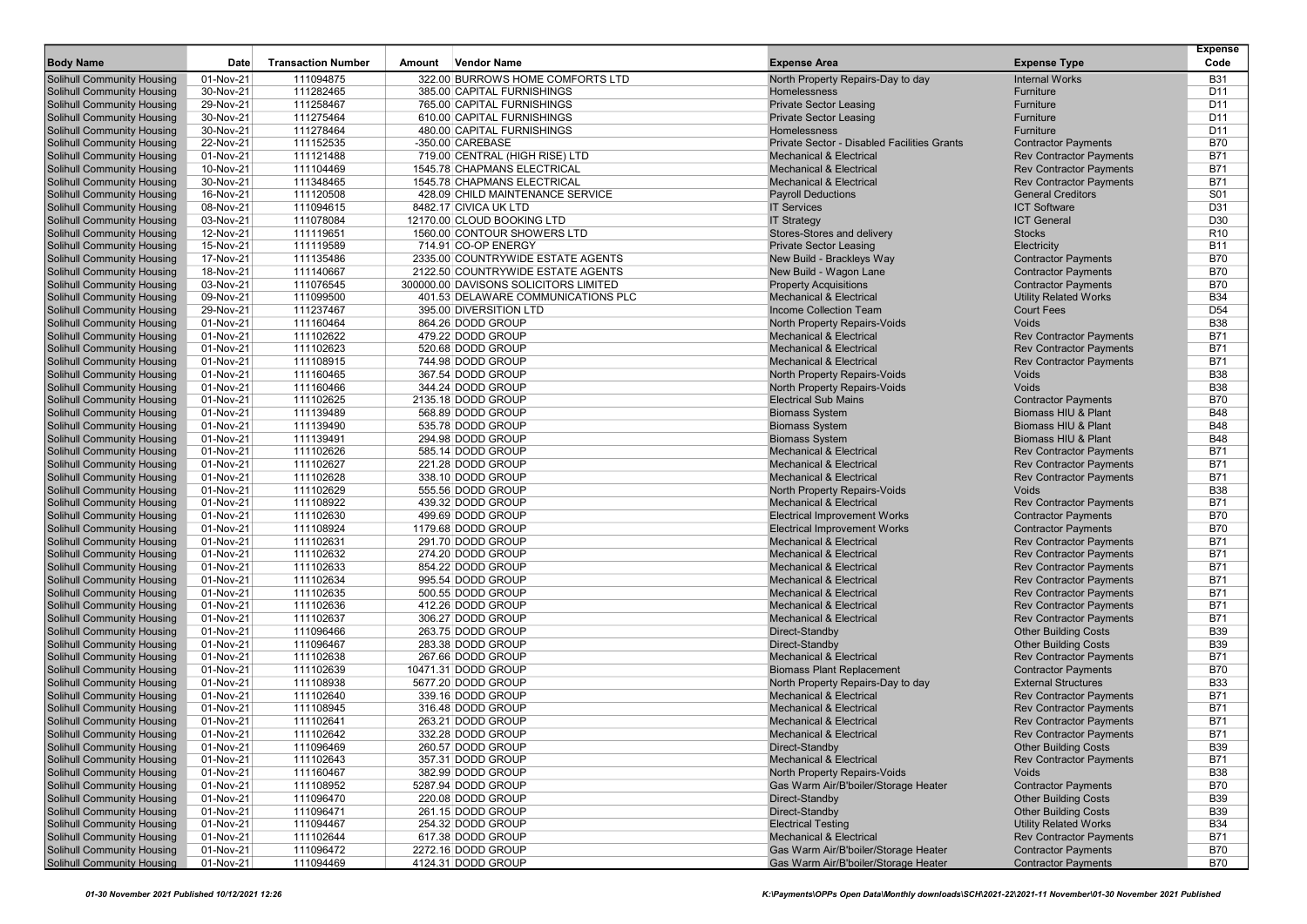| <b>Body Name</b>                                                       | Date                   | <b>Transaction Number</b> | Amount | <b>Vendor Name</b>                     | <b>Expense Area</b>                                                      | <b>Expense Type</b>                                              | <b>Expense</b><br>Code   |
|------------------------------------------------------------------------|------------------------|---------------------------|--------|----------------------------------------|--------------------------------------------------------------------------|------------------------------------------------------------------|--------------------------|
| <b>Solihull Community Housing</b>                                      | 01-Nov-21              | 111096473                 |        | 2141.71 DODD GROUP                     | Gas Warm Air/B'boiler/Storage Heater                                     | <b>Contractor Payments</b>                                       | <b>B70</b>               |
| <b>Solihull Community Housing</b>                                      | 01-Nov-21              | 111102645                 |        | 318.12 DODD GROUP                      | <b>Mechanical &amp; Electrical</b>                                       | <b>Rev Contractor Payments</b>                                   | <b>B71</b>               |
| <b>Solihull Community Housing</b>                                      | 01-Nov-21              | 111102646                 |        | 436.16 DODD GROUP                      | <b>Mechanical &amp; Electrical</b>                                       | <b>Rev Contractor Payments</b>                                   | B71                      |
| <b>Solihull Community Housing</b>                                      | 01-Nov-21              | 111102647                 |        | 686.89 DODD GROUP                      | <b>Mechanical &amp; Electrical</b>                                       | <b>Rev Contractor Payments</b>                                   | <b>B71</b>               |
| <b>Solihull Community Housing</b>                                      | 01-Nov-21              | 111094473                 |        | 559.24 DODD GROUP                      | <b>Mechanical &amp; Electrical</b>                                       | <b>Rev Contractor Payments</b>                                   | <b>B71</b>               |
| <b>Solihull Community Housing</b>                                      | 01-Nov-21              | 111094474                 |        | 1163.58 DODD GROUP                     | <b>Mechanical &amp; Electrical</b>                                       | <b>Rev Contractor Payments</b>                                   | B71                      |
| <b>Solihull Community Housing</b>                                      | 01-Nov-21              | 111102648                 |        | 469.76 DODD GROUP                      | <b>Mechanical &amp; Electrical</b>                                       | <b>Rev Contractor Payments</b>                                   | <b>B71</b>               |
| <b>Solihull Community Housing</b>                                      | 01-Nov-21              | 111094475                 |        | 2210.46 DODD GROUP                     | Gas Warm Air/B'boiler/Storage Heater                                     | <b>Contractor Payments</b>                                       | <b>B70</b>               |
| <b>Solihull Community Housing</b>                                      | 01-Nov-21              | 111094476                 |        | 2366.21 DODD GROUP                     | Gas Warm Air/B'boiler/Storage Heater                                     | <b>Contractor Payments</b>                                       | <b>B70</b>               |
| <b>Solihull Community Housing</b>                                      | 01-Nov-21              | 111094477                 |        | 1853.32 DODD GROUP                     | Gas Warm Air/B'boiler/Storage Heater                                     | <b>Contractor Payments</b>                                       | <b>B70</b>               |
| <b>Solihull Community Housing</b>                                      | 01-Nov-21              | 111094478                 |        | 3623.42 DODD GROUP                     | Gas Warm Air/B'boiler/Storage Heater                                     | <b>Contractor Payments</b>                                       | <b>B70</b>               |
| <b>Solihull Community Housing</b>                                      | 01-Nov-21              | 111094479                 |        | 4131.55 DODD GROUP                     | Gas Warm Air/B'boiler/Storage Heater                                     | <b>Contractor Payments</b>                                       | <b>B70</b>               |
| <b>Solihull Community Housing</b>                                      | 01-Nov-21              | 111044464                 |        | 233.16 DODD GROUP                      | <b>Mechanical &amp; Electrical</b>                                       | <b>Rev Contractor Payments</b>                                   | <b>B71</b>               |
| <b>Solihull Community Housing</b>                                      | 01-Nov-21              | 111094480                 |        | 400.95 DODD GROUP                      | <b>Mechanical &amp; Electrical</b>                                       | <b>Rev Contractor Payments</b>                                   | B71                      |
| <b>Solihull Community Housing</b>                                      | 01-Nov-21              | 111044470                 |        | 235.83 DODD GROUP                      | <b>Mechanical &amp; Electrical</b>                                       | <b>Rev Contractor Payments</b>                                   | <b>B71</b>               |
| <b>Solihull Community Housing</b>                                      | 01-Nov-21              | 111044472                 |        | 255.54 DODD GROUP                      | <b>Mechanical &amp; Electrical</b>                                       | <b>Rev Contractor Payments</b>                                   | <b>B71</b>               |
| <b>Solihull Community Housing</b>                                      | 01-Nov-21              | 111102649                 |        | 791.87 DODD GROUP                      | <b>Mechanical &amp; Electrical</b>                                       | <b>Rev Contractor Payments</b>                                   | <b>B71</b>               |
| <b>Solihull Community Housing</b>                                      | 01-Nov-21              | 111044490                 |        | 265.41 DODD GROUP                      | <b>Mechanical &amp; Electrical</b>                                       | <b>Rev Contractor Payments</b>                                   | <b>B71</b>               |
| <b>Solihull Community Housing</b>                                      | 01-Nov-21              | 111094481                 |        | 539.19 DODD GROUP                      | <b>Mechanical &amp; Electrical</b>                                       | <b>Rev Contractor Payments</b>                                   | B71                      |
| <b>Solihull Community Housing</b>                                      | 01-Nov-21              | 111094482                 |        | 348.79 DODD GROUP                      | <b>Mechanical &amp; Electrical</b>                                       | <b>Rev Contractor Payments</b>                                   | <b>B71</b>               |
| <b>Solihull Community Housing</b>                                      | 01-Nov-21              | 111094483                 |        | 279.97 DODD GROUP                      | <b>Mechanical &amp; Electrical</b>                                       | <b>Rev Contractor Payments</b>                                   | <b>B71</b>               |
| <b>Solihull Community Housing</b>                                      | 01-Nov-21              | 111044524                 |        | 255.54 DODD GROUP                      | <b>Mechanical &amp; Electrical</b>                                       | <b>Rev Contractor Payments</b>                                   | <b>B71</b>               |
| <b>Solihull Community Housing</b>                                      | 01-Nov-21              | 111094487                 |        | 287.30 DODD GROUP                      | <b>Mechanical &amp; Electrical</b>                                       | <b>Rev Contractor Payments</b>                                   | <b>B71</b>               |
| <b>Solihull Community Housing</b>                                      | 01-Nov-21              | 111094488                 |        | 305.81 DODD GROUP                      | <b>Mechanical &amp; Electrical</b>                                       | <b>Rev Contractor Payments</b>                                   | B71                      |
| <b>Solihull Community Housing</b>                                      | 01-Nov-21              | 111094489                 |        | 293.45 DODD GROUP                      | <b>Mechanical &amp; Electrical</b>                                       | <b>Rev Contractor Payments</b>                                   | <b>B71</b>               |
| <b>Solihull Community Housing</b>                                      | 01-Nov-21              | 111044651                 |        | 229.73 DODD GROUP                      | <b>Mechanical &amp; Electrical</b>                                       | <b>Rev Contractor Payments</b>                                   | <b>B71</b>               |
| <b>Solihull Community Housing</b>                                      | 01-Nov-21              | 111044699                 |        | 250.76 DODD GROUP                      | <b>Mechanical &amp; Electrical</b>                                       | <b>Rev Contractor Payments</b>                                   | B71                      |
| <b>Solihull Community Housing</b>                                      | 01-Nov-21              | 111094491                 |        | 480.97 DODD GROUP                      | <b>Mechanical &amp; Electrical</b>                                       | <b>Rev Contractor Payments</b>                                   | <b>B71</b>               |
| <b>Solihull Community Housing</b>                                      | 01-Nov-21              | 111094492                 |        | 455.51 DODD GROUP                      | <b>Mechanical &amp; Electrical</b>                                       | <b>Rev Contractor Payments</b>                                   | <b>B71</b>               |
| <b>Solihull Community Housing</b>                                      | 01-Nov-21              | 111094493                 |        | 277.65 DODD GROUP                      | <b>Mechanical &amp; Electrical</b>                                       | <b>Rev Contractor Payments</b>                                   | <b>B71</b>               |
| <b>Solihull Community Housing</b>                                      | 01-Nov-21              | 111094494                 |        | 481.93 DODD GROUP                      | <b>Mechanical &amp; Electrical</b>                                       | <b>Rev Contractor Payments</b>                                   | <b>B71</b>               |
| <b>Solihull Community Housing</b>                                      | 01-Nov-21              | 111094495                 |        | 418.13 DODD GROUP                      | <b>Mechanical &amp; Electrical</b>                                       | <b>Rev Contractor Payments</b>                                   | B71                      |
| <b>Solihull Community Housing</b>                                      | 01-Nov-21              | 111044747                 |        | 255.54 DODD GROUP                      | <b>Mechanical &amp; Electrical</b>                                       | <b>Rev Contractor Payments</b>                                   | <b>B71</b>               |
| <b>Solihull Community Housing</b>                                      | 01-Nov-21              | 111094496                 |        | 437.45 DODD GROUP                      | <b>Mechanical &amp; Electrical</b>                                       | <b>Rev Contractor Payments</b>                                   | <b>B71</b>               |
| <b>Solihull Community Housing</b>                                      | 01-Nov-21              | 111094497                 |        | 287.30 DODD GROUP                      | <b>Mechanical &amp; Electrical</b>                                       | <b>Rev Contractor Payments</b>                                   | B71                      |
| <b>Solihull Community Housing</b>                                      | 01-Nov-21              | 111094498                 |        | 244.23 DODD GROUP                      | <b>Mechanical &amp; Electrical</b>                                       | <b>Rev Contractor Payments</b>                                   | <b>B71</b>               |
| <b>Solihull Community Housing</b>                                      | 01-Nov-21              | 111094499                 |        | 251.02 DODD GROUP                      | <b>Mechanical &amp; Electrical</b>                                       | <b>Rev Contractor Payments</b>                                   | <b>B71</b>               |
| <b>Solihull Community Housing</b>                                      | 01-Nov-21              | 111094501                 |        | 317.58 DODD GROUP                      | <b>Mechanical &amp; Electrical</b>                                       | <b>Rev Contractor Payments</b>                                   | <b>B71</b>               |
| <b>Solihull Community Housing</b>                                      | 01-Nov-21              | 111044872                 |        | 220.01 DODD GROUP                      | <b>Mechanical &amp; Electrical</b>                                       | <b>Rev Contractor Payments</b>                                   | <b>B71</b>               |
| <b>Solihull Community Housing</b>                                      | 01-Nov-21              | 111094502                 |        | 268.80 DODD GROUP                      | <b>Mechanical &amp; Electrical</b>                                       | <b>Rev Contractor Payments</b>                                   | B71                      |
| <b>Solihull Community Housing</b>                                      | 01-Nov-21              | 111094503                 |        | 299.30 DODD GROUP                      | <b>Mechanical &amp; Electrical</b>                                       | <b>Rev Contractor Payments</b>                                   | <b>B71</b>               |
| <b>Solihull Community Housing</b>                                      | 01-Nov-21              | 111044949                 |        | 216.61 DODD GROUP                      | <b>Mechanical &amp; Electrical</b>                                       | <b>Rev Contractor Payments</b>                                   | <b>B71</b>               |
| <b>Solihull Community Housing</b>                                      | 01-Nov-21              | 111094504                 |        | 353.38 DODD GROUP                      | <b>Mechanical &amp; Electrical</b><br><b>Mechanical &amp; Electrical</b> | <b>Rev Contractor Payments</b>                                   | <b>B71</b><br><b>B71</b> |
| <b>Solihull Community Housing</b><br><b>Solihull Community Housing</b> | 01-Nov-21              | 111094505<br>111044975    |        | 500.81 DODD GROUP<br>226.96 DODD GROUP | <b>Mechanical &amp; Electrical</b>                                       | <b>Rev Contractor Payments</b><br><b>Rev Contractor Payments</b> | <b>B71</b>               |
| <b>Solihull Community Housing</b>                                      | 01-Nov-21<br>01-Nov-21 | 111044977                 |        | 235.83 DODD GROUP                      | <b>Mechanical &amp; Electrical</b>                                       | <b>Rev Contractor Payments</b>                                   | <b>B71</b>               |
| <b>Solihull Community Housing</b>                                      | 01-Nov-21              | 111094506                 |        | 220.50 DODD GROUP                      | <b>Mechanical &amp; Electrical</b>                                       | <b>Rev Contractor Payments</b>                                   | <b>B71</b>               |
| <b>Solihull Community Housing</b>                                      | 01-Nov-21              | 111094507                 |        | 428.71 DODD GROUP                      | <b>Mechanical &amp; Electrical</b>                                       | <b>Rev Contractor Payments</b>                                   | B71                      |
| <b>Solihull Community Housing</b>                                      | 01-Nov-21              | 111094508                 |        | 218.52 DODD GROUP                      | <b>Mechanical &amp; Electrical</b>                                       | <b>Rev Contractor Payments</b>                                   | <b>B71</b>               |
| <b>Solihull Community Housing</b>                                      | 01-Nov-21              | 111044987                 |        | 209.95 DODD GROUP                      | <b>Mechanical &amp; Electrical</b>                                       | <b>Rev Contractor Payments</b>                                   | <b>B71</b>               |
| <b>Solihull Community Housing</b>                                      | 01-Nov-21              | 111094509                 |        | 541.37 DODD GROUP                      | <b>Mechanical &amp; Electrical</b>                                       | <b>Rev Contractor Payments</b>                                   | B71                      |
| <b>Solihull Community Housing</b>                                      | 01-Nov-21              | 111094510                 |        | 276.66 DODD GROUP                      | <b>Mechanical &amp; Electrical</b>                                       | <b>Rev Contractor Payments</b>                                   | B71                      |
| Solihull Community Housing                                             | 01-Nov-21              | 111094511                 |        | 484.78 DODD GROUP                      | <b>Mechanical &amp; Electrical</b>                                       | <b>Rev Contractor Payments</b>                                   | <b>B71</b>               |
| <b>Solihull Community Housing</b>                                      | 01-Nov-21              | 111045107                 |        | 214.74 DODD GROUP                      | North Property Repairs-Voids                                             | Voids                                                            | <b>B38</b>               |
| <b>Solihull Community Housing</b>                                      | 01-Nov-21              | 111094512                 |        | 465.14 DODD GROUP                      | <b>Mechanical &amp; Electrical</b>                                       | <b>Rev Contractor Payments</b>                                   | <b>B71</b>               |
| Solihull Community Housing                                             | 01-Nov-21              | 111094513                 |        | 369.08 DODD GROUP                      | <b>Mechanical &amp; Electrical</b>                                       | <b>Rev Contractor Payments</b>                                   | B71                      |
| Solihull Community Housing                                             | 01-Nov-21              | 111094514                 |        | 406.52 DODD GROUP                      | <b>Mechanical &amp; Electrical</b>                                       | <b>Rev Contractor Payments</b>                                   | <b>B71</b>               |
| Solihull Community Housing                                             | 01-Nov-21              | 111094515                 |        | 399.81 DODD GROUP                      | <b>Mechanical &amp; Electrical</b>                                       | <b>Rev Contractor Payments</b>                                   | <b>B71</b>               |
| Solihull Community Housing                                             | 01-Nov-21              | 111094517                 |        | 471.93 DODD GROUP                      | <b>Mechanical &amp; Electrical</b>                                       | <b>Rev Contractor Payments</b>                                   | <b>B71</b>               |
| <b>Solihull Community Housing</b>                                      | 01-Nov-21              | 111094518                 |        | 345.37 DODD GROUP                      | <b>Mechanical &amp; Electrical</b>                                       | <b>Rev Contractor Payments</b>                                   | <b>B71</b>               |
| <b>Solihull Community Housing</b>                                      | 01-Nov-21              | 111094519                 |        | 361.93 DODD GROUP                      | <b>Mechanical &amp; Electrical</b>                                       | <b>Rev Contractor Payments</b>                                   | B71                      |
| <b>Solihull Community Housing</b>                                      | 01-Nov-21              | 111094520                 |        | 360.80 DODD GROUP                      | <b>Mechanical &amp; Electrical</b>                                       | <b>Rev Contractor Payments</b>                                   | <b>B71</b>               |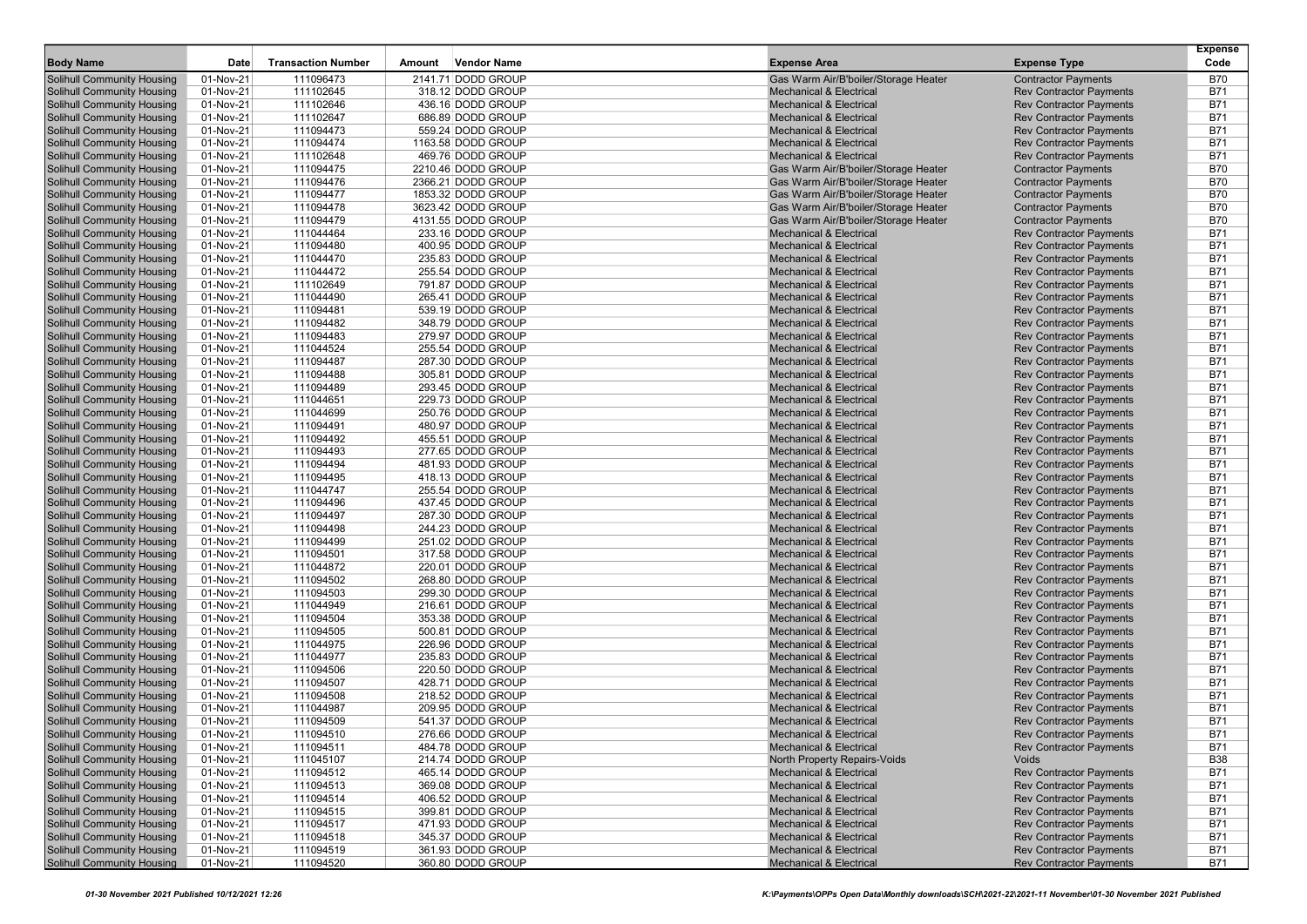| <b>Body Name</b>                                                       | Date                   | <b>Transaction Number</b> | Amount | <b>Vendor Name</b>                     | <b>Expense Area</b>                                                        | <b>Expense Type</b>                                      | <b>Expense</b><br>Code   |
|------------------------------------------------------------------------|------------------------|---------------------------|--------|----------------------------------------|----------------------------------------------------------------------------|----------------------------------------------------------|--------------------------|
| Solihull Community Housing                                             | 01-Nov-21              | 111094521                 |        | 340.40 DODD GROUP                      | <b>Mechanical &amp; Electrical</b>                                         | <b>Rev Contractor Payments</b>                           | <b>B71</b>               |
| <b>Solihull Community Housing</b>                                      | 01-Nov-21              | 111094523                 |        | 335.23 DODD GROUP                      | <b>Mechanical &amp; Electrical</b>                                         | <b>Rev Contractor Payments</b>                           | <b>B71</b>               |
| <b>Solihull Community Housing</b>                                      | 01-Nov-21              | 111094524                 |        | 345.36 DODD GROUP                      | <b>Mechanical &amp; Electrical</b>                                         | <b>Rev Contractor Payments</b>                           | B71                      |
| Solihull Community Housing                                             | 01-Nov-21              | 111045170                 |        | 357.79 DODD GROUP                      | <b>North Property Repairs-Voids</b>                                        | Voids                                                    | <b>B38</b>               |
| <b>Solihull Community Housing</b>                                      | 01-Nov-21              | 111094526                 |        | 386.75 DODD GROUP                      | <b>Mechanical &amp; Electrical</b>                                         | <b>Rev Contractor Payments</b>                           | <b>B71</b>               |
| Solihull Community Housing                                             | 01-Nov-21              | 111045172                 |        | 395.47 DODD GROUP                      | North Property Repairs-Voids                                               | Voids                                                    | <b>B38</b>               |
| <b>Solihull Community Housing</b>                                      | 01-Nov-21              | 111094527                 |        | 333.77 DODD GROUP                      | <b>Mechanical &amp; Electrical</b>                                         | <b>Rev Contractor Payments</b>                           | <b>B71</b>               |
| <b>Solihull Community Housing</b>                                      | 01-Nov-21              | 111094528                 |        | 346.63 DODD GROUP                      | <b>Mechanical &amp; Electrical</b>                                         | <b>Rev Contractor Payments</b>                           | B71                      |
| <b>Solihull Community Housing</b>                                      | 01-Nov-21              | 111139492                 |        | 657.00 DODD GROUP                      | <b>Biomass System</b>                                                      | Biomass HIU & Plant                                      | <b>B48</b>               |
| <b>Solihull Community Housing</b>                                      | 01-Nov-21              | 111139493                 |        | 744.60 DODD GROUP                      | <b>Biomass System</b>                                                      | Biomass HIU & Plant                                      | <b>B48</b>               |
| <b>Solihull Community Housing</b>                                      | 01-Nov-21              | 111045182                 |        | 341.64 DODD GROUP                      | North Property Repairs-Voids                                               | Voids                                                    | <b>B38</b>               |
| Solihull Community Housing                                             | 01-Nov-21              | 111139494                 |        | 285.68 DODD GROUP                      | <b>Biomass System</b>                                                      | Biomass HIU & Plant                                      | <b>B48</b>               |
| Solihull Community Housing                                             | 01-Nov-21              | 111139498                 |        | 250.86 DODD GROUP                      | <b>Biomass System</b>                                                      | Biomass HIU & Plant                                      | <b>B48</b>               |
| <b>Solihull Community Housing</b>                                      | 01-Nov-21              | 111094529                 |        | 403.06 DODD GROUP                      | <b>Mechanical &amp; Electrical</b>                                         | <b>Rev Contractor Payments</b>                           | <b>B71</b>               |
| <b>Solihull Community Housing</b>                                      | 01-Nov-21              | 111045195                 |        | 354.66 DODD GROUP                      | North Property Repairs-Voids                                               | Voids                                                    | <b>B38</b>               |
| Solihull Community Housing                                             | 01-Nov-21              | 111045197                 |        | 293.08 DODD GROUP                      | North Property Repairs-Voids                                               | Voids                                                    | <b>B38</b>               |
| <b>Solihull Community Housing</b>                                      | 01-Nov-21              | 111094531                 |        | 210.56 DODD GROUP                      | <b>Mechanical &amp; Electrical</b>                                         | <b>Rev Contractor Payments</b>                           | <b>B71</b>               |
| <b>Solihull Community Housing</b>                                      | 01-Nov-21              | 111094532                 |        | 339.68 DODD GROUP                      | <b>Mechanical &amp; Electrical</b>                                         | <b>Rev Contractor Payments</b>                           | <b>B71</b>               |
| <b>Solihull Community Housing</b>                                      | 01-Nov-21              | 111094534                 |        | 258.35 DODD GROUP                      | <b>Mechanical &amp; Electrical</b>                                         | <b>Rev Contractor Payments</b>                           | B71                      |
| Solihull Community Housing                                             | 01-Nov-21              | 111094535                 |        | 350.52 DODD GROUP                      | <b>Mechanical &amp; Electrical</b>                                         | <b>Rev Contractor Payments</b>                           | <b>B71</b>               |
| <b>Solihull Community Housing</b>                                      | 01-Nov-21              | 111094536                 |        | 209.95 DODD GROUP                      | <b>Mechanical &amp; Electrical</b>                                         | <b>Rev Contractor Payments</b>                           | <b>B71</b>               |
| Solihull Community Housing                                             | $01-Nov-21$            | 111045222                 |        | 240.20 DODD GROUP                      | North Property Repairs-Voids                                               | Voids                                                    | <b>B38</b>               |
| <b>Solihull Community Housing</b>                                      | 01-Nov-21              | 111094538                 |        | 238.26 DODD GROUP                      | <b>Mechanical &amp; Electrical</b>                                         | <b>Rev Contractor Payments</b>                           | <b>B71</b>               |
| <b>Solihull Community Housing</b>                                      | 01-Nov-21              | 111045239                 |        | 321.90 DODD GROUP                      | North Property Repairs-Voids                                               | Voids                                                    | <b>B38</b>               |
| <b>Solihull Community Housing</b>                                      | 01-Nov-21              | 111045244                 |        | 233.75 DODD GROUP                      | North Property Repairs-Voids                                               | Voids                                                    | <b>B38</b>               |
| Solihull Community Housing                                             | 01-Nov-21              | 111045261                 |        | 383.34 DODD GROUP                      | North Property Repairs-Voids                                               | Voids                                                    | <b>B38</b>               |
| <b>Solihull Community Housing</b>                                      | 01-Nov-21              | 111045265                 |        | 287.72 DODD GROUP                      | North Property Repairs-Voids                                               | Voids                                                    | <b>B38</b>               |
| <b>Solihull Community Housing</b>                                      | 02-Nov-21              | 111049468                 |        | 38269.04 DODD GROUP                    | <b>Retro fitting Sprinklers</b>                                            | <b>Contractor Payments</b>                               | <b>B70</b>               |
| Solihull Community Housing                                             | 02-Nov-21              | 111049470                 |        | 22505.62 DODD GROUP                    | <b>Retro fitting Sprinklers</b>                                            | <b>Contractor Payments</b>                               | <b>B70</b>               |
| <b>Solihull Community Housing</b>                                      | 02-Nov-21              | 111050464                 |        | 48627.34 DODD GROUP                    | <b>Retro fitting Sprinklers</b>                                            | <b>Contractor Payments</b>                               | <b>B70</b>               |
| <b>Solihull Community Housing</b>                                      | 02-Nov-21              | 111050469                 |        | 282856.36 DODD GROUP                   | <b>Retro fitting Sprinklers</b>                                            | <b>Contractor Payments</b>                               | <b>B70</b>               |
| <b>Solihull Community Housing</b>                                      | 02-Nov-21              | 111049464                 |        | 288662.93 DODD GROUP                   | <b>Retro fitting Sprinklers</b>                                            | <b>Contractor Payments</b>                               | <b>B70</b>               |
| Solihull Community Housing                                             | 03-Nov-21              | 111080469                 |        | 79656.34 DODD GROUP                    | <b>Retro fitting Sprinklers</b>                                            | <b>Contractor Payments</b>                               | <b>B70</b>               |
| <b>Solihull Community Housing</b>                                      | 01-Nov-21              | 111094541                 |        | 944.43 DODD GROUP                      | <b>Electrical Improvement Works</b>                                        | <b>Contractor Payments</b>                               | <b>B70</b>               |
| <b>Solihull Community Housing</b>                                      | 01-Nov-21              | 111094542                 |        | 277.70 DODD GROUP                      | <b>Electrical Improvement Works</b>                                        | <b>Contractor Payments</b>                               | <b>B70</b>               |
| <b>Solihull Community Housing</b>                                      | 01-Nov-21              | 111084482                 |        | 227.68 DODD GROUP                      | <b>Electrical Improvement Works</b>                                        | <b>Contractor Payments</b>                               | <b>B70</b>               |
| <b>Solihull Community Housing</b>                                      | 01-Nov-21              | 111094543<br>111094544    |        | 256.43 DODD GROUP<br>370.45 DODD GROUP | <b>Electrical Improvement Works</b>                                        | <b>Contractor Payments</b>                               | <b>B70</b><br><b>B70</b> |
| <b>Solihull Community Housing</b><br><b>Solihull Community Housing</b> | 01-Nov-21<br>01-Nov-21 | 111094545                 |        | 1123.89 DODD GROUP                     | <b>Electrical Improvement Works</b>                                        | <b>Contractor Payments</b><br><b>Contractor Payments</b> | <b>B70</b>               |
| <b>Solihull Community Housing</b>                                      | 01-Nov-21              | 111094546                 |        | 410.43 DODD GROUP                      | <b>Electrical Improvement Works</b>                                        | <b>Contractor Payments</b>                               | <b>B70</b>               |
| Solihull Community Housing                                             | 01-Nov-21              | 111084527                 |        | 219.93 DODD GROUP                      | <b>Electrical Improvement Works</b><br><b>Electrical Improvement Works</b> | <b>Contractor Payments</b>                               | <b>B70</b>               |
| <b>Solihull Community Housing</b>                                      | 01-Nov-21              | 111084529                 |        | 215.31 DODD GROUP                      | <b>Electrical Improvement Works</b>                                        | <b>Contractor Payments</b>                               | <b>B70</b>               |
| <b>Solihull Community Housing</b>                                      | 01-Nov-21              | 111094547                 |        | 426.37 DODD GROUP                      | <b>Electrical Improvement Works</b>                                        | <b>Contractor Payments</b>                               | <b>B70</b>               |
| <b>Solihull Community Housing</b>                                      | 01-Nov-21              | 111084546                 |        | 249.69 DODD GROUP                      | <b>Electrical Improvement Works</b>                                        | <b>Contractor Payments</b>                               | <b>B70</b>               |
| <b>Solihull Community Housing</b>                                      | 01-Nov-21              | 111094548                 |        | 437.20 DODD GROUP                      | <b>Electrical Improvement Works</b>                                        | <b>Contractor Payments</b>                               | <b>B70</b>               |
| <b>Solihull Community Housing</b>                                      | 01-Nov-21              | 111084582                 |        | 234.00 DODD GROUP                      | <b>Electrical Improvement Works</b>                                        | <b>Contractor Payments</b>                               | <b>B70</b>               |
| <b>Solihull Community Housing</b>                                      | 01-Nov-21              | 111094549                 |        | 340.51 DODD GROUP                      | <b>Mechanical &amp; Electrical</b>                                         | <b>Rev Contractor Payments</b>                           | <b>B71</b>               |
| <b>Solihull Community Housing</b>                                      | 01-Nov-21              | 111102650                 |        | 6203.30 DODD GROUP                     | <b>Electrical Sub Mains</b>                                                | <b>Contractor Payments</b>                               | <b>B70</b>               |
| <b>Solihull Community Housing</b>                                      | 01-Nov-21              | 111102651                 |        | 15802.10 DODD GROUP                    | <b>Electrical Sub Mains</b>                                                | <b>Contractor Payments</b>                               | <b>B70</b>               |
| <b>Solihull Community Housing</b>                                      | 26-Nov-21              | 111266473                 |        | 229.73 DODD GROUP                      | <b>Mechanical &amp; Electrical</b>                                         | <b>Rev Contractor Payments</b>                           | B71                      |
| <b>Solihull Community Housing</b>                                      | 26-Nov-21              | 111266513                 |        | 215.06 DODD GROUP                      | <b>Mechanical &amp; Electrical</b>                                         | <b>Rev Contractor Payments</b>                           | B71                      |
| <b>Solihull Community Housing</b>                                      | 26-Nov-21              | 111266519                 |        | 220.01 DODD GROUP                      | <b>Mechanical &amp; Electrical</b>                                         | <b>Rev Contractor Payments</b>                           | B71                      |
| <b>Solihull Community Housing</b>                                      | 26-Nov-21              | 111266529                 |        | 272.55 DODD GROUP                      | <b>Mechanical &amp; Electrical</b>                                         | <b>Rev Contractor Payments</b>                           | <b>B71</b>               |
| <b>Solihull Community Housing</b>                                      | 26-Nov-21              | 111266578                 |        | 229.73 DODD GROUP                      | <b>Mechanical &amp; Electrical</b>                                         | <b>Rev Contractor Payments</b>                           | <b>B71</b>               |
| <b>Solihull Community Housing</b>                                      | 26-Nov-21              | 111266586                 |        | 260.48 DODD GROUP                      | <b>Mechanical &amp; Electrical</b>                                         | <b>Rev Contractor Payments</b>                           | <b>B71</b>               |
| <b>Solihull Community Housing</b>                                      | 26-Nov-21              | 111266588                 |        | 251.50 DODD GROUP                      | <b>Mechanical &amp; Electrical</b>                                         | <b>Rev Contractor Payments</b>                           | <b>B71</b>               |
| <b>Solihull Community Housing</b>                                      | 26-Nov-21              | 111266598                 |        | 229.73 DODD GROUP                      | <b>Mechanical &amp; Electrical</b>                                         | <b>Rev Contractor Payments</b>                           | <b>B71</b>               |
| <b>Solihull Community Housing</b>                                      | 26-Nov-21              | 111266604                 |        | 229.73 DODD GROUP                      | <b>Mechanical &amp; Electrical</b>                                         | <b>Rev Contractor Payments</b>                           | <b>B71</b>               |
| <b>Solihull Community Housing</b>                                      | 26-Nov-21              | 111266621                 |        | 260.48 DODD GROUP                      | <b>Mechanical &amp; Electrical</b>                                         | <b>Rev Contractor Payments</b>                           | <b>B71</b>               |
| <b>Solihull Community Housing</b>                                      | 26-Nov-21              | 111266747                 |        | 252.33 DODD GROUP                      | <b>Mechanical &amp; Electrical</b>                                         | <b>Rev Contractor Payments</b>                           | <b>B71</b>               |
| <b>Solihull Community Housing</b>                                      | 26-Nov-21              | 111266875                 |        | 215.06 DODD GROUP                      | <b>Mechanical &amp; Electrical</b>                                         | <b>Rev Contractor Payments</b>                           | <b>B71</b>               |
| <b>Solihull Community Housing</b>                                      | 26-Nov-21              | 111266878                 |        | 229.73 DODD GROUP                      | <b>Mechanical &amp; Electrical</b>                                         | <b>Rev Contractor Payments</b>                           | <b>B71</b>               |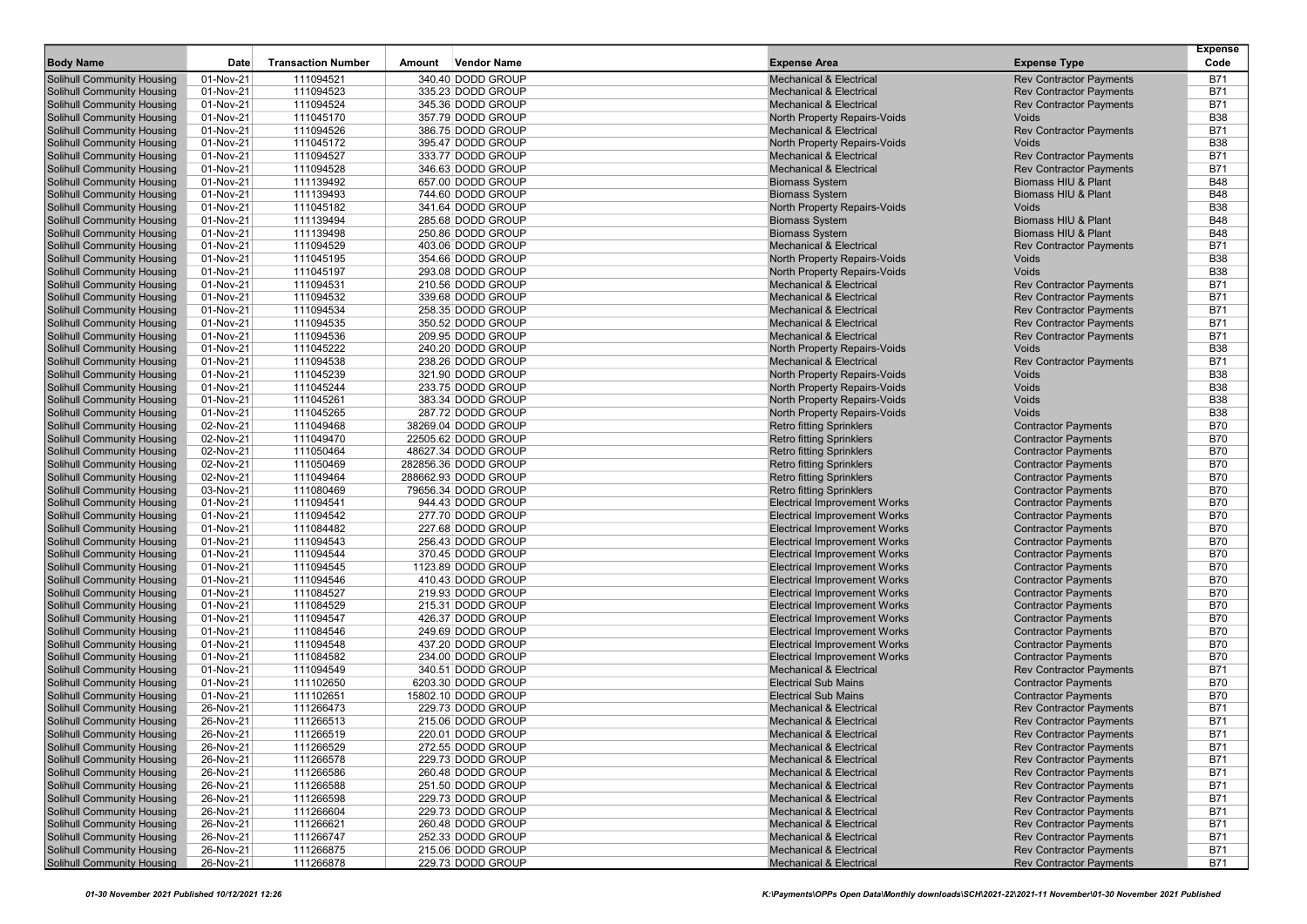| <b>Body Name</b>                                                       | Date                   | <b>Transaction Number</b> | Amount | Vendor Name                            | <b>Expense Area</b>                                                      | <b>Expense Type</b>                                              | <b>Expense</b><br>Code   |
|------------------------------------------------------------------------|------------------------|---------------------------|--------|----------------------------------------|--------------------------------------------------------------------------|------------------------------------------------------------------|--------------------------|
|                                                                        |                        |                           |        |                                        |                                                                          |                                                                  |                          |
| Solihull Community Housing                                             | 26-Nov-21              | 111266879                 |        | 229.73 DODD GROUP                      | <b>Mechanical &amp; Electrical</b>                                       | <b>Rev Contractor Payments</b>                                   | <b>B71</b>               |
| <b>Solihull Community Housing</b>                                      | 26-Nov-21              | 111266989                 |        | 229.73 DODD GROUP                      | <b>Mechanical &amp; Electrical</b>                                       | <b>Rev Contractor Payments</b>                                   | <b>B71</b>               |
| <b>Solihull Community Housing</b>                                      | 26-Nov-21<br>26-Nov-21 | 111267493<br>111267497    |        | 255.54 DODD GROUP<br>229.73 DODD GROUP | <b>Mechanical &amp; Electrical</b><br><b>Mechanical &amp; Electrical</b> | <b>Rev Contractor Payments</b>                                   | <b>B71</b><br><b>B71</b> |
| <b>Solihull Community Housing</b><br><b>Solihull Community Housing</b> | 26-Nov-21              | 111267612                 |        | 271.28 DODD GROUP                      | <b>Mechanical &amp; Electrical</b>                                       | <b>Rev Contractor Payments</b><br><b>Rev Contractor Payments</b> | <b>B71</b>               |
| <b>Solihull Community Housing</b>                                      | 26-Nov-21              | 111267623                 |        | 255.54 DODD GROUP                      | <b>Mechanical &amp; Electrical</b>                                       | <b>Rev Contractor Payments</b>                                   | <b>B71</b>               |
| <b>Solihull Community Housing</b>                                      | 26-Nov-21              | 111267630                 |        | 262.06 DODD GROUP                      | <b>Mechanical &amp; Electrical</b>                                       | <b>Rev Contractor Payments</b>                                   | <b>B71</b>               |
| <b>Solihull Community Housing</b>                                      | 26-Nov-21              | 111267631                 |        | 236.70 DODD GROUP                      | <b>Mechanical &amp; Electrical</b>                                       | <b>Rev Contractor Payments</b>                                   | <b>B71</b>               |
| <b>Solihull Community Housing</b>                                      | 26-Nov-21              | 111267645                 |        | 254.05 DODD GROUP                      | <b>Mechanical &amp; Electrical</b>                                       | <b>Rev Contractor Payments</b>                                   | <b>B71</b>               |
| <b>Solihull Community Housing</b>                                      | 26-Nov-21              | 111267647                 |        | 220.50 DODD GROUP                      | <b>Mechanical &amp; Electrical</b>                                       | <b>Rev Contractor Payments</b>                                   | <b>B71</b>               |
| <b>Solihull Community Housing</b>                                      | 26-Nov-21              | 111267093                 |        | 225.92 DODD GROUP                      | <b>Mechanical &amp; Electrical</b>                                       | <b>Rev Contractor Payments</b>                                   | <b>B71</b>               |
| <b>Solihull Community Housing</b>                                      | 26-Nov-21              | 111267666                 |        | 215.06 DODD GROUP                      | <b>Mechanical &amp; Electrical</b>                                       | <b>Rev Contractor Payments</b>                                   | <b>B71</b>               |
| <b>Solihull Community Housing</b>                                      | 26-Nov-21              | 111267097                 |        | 229.73 DODD GROUP                      | <b>Mechanical &amp; Electrical</b>                                       | <b>Rev Contractor Payments</b>                                   | <b>B71</b>               |
| <b>Solihull Community Housing</b>                                      | 26-Nov-21              | 111267106                 |        | 246.90 DODD GROUP                      | <b>Mechanical &amp; Electrical</b>                                       | <b>Rev Contractor Payments</b>                                   | <b>B71</b>               |
| <b>Solihull Community Housing</b>                                      | 26-Nov-21              | 111267109                 |        | 229.73 DODD GROUP                      | <b>Mechanical &amp; Electrical</b>                                       | <b>Rev Contractor Payments</b>                                   | <b>B71</b>               |
| <b>Solihull Community Housing</b>                                      | 26-Nov-21              | 111267113                 |        | 229.73 DODD GROUP                      | <b>Mechanical &amp; Electrical</b>                                       | <b>Rev Contractor Payments</b>                                   | <b>B71</b>               |
| <b>Solihull Community Housing</b>                                      | 26-Nov-21              | 111267756                 |        | 281.75 DODD GROUP                      | North Property Repairs-Voids                                             | Voids                                                            | <b>B38</b>               |
| <b>Solihull Community Housing</b>                                      | 26-Nov-21              | 111267776                 |        | 321.49 DODD GROUP                      | North Property Repairs-Voids                                             | Voids                                                            | <b>B38</b>               |
| <b>Solihull Community Housing</b>                                      | 26-Nov-21              | 111267777                 |        | 295.08 DODD GROUP                      | North Property Repairs-Voids                                             | Voids                                                            | <b>B38</b>               |
| <b>Solihull Community Housing</b>                                      | 26-Nov-21              | 111267778                 |        | 395.32 DODD GROUP                      | North Property Repairs-Voids                                             | Voids                                                            | <b>B38</b>               |
| <b>Solihull Community Housing</b>                                      | 26-Nov-21              | 111267785                 |        | 223.34 DODD GROUP                      | North Property Repairs-Voids                                             | Voids                                                            | <b>B38</b>               |
| <b>Solihull Community Housing</b>                                      | 26-Nov-21              | 111267794                 |        | 300.12 DODD GROUP                      | North Property Repairs-Voids                                             | Voids                                                            | <b>B38</b>               |
| <b>Solihull Community Housing</b>                                      | 26-Nov-21              | 111267795                 |        | 374.10 DODD GROUP                      | North Property Repairs-Voids                                             | Voids                                                            | <b>B38</b>               |
| <b>Solihull Community Housing</b>                                      | 26-Nov-21              | 111267804                 |        | 341.06 DODD GROUP                      | North Property Repairs-Voids                                             | Voids                                                            | <b>B38</b>               |
| <b>Solihull Community Housing</b>                                      | 26-Nov-21              | 111267825                 |        | 227.23 DODD GROUP                      | North Property Repairs-Voids                                             | Voids                                                            | <b>B38</b>               |
| <b>Solihull Community Housing</b>                                      | 26-Nov-21              | 111267826                 |        | 344.27 DODD GROUP                      | North Property Repairs-Voids                                             | <b>Voids</b>                                                     | <b>B38</b>               |
| <b>Solihull Community Housing</b>                                      | 26-Nov-21              | 111267834                 |        | 290.73 DODD GROUP                      | North Property Repairs-Voids                                             | <b>Voids</b>                                                     | <b>B38</b>               |
| <b>Solihull Community Housing</b>                                      | 26-Nov-21              | 111267838                 |        | 373.03 DODD GROUP                      | North Property Repairs-Voids                                             | Voids                                                            | <b>B38</b>               |
| <b>Solihull Community Housing</b>                                      | 26-Nov-21              | 111267841                 |        | 3529.13 DODD GROUP                     | Gas Warm Air/B'boiler/Storage Heater                                     | <b>Contractor Payments</b>                                       | <b>B70</b>               |
| <b>Solihull Community Housing</b>                                      | 26-Nov-21              | 111267842                 |        | 3529.13 DODD GROUP                     | Gas Warm Air/B'boiler/Storage Heater                                     | <b>Contractor Payments</b>                                       | <b>B70</b>               |
| <b>Solihull Community Housing</b>                                      | 26-Nov-21              | 111267209                 |        | 217.46 DODD GROUP                      | <b>Electrical Improvement Works</b>                                      | <b>Contractor Payments</b>                                       | <b>B70</b>               |
| <b>Solihull Community Housing</b>                                      | 26-Nov-21              | 111267864                 |        | 219.66 DODD GROUP                      | <b>Electrical Improvement Works</b>                                      | <b>Contractor Payments</b>                                       | <b>B70</b>               |
| <b>Solihull Community Housing</b>                                      | 26-Nov-21              | 111267901                 |        | 208.49 DODD GROUP                      | <b>Mechanical &amp; Electrical</b>                                       | <b>Rev Contractor Payments</b>                                   | <b>B71</b>               |
| <b>Solihull Community Housing</b>                                      | 26-Nov-21              | 111267903                 |        | 213.60 DODD GROUP                      | <b>Mechanical &amp; Electrical</b>                                       | <b>Rev Contractor Payments</b>                                   | <b>B71</b>               |
| <b>Solihull Community Housing</b>                                      | 26-Nov-21              | 111267906                 |        | 208.49 DODD GROUP                      | <b>Mechanical &amp; Electrical</b>                                       | <b>Rev Contractor Payments</b>                                   | <b>B71</b>               |
| <b>Solihull Community Housing</b>                                      | 26-Nov-21              | 111267908                 |        | 208.49 DODD GROUP                      | <b>Mechanical &amp; Electrical</b>                                       | <b>Rev Contractor Payments</b>                                   | <b>B71</b>               |
| <b>Solihull Community Housing</b>                                      | 26-Nov-21              | 111267910                 |        | 208.49 DODD GROUP                      | <b>Mechanical &amp; Electrical</b>                                       | <b>Rev Contractor Payments</b>                                   | <b>B71</b>               |
| <b>Solihull Community Housing</b>                                      | 26-Nov-21              | 111267912                 |        | 208.49 DODD GROUP                      | <b>Mechanical &amp; Electrical</b>                                       | <b>Rev Contractor Payments</b>                                   | <b>B71</b>               |
| <b>Solihull Community Housing</b>                                      | 26-Nov-21              | 111267914                 |        | 208.49 DODD GROUP                      | <b>Mechanical &amp; Electrical</b>                                       | <b>Rev Contractor Payments</b>                                   | <b>B71</b>               |
| <b>Solihull Community Housing</b>                                      | 26-Nov-21              | 111267277                 |        | 208.49 DODD GROUP                      | <b>Mechanical &amp; Electrical</b>                                       | <b>Rev Contractor Payments</b>                                   | <b>B71</b>               |
| <b>Solihull Community Housing</b>                                      | 26-Nov-21              | 111267279                 |        | 208.49 DODD GROUP                      | <b>Mechanical &amp; Electrical</b>                                       | <b>Rev Contractor Payments</b>                                   | <b>B71</b>               |
| <b>Solihull Community Housing</b>                                      | 26-Nov-21              | 111267281                 |        | 208.49 DODD GROUP                      | <b>Mechanical &amp; Electrical</b>                                       | <b>Rev Contractor Payments</b>                                   | <b>B71</b>               |
| <b>Solihull Community Housing</b>                                      | 26-Nov-21              | 111267283                 |        | 208.49 DODD GROUP                      | <b>Mechanical &amp; Electrical</b>                                       | <b>Rev Contractor Payments</b>                                   | <b>B71</b>               |
| <b>Solihull Community Housing</b>                                      | 26-Nov-21              | 111267285                 |        | 208.49 DODD GROUP                      | <b>Mechanical &amp; Electrical</b>                                       | <b>Rev Contractor Payments</b>                                   | <b>B71</b>               |
| <b>Solihull Community Housing</b>                                      | 26-Nov-21              | 111267287                 |        | 208.49 DODD GROUP                      | <b>Mechanical &amp; Electrical</b>                                       | <b>Rev Contractor Payments</b>                                   | <b>B71</b>               |
| <b>Solihull Community Housing</b>                                      | 26-Nov-21              | 111267290                 |        | 208.49 DODD GROUP                      | <b>Mechanical &amp; Electrical</b>                                       | <b>Rev Contractor Payments</b>                                   | <b>B71</b>               |
| <b>Solihull Community Housing</b>                                      | 26-Nov-21              | 111267292                 |        | 208.49 DODD GROUP                      | <b>Mechanical &amp; Electrical</b>                                       | <b>Rev Contractor Payments</b>                                   | <b>B71</b>               |
| <b>Solihull Community Housing</b>                                      | 01-Nov-21              | 111110751                 |        | 3870.94 DODD GROUP                     | North Property Repairs-Voids                                             | Voids                                                            | <b>B38</b>               |
| <b>Solihull Community Housing</b>                                      | 01-Nov-21              | 111110752                 |        | 2347.98 DODD GROUP                     | North Property Repairs-Voids                                             | Voids                                                            | <b>B38</b>               |
| <b>Solihull Community Housing</b>                                      | 01-Nov-21              | 111110753                 |        | 3341.62 DODD GROUP                     | <b>North Property Repairs-Voids</b>                                      | Voids                                                            | <b>B38</b>               |
| <b>Solihull Community Housing</b>                                      | 01-Nov-21              | 111110754                 |        | 4220.53 DODD GROUP                     | North Property Repairs-Voids                                             | Voids                                                            | <b>B38</b>               |
| <b>Solihull Community Housing</b>                                      | 01-Nov-21              | 111110755                 |        | 2651.34 DODD GROUP                     | North Property Repairs-Voids                                             | Voids                                                            | <b>B38</b>               |
| Solihull Community Housing                                             | 01-Nov-21              | 111110756                 |        | 1201.27 DODD GROUP                     | North Property Repairs-Voids                                             | Voids                                                            | <b>B38</b>               |
| <b>Solihull Community Housing</b>                                      | 01-Nov-21              | 111110757                 |        | 2785.33 DODD GROUP                     | North Property Repairs-Voids                                             | Voids                                                            | <b>B38</b>               |
| <b>Solihull Community Housing</b>                                      | 01-Nov-21              | 111110758                 |        | 1053.32 DODD GROUP                     | North Property Repairs-Voids                                             | Voids                                                            | <b>B38</b>               |
| <b>Solihull Community Housing</b>                                      | 01-Nov-21              | 111110759                 |        | 2540.33 DODD GROUP                     | North Property Repairs-Voids                                             | Voids                                                            | <b>B38</b>               |
| Solihull Community Housing                                             | 01-Nov-21              | 111110760                 |        | 2663.55 DODD GROUP                     | North Property Repairs-Voids                                             | Voids                                                            | <b>B38</b>               |
| <b>Solihull Community Housing</b>                                      | 09-Nov-21              | 111096475                 |        | 255.78 DODD GROUP                      | <b>Mechanical &amp; Electrical</b>                                       | <b>Rev Contractor Payments</b>                                   | <b>B71</b>               |
| Solihull Community Housing                                             | 09-Nov-21              | 111096476                 |        | 255.78 DODD GROUP                      | <b>Mechanical &amp; Electrical</b>                                       | <b>Rev Contractor Payments</b>                                   | <b>B71</b>               |
| Solihull Community Housing                                             | 09-Nov-21              | 111096477                 |        | 255.78 DODD GROUP                      | <b>Mechanical &amp; Electrical</b>                                       | <b>Rev Contractor Payments</b>                                   | <b>B71</b>               |
| Solihull Community Housing                                             | 09-Nov-21              | 111096480                 |        | 255.78 DODD GROUP                      | <b>Mechanical &amp; Electrical</b>                                       | <b>Rev Contractor Payments</b>                                   | <b>B71</b>               |
| <b>Solihull Community Housing</b>                                      | 09-Nov-21              | 111096482                 |        | 255.78 DODD GROUP                      | <b>Mechanical &amp; Electrical</b>                                       | <b>Rev Contractor Payments</b>                                   | <b>B71</b>               |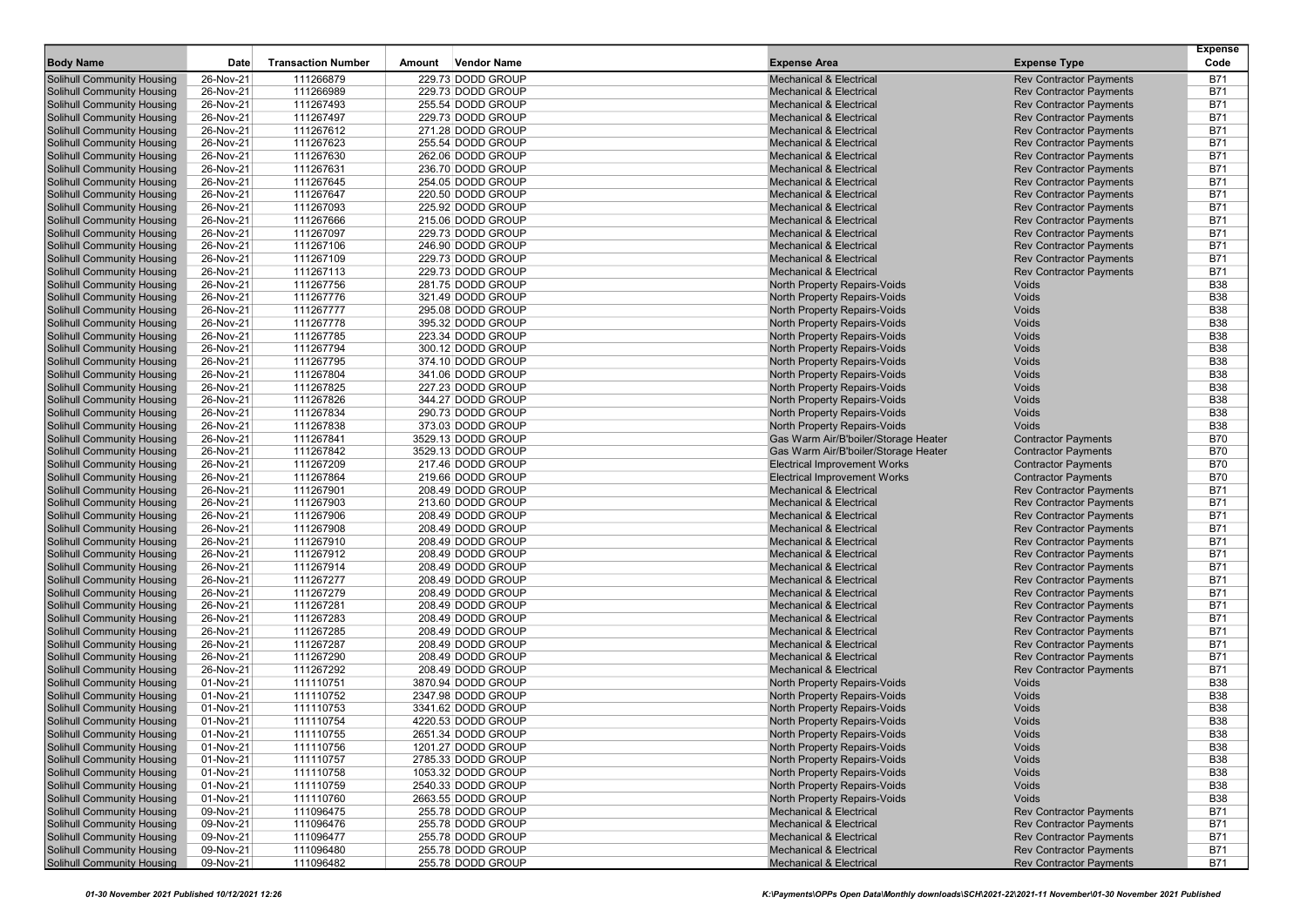| <b>Body Name</b>                                                       | Date                   | <b>Transaction Number</b> | Amount | <b>Vendor Name</b>                                                                   | <b>Expense Area</b>                                                    | <b>Expense Type</b>                                      | <b>Expense</b><br>Code   |
|------------------------------------------------------------------------|------------------------|---------------------------|--------|--------------------------------------------------------------------------------------|------------------------------------------------------------------------|----------------------------------------------------------|--------------------------|
| <b>Solihull Community Housing</b>                                      | 09-Nov-21              | 111096483                 |        | 255.78 DODD GROUP                                                                    | <b>Mechanical &amp; Electrical</b>                                     | <b>Rev Contractor Payments</b>                           | <b>B71</b>               |
| <b>Solihull Community Housing</b>                                      | 05-Nov-21              | 111091138                 |        | 272.03 DODD GROUP                                                                    | <b>Mechanical &amp; Electrical</b>                                     | <b>Rev Contractor Payments</b>                           | <b>B71</b>               |
| <b>Solihull Community Housing</b>                                      | 01-Nov-21              | 111076477                 |        | 93.20 DOORFIT PRODUCTS LTD                                                           | Stores-Stores and delivery                                             | <b>Stocks</b>                                            | R <sub>10</sub>          |
| <b>Solihull Community Housing</b>                                      | 01-Nov-21              | 111076477                 |        | 79.20 DOORFIT PRODUCTS LTD                                                           | Stores-Stores and delivery                                             | <b>Stocks</b>                                            | R <sub>10</sub>          |
| <b>Solihull Community Housing</b>                                      | 01-Nov-21              | 111076477                 |        | 98.20 DOORFIT PRODUCTS LTD                                                           | Stores-Stores and delivery                                             | <b>Stocks</b>                                            | R <sub>10</sub>          |
| Solihull Community Housing                                             | 01-Nov-21              | 111076477                 |        | 387.70 DOORFIT PRODUCTS LTD                                                          | Stores-Stores and delivery                                             | <b>Stocks</b>                                            | R <sub>10</sub>          |
| <b>Solihull Community Housing</b>                                      | 01-Nov-21              | 111076479                 |        | 13.20 DOORFIT PRODUCTS LTD                                                           | Stores-Stores and delivery                                             | <b>Stocks</b>                                            | R <sub>10</sub>          |
| <b>Solihull Community Housing</b>                                      | 01-Nov-21              | 111076479                 |        | 387.70 DOORFIT PRODUCTS LTD                                                          | Stores-Stores and delivery                                             | <b>Stocks</b>                                            | R <sub>10</sub>          |
| <b>Solihull Community Housing</b>                                      | 05-Nov-21              | 111101468                 |        | 97.80 DOORFIT PRODUCTS LTD                                                           | Stores-Stores and delivery                                             | <b>Stocks</b>                                            | R <sub>10</sub>          |
| <b>Solihull Community Housing</b>                                      | 05-Nov-21              | 111101468                 |        | 239.90 DOORFIT PRODUCTS LTD                                                          | Stores-Stores and delivery                                             | <b>Stocks</b>                                            | R <sub>10</sub>          |
| Solihull Community Housing                                             | 11-Nov-21              | 111119627                 |        | 332.00 DOORFIT PRODUCTS LTD                                                          | Stores-Stores and delivery                                             | <b>Stocks</b>                                            | R <sub>10</sub>          |
| <b>Solihull Community Housing</b>                                      | 30-Nov-21              | 111290465                 |        | 217.88 DRAINTECH SERVICES (MIDLANDS) LTD                                             | <b>Retro fitting Sprinklers</b>                                        | <b>Contractor Payments</b>                               | <b>B70</b>               |
| Solihull Community Housing                                             | 30-Nov-21              | 111291464                 |        | 217.88 DRAINTECH SERVICES (MIDLANDS) LTD                                             | <b>Retro fitting Sprinklers</b>                                        | <b>Contractor Payments</b>                               | <b>B70</b>               |
| <b>Solihull Community Housing</b>                                      | 30-Nov-21              | 111292464                 |        | 286.51 DRAINTECH SERVICES (MIDLANDS) LTD                                             | <b>Retro fitting Sprinklers</b>                                        | <b>Contractor Payments</b>                               | <b>B70</b>               |
| <b>Solihull Community Housing</b>                                      | 30-Nov-21              | 111293464                 |        | 381.29 DRAINTECH SERVICES (MIDLANDS) LTD                                             | <b>Retro fitting Sprinklers</b>                                        | <b>Contractor Payments</b>                               | <b>B70</b>               |
| <b>Solihull Community Housing</b>                                      | 30-Nov-21              | 111294464                 |        | 217.88 DRAINTECH SERVICES (MIDLANDS) LTD                                             | <b>Retro fitting Sprinklers</b>                                        | <b>Contractor Payments</b>                               | <b>B70</b>               |
| <b>Solihull Community Housing</b>                                      | 30-Nov-21              | 111296464                 |        | 217.88 DRAINTECH SERVICES (MIDLANDS) LTD                                             | <b>Retro fitting Sprinklers</b>                                        | <b>Contractor Payments</b>                               | <b>B70</b>               |
| <b>Solihull Community Housing</b>                                      | 30-Nov-21              | 111296465                 |        | 217.88 DRAINTECH SERVICES (MIDLANDS) LTD                                             | <b>Retro fitting Sprinklers</b>                                        | <b>Contractor Payments</b>                               | <b>B70</b>               |
| <b>Solihull Community Housing</b>                                      | 30-Nov-21              | 111297464                 |        | 217.88 DRAINTECH SERVICES (MIDLANDS) LTD                                             | <b>Retro fitting Sprinklers</b>                                        | <b>Contractor Payments</b>                               | <b>B70</b><br><b>B32</b> |
| <b>Solihull Community Housing</b>                                      | 01-Nov-21              | 111091140                 |        | 334.99 DRAINTECH SERVICES (MIDLANDS) LTD                                             | North Property Repairs-Day to day                                      | <b>Other Works</b><br><b>Other Works</b>                 | <b>B32</b>               |
| <b>Solihull Community Housing</b><br><b>Solihull Community Housing</b> | 09-Nov-21<br>09-Nov-21 | 111102753<br>111102763    |        | 212.44 DRAINTECH SERVICES (MIDLANDS) LTD<br>261.44 DRAINTECH SERVICES (MIDLANDS) LTD | North Property Repairs-Day to day<br>North Property Repairs-Day to day | <b>Other Works</b>                                       | <b>B32</b>               |
| <b>Solihull Community Housing</b>                                      | 01-Nov-21              | 111091148                 |        | 247.84 DRAINTECH SERVICES (MIDLANDS) LTD                                             | North Property Repairs-Day to day                                      | <b>Other Works</b>                                       | <b>B32</b>               |
| <b>Solihull Community Housing</b>                                      | 01-Nov-21              | 111091149                 |        | 367.69 DRAINTECH SERVICES (MIDLANDS) LTD                                             | North Property Repairs-Day to day                                      | <b>Other Works</b>                                       | <b>B32</b>               |
| <b>Solihull Community Housing</b>                                      | 09-Nov-21              | 111268039                 |        | 461.36 DRAINTECH SERVICES (MIDLANDS) LTD                                             | North Property Repairs-Day to day                                      | <b>External Structures</b>                               | <b>B33</b>               |
| <b>Solihull Community Housing</b>                                      | 09-Nov-21              | 111268040                 |        | 474.00 DRAINTECH SERVICES (MIDLANDS) LTD                                             | North Property Repairs-Day to day                                      | <b>Other Works</b>                                       | <b>B32</b>               |
| <b>Solihull Community Housing</b>                                      | 09-Nov-21              | 111268041                 |        | 284.40 DRAINTECH SERVICES (MIDLANDS) LTD                                             | <b>Mechanical &amp; Electrical</b>                                     | <b>Rev Contractor Payments</b>                           | <b>B71</b>               |
| <b>Solihull Community Housing</b>                                      | 01-Nov-21              | 111091150                 |        | 638.68 DRAINTECH SERVICES (MIDLANDS) LTD                                             | North Property Repairs-Day to day                                      | <b>Other Works</b>                                       | <b>B32</b>               |
| <b>Solihull Community Housing</b>                                      | 01-Nov-21              | 111091151                 |        | 331.48 DRAINTECH SERVICES (MIDLANDS) LTD                                             | North Property Repairs-Day to day                                      | <b>Other Works</b>                                       | <b>B32</b>               |
| <b>Solihull Community Housing</b>                                      | 01-Nov-21              | 111091152                 |        | 474.51 DRAINTECH SERVICES (MIDLANDS) LTD                                             | North Property Repairs-Day to day                                      | <b>Other Works</b>                                       | <b>B32</b>               |
| <b>Solihull Community Housing</b>                                      | 01-Nov-21              | 111091153                 |        | 368.71 DRAINTECH SERVICES (MIDLANDS) LTD                                             | North Property Repairs-Day to day                                      | <b>Other Works</b>                                       | <b>B32</b>               |
| Solihull Community Housing                                             | 01-Nov-21              | 111045904                 |        | 453.49 DRAINTECH SERVICES (MIDLANDS) LTD                                             | North Property Repairs-Day to day                                      | <b>Other Works</b>                                       | <b>B32</b>               |
| <b>Solihull Community Housing</b>                                      | 01-Nov-21              | 111091154                 |        | 510.19 DRAINTECH SERVICES (MIDLANDS) LTD                                             | North Property Repairs-Day to day                                      | <b>Other Works</b>                                       | <b>B32</b>               |
| <b>Solihull Community Housing</b>                                      | 01-Nov-21              | 111045905                 |        | 2100.00 DRAINTECH SERVICES (MIDLANDS) LTD                                            | North Property Repairs-Day to day                                      | <b>Other Works</b>                                       | <b>B32</b>               |
| Solihull Community Housing                                             | 01-Nov-21              | 111091155                 |        | 715.24 DRAINTECH SERVICES (MIDLANDS) LTD                                             | North Property Repairs-Day to day                                      | <b>Other Works</b>                                       | <b>B32</b>               |
| <b>Solihull Community Housing</b>                                      | 01-Nov-21              | 111091156                 |        | 299.33 DRAINTECH SERVICES (MIDLANDS) LTD                                             | North Property Repairs-Day to day                                      | <b>Other Works</b>                                       | <b>B32</b>               |
| <b>Solihull Community Housing</b>                                      | 01-Nov-21              | 111045906                 |        | 518.55 DRAINTECH SERVICES (MIDLANDS) LTD                                             | North Property Repairs-Day to day                                      | <b>Other Works</b>                                       | <b>B32</b>               |
| <b>Solihull Community Housing</b>                                      | 01-Nov-21              | 111045907                 |        | 626.94 DRAINTECH SERVICES (MIDLANDS) LTD                                             | North Property Repairs-Day to day                                      | <b>Other Works</b>                                       | <b>B32</b>               |
| <b>Solihull Community Housing</b>                                      | 01-Nov-21              | 111091157                 |        | 370.48 DRAINTECH SERVICES (MIDLANDS) LTD                                             | North Property Repairs-Day to day                                      | <b>Other Works</b>                                       | <b>B32</b>               |
| <b>Solihull Community Housing</b>                                      | 09-Nov-21              | 111268042                 |        | 671.15 DRAINTECH SERVICES (MIDLANDS) LTD                                             | North Property Repairs-Day to day                                      | <b>Other Works</b>                                       | <b>B32</b>               |
| <b>Solihull Community Housing</b>                                      | 09-Nov-21              | 111268043                 |        | 507.97 DRAINTECH SERVICES (MIDLANDS) LTD                                             | North Property Repairs-Day to day                                      | <b>Other Works</b>                                       | <b>B32</b>               |
| <b>Solihull Community Housing</b>                                      | 18-Nov-21              | 111160950                 |        | 275.37 DRAINTECH SERVICES (MIDLANDS) LTD                                             | North Property Repairs-Day to day                                      | <b>Other Works</b>                                       | <b>B32</b>               |
| Solihull Community Housing                                             | 01-Nov-21              | 111091159                 |        | 283.24 DRAINTECH SERVICES (MIDLANDS) LTD                                             | North Property Repairs-Day to day                                      | <b>Other Works</b>                                       | <b>B32</b>               |
| <b>Solihull Community Housing</b>                                      | 01-Nov-21              | 111091160                 |        | 264.19 DRAINTECH SERVICES (MIDLANDS) LTD                                             | North Property Repairs-Day to day                                      | <b>Other Works</b>                                       | <b>B32</b><br><b>B70</b> |
| Solihull Community Housing                                             | 01-Nov-21<br>09-Nov-21 | 111268046                 |        | 408.55 DRAINTECH SERVICES (MIDLANDS) LTD<br>386.74 DRAINTECH SERVICES (MIDLANDS) LTD | <b>MST-Structural Works</b>                                            | <b>Contractor Payments</b><br><b>External Structures</b> | <b>B33</b>               |
| <b>Solihull Community Housing</b><br><b>Solihull Community Housing</b> |                        | 111102765<br>111160952    |        |                                                                                      | North Property Repairs-Day to day<br>North Property Repairs-Day to day | <b>Other Works</b>                                       | <b>B32</b>               |
| <b>Solihull Community Housing</b>                                      | 18-Nov-21<br>18-Nov-21 | 111139464                 |        | 212.44 DRAINTECH SERVICES (MIDLANDS) LTD<br>1800.00 DRISCOLL KINGSTON SOLICITORS     | North Property Repairs-Day to day                                      | <b>Complaints Compensation</b>                           | D97                      |
| <b>Solihull Community Housing</b>                                      | 11-Nov-21              | 111111608                 |        | 2167.20 ELMHURST ENERGY SYSTEMS LIMITED                                              | Training                                                               | Training                                                 | A80                      |
| <b>Solihull Community Housing</b>                                      | 11-Nov-21              | 111111608                 |        | -1083.60 ELMHURST ENERGY SYSTEMS LIMITED                                             | Training                                                               | Training                                                 | A80                      |
| <b>Solihull Community Housing</b>                                      | 01-Nov-21              | 111084763                 |        | 537.44 ENVIROCALL LTD                                                                | North Property Repairs-Day to day                                      | <b>Internal Works</b>                                    | <b>B31</b>               |
| Solihull Community Housing                                             | 01-Nov-21              | 111084764                 |        | 537.44 ENVIROCALL LTD                                                                | North Property Repairs-Day to day                                      | <b>Internal Works</b>                                    | <b>B31</b>               |
| Solihull Community Housing                                             | 02-Nov-21              | 111110903                 |        | 537.44 ENVIROCALL LTD                                                                | North Property Repairs-Day to day                                      | <b>Internal Works</b>                                    | <b>B31</b>               |
| <b>Solihull Community Housing</b>                                      | 01-Nov-21              | 111084765                 |        | 380.30 ENVIROCALL LTD                                                                | North Property Repairs-Day to day                                      | <b>Internal Works</b>                                    | <b>B31</b>               |
| <b>Solihull Community Housing</b>                                      | 01-Nov-21              | 111046000                 |        | 275.54 ENVIROCALL LTD                                                                | North Property Repairs-Day to day                                      | <b>Internal Works</b>                                    | <b>B31</b>               |
| Solihull Community Housing                                             | 01-Nov-21              | 111084766                 |        | 490.23 ENVIROCALL LTD                                                                | North Property Repairs-Day to day                                      | <b>Internal Works</b>                                    | <b>B31</b>               |
| Solihull Community Housing                                             | 01-Nov-21              | 111084767                 |        | 607.42 ENVIROCALL LTD                                                                | North Property Repairs-Day to day                                      | <b>Internal Works</b>                                    | <b>B31</b>               |
| Solihull Community Housing                                             | 01-Nov-21              | 111110904                 |        | 329.46 ENVIROCALL LTD                                                                | North Property Repairs-Day to day                                      | <b>Internal Works</b>                                    | <b>B31</b>               |
| Solihull Community Housing                                             | 03-Nov-21              | 111110910                 |        | 374.14 ENVIROCALL LTD                                                                | North Property Repairs-Day to day                                      | <b>Internal Works</b>                                    | <b>B31</b>               |
| <b>Solihull Community Housing</b>                                      | 03-Nov-21              | 111110914                 |        | 233.84 ENVIROCALL LTD                                                                | North Property Repairs-Day to day                                      | <b>Internal Works</b>                                    | <b>B31</b>               |
| <b>Solihull Community Housing</b>                                      | 05-Nov-21              | 111110928                 |        | 308.66 ENVIROCALL LTD                                                                | North Property Repairs-Day to day                                      | <b>Internal Works</b>                                    | <b>B31</b>               |
| <b>Solihull Community Housing</b>                                      | 09-Nov-21              | 111099510                 |        | 22882.27 ENVIRONMENTAL CONTRACTS LTD                                                 | Stores-Stores and delivery                                             | <b>Waste Disposal</b>                                    | E20                      |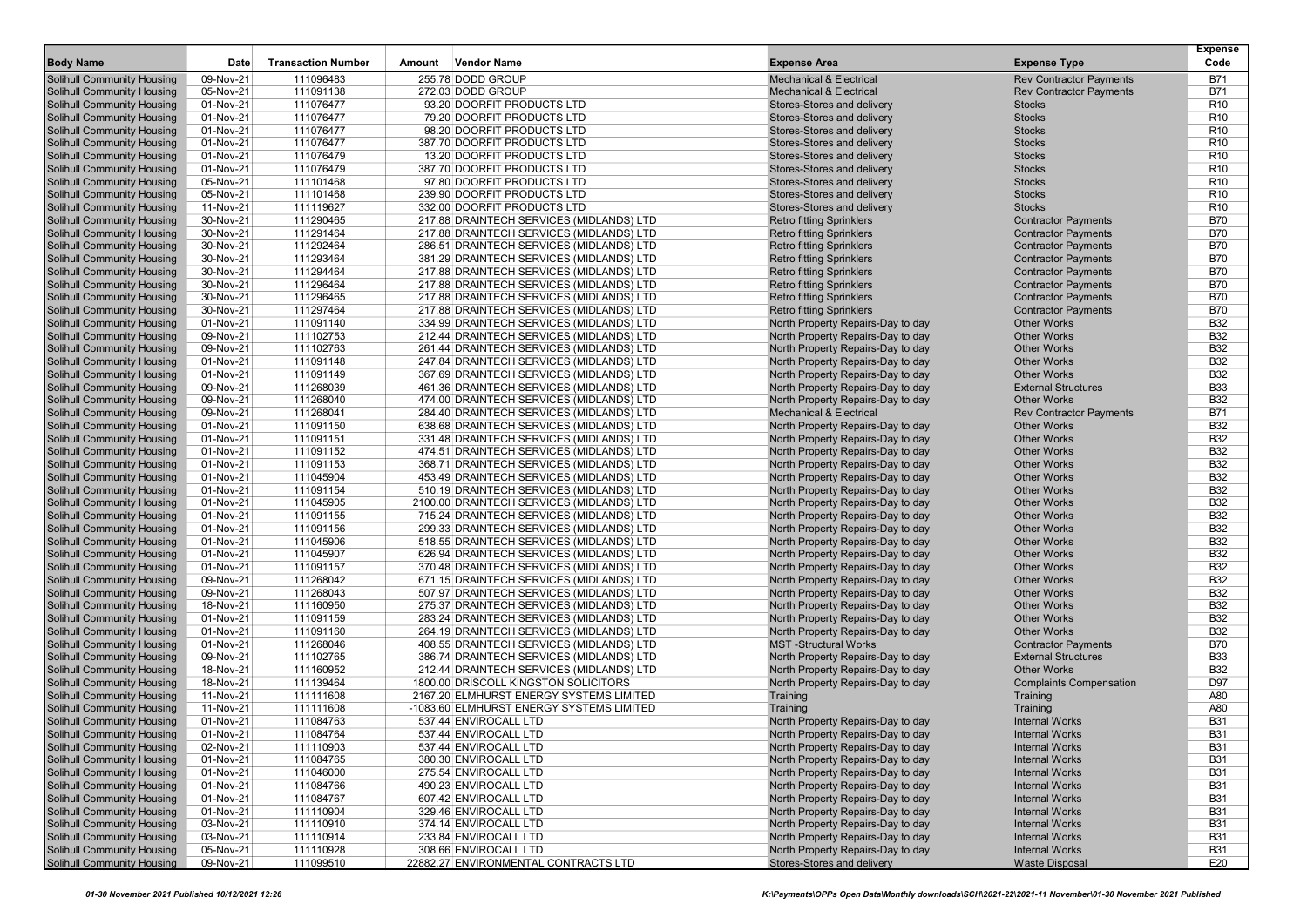|                                                                        |                        |                           |        |                                                                                                   |                                                                       |                                                            | <b>Expense</b>           |
|------------------------------------------------------------------------|------------------------|---------------------------|--------|---------------------------------------------------------------------------------------------------|-----------------------------------------------------------------------|------------------------------------------------------------|--------------------------|
| <b>Body Name</b>                                                       | Date                   | <b>Transaction Number</b> | Amount | <b>Vendor Name</b>                                                                                | <b>Expense Area</b>                                                   | <b>Expense Type</b>                                        | Code                     |
| Solihull Community Housing                                             | 02-Nov-21              | 111069468                 |        | 218.50 EUROPEAN METAL RECYCLING LTD                                                               | Stores-Stores and delivery                                            | <b>Waste Disposal</b>                                      | E20                      |
| <b>Solihull Community Housing</b>                                      | 15-Nov-21              | 111117465                 |        | 237.50 EUROPEAN METAL RECYCLING LTD                                                               | Stores-Stores and delivery                                            | <b>Waste Disposal</b>                                      | E20                      |
| <b>Solihull Community Housing</b>                                      | 01-Nov-21              | 111094550                 |        | 1058.00 FAMILY CARE TRUST                                                                         | North Property Repairs-Day to day                                     | <b>External Structures</b>                                 | <b>B33</b>               |
| <b>Solihull Community Housing</b>                                      | 01-Nov-21              | 111094553                 |        | 396.75 FAMILY CARE TRUST                                                                          | North Property Repairs-Voids                                          | <b>Voids</b>                                               | <b>B38</b>               |
| <b>Solihull Community Housing</b>                                      | 01-Nov-21              | 111094554                 |        | 396.75 FAMILY CARE TRUST                                                                          | <b>North Property Repairs-Voids</b>                                   | Voids                                                      | <b>B38</b>               |
| <b>Solihull Community Housing</b>                                      | 01-Nov-21              | 111094555                 |        | 264.50 FAMILY CARE TRUST                                                                          | North Property Repairs-Voids                                          | Voids<br>Voids                                             | <b>B38</b><br><b>B38</b> |
| <b>Solihull Community Housing</b><br><b>Solihull Community Housing</b> | 01-Nov-21<br>01-Nov-21 | 111094556<br>111094558    |        | 264.50 FAMILY CARE TRUST<br>264.50 FAMILY CARE TRUST                                              | North Property Repairs-Voids<br><b>North Property Repairs-Voids</b>   | Voids                                                      | <b>B38</b>               |
| <b>Solihull Community Housing</b>                                      | 01-Nov-21              | 111102731                 |        | 264.50 FAMILY CARE TRUST                                                                          | <b>North Property Repairs-Voids</b>                                   | Voids                                                      | <b>B38</b>               |
| <b>Solihull Community Housing</b>                                      | 01-Nov-21              | 111045573                 |        | 661.25 FAMILY CARE TRUST                                                                          | North Property Repairs-Voids                                          | Voids                                                      | <b>B38</b>               |
| <b>Solihull Community Housing</b>                                      | $01-Nov-21$            | 111045574                 |        | 661.25 FAMILY CARE TRUST                                                                          | <b>North Property Repairs-Voids</b>                                   | Voids                                                      | <b>B38</b>               |
| <b>Solihull Community Housing</b>                                      | 01-Nov-21              | 111045575                 |        | 1058.00 FAMILY CARE TRUST                                                                         | North Property Repairs-Voids                                          | Voids                                                      | <b>B38</b>               |
| <b>Solihull Community Housing</b>                                      | 01-Nov-21              | 111045577                 |        | 264.50 FAMILY CARE TRUST                                                                          | North Property Repairs-Voids                                          | Voids                                                      | <b>B38</b>               |
| <b>Solihull Community Housing</b>                                      | 04-Nov-21              | 111089868                 |        | 425.00 FAMILY CARE TRUST                                                                          | <b>Private Sector Leasing</b>                                         | <b>Internal Works</b>                                      | <b>B31</b>               |
| <b>Solihull Community Housing</b>                                      | 01-Nov-21              | 111120464                 |        | 661.25 FAMILY CARE TRUST                                                                          | North Property Repairs-Voids                                          | Voids                                                      | <b>B38</b>               |
| <b>Solihull Community Housing</b>                                      | 01-Nov-21              | 111120466                 |        | 264.50 FAMILY CARE TRUST                                                                          | <b>North Property Repairs-Voids</b>                                   | Voids                                                      | <b>B38</b>               |
| <b>Solihull Community Housing</b>                                      | 01-Nov-21              | 111120471                 |        | 333.27 FAMILY CARE TRUST                                                                          | North Property Repairs-Voids                                          | Voids                                                      | <b>B38</b>               |
| <b>Solihull Community Housing</b>                                      | 01-Nov-21              | 111120474                 |        | 264.50 FAMILY CARE TRUST                                                                          | North Property Repairs-Voids                                          | Voids                                                      | <b>B38</b>               |
| <b>Solihull Community Housing</b>                                      | 01-Nov-21              | 111120475                 |        | 264.50 FAMILY CARE TRUST                                                                          | <b>North Property Repairs-Voids</b>                                   | Voids                                                      | <b>B38</b>               |
| Solihull Community Housing                                             | 01-Nov-21              | 111120476                 |        | 264.50 FAMILY CARE TRUST                                                                          | North Property Repairs-Voids                                          | Voids                                                      | <b>B38</b>               |
| <b>Solihull Community Housing</b>                                      | 01-Nov-21              | 111120477                 |        | 264.50 FAMILY CARE TRUST                                                                          | <b>North Property Repairs-Voids</b>                                   | <b>Voids</b>                                               | <b>B38</b>               |
| <b>Solihull Community Housing</b>                                      | 01-Nov-21              | 111120478                 |        | 264.50 FAMILY CARE TRUST                                                                          | North Property Repairs-Day to day                                     | <b>External Structures</b>                                 | <b>B33</b>               |
| <b>Solihull Community Housing</b>                                      | 01-Nov-21              | 111120479                 |        | 396.75 FAMILY CARE TRUST                                                                          | North Property Repairs-Day to day                                     | <b>External Structures</b>                                 | <b>B33</b>               |
| <b>Solihull Community Housing</b>                                      | 01-Nov-21              | 111120480                 |        | 661.25 FAMILY CARE TRUST                                                                          | North Property Repairs-Day to day                                     | <b>External Structures</b>                                 | <b>B33</b>               |
| <b>Solihull Community Housing</b>                                      | 01-Nov-21              | 111120482                 |        | 264.50 FAMILY CARE TRUST                                                                          | North Property Repairs-Day to day                                     | <b>External Structures</b>                                 | <b>B33</b>               |
| <b>Solihull Community Housing</b>                                      | 01-Nov-21              | 111120483                 |        | 264.50 FAMILY CARE TRUST                                                                          | North Property Repairs-Day to day                                     | <b>External Structures</b>                                 | <b>B33</b>               |
| <b>Solihull Community Housing</b>                                      | 15-Nov-21              | 111118784                 |        | 914.28 GABLES BED & BREAKFAST LTD                                                                 | Housing Aid & Homelessness                                            | <b>B&amp;B</b> Accommodation                               | <b>B23</b>               |
| <b>Solihull Community Housing</b>                                      | 15-Nov-21              | 111118784                 |        | -457.14 GABLES BED & BREAKFAST LTD                                                                | Housing Aid & Homelessness                                            | <b>B&amp;B Accommodation</b>                               | <b>B23</b>               |
| <b>Solihull Community Housing</b>                                      | 23-Nov-21              | 111160954                 |        | 342.86 GABLES BED & BREAKFAST LTD                                                                 | Housing Aid & Homelessness                                            | <b>B&amp;B Accommodation</b>                               | <b>B23</b>               |
| <b>Solihull Community Housing</b>                                      | 01-Nov-21              | 111013468                 |        | 1714.28 GABLES BED & BREAKFAST LTD                                                                | Housing Aid & Homelessness                                            | <b>B&amp;B Accommodation</b>                               | <b>B23</b>               |
| <b>Solihull Community Housing</b>                                      | 01-Nov-21              | 111013468                 |        | -857.14 GABLES BED & BREAKFAST LTD                                                                | Housing Aid & Homelessness                                            | <b>B&amp;B Accommodation</b>                               | <b>B23</b>               |
| <b>Solihull Community Housing</b><br><b>Solihull Community Housing</b> | 08-Nov-21<br>24-Nov-21 | 111096084<br>111174467    |        | 342.86 GABLES BED & BREAKFAST LTD<br>9450.00 GMR LTD                                              | Housing Aid & Homelessness<br><b>Retro fitting Sprinklers</b>         | <b>B&amp;B Accommodation</b><br><b>Contractor Payments</b> | <b>B23</b><br><b>B70</b> |
| <b>Solihull Community Housing</b>                                      | 30-Nov-21              | 111289464                 |        | 907.06 HAMMOND LUBRICANTS & CHEMICALS LTD                                                         | Anti Graffiti Team                                                    | <b>Materials</b>                                           | D <sub>13</sub>          |
| <b>Solihull Community Housing</b>                                      | 01-Nov-21              | 111050474                 |        | 225.00 HANDICARE ACCESSIBILITY LTD                                                                | <b>Home Improvement Agency</b>                                        | Adaptations                                                | <b>B83</b>               |
| <b>Solihull Community Housing</b>                                      | 01-Nov-21              | 111050475                 |        | 225.00 HANDICARE ACCESSIBILITY LTD                                                                | Home Improvement Agency                                               | Adaptations                                                | <b>B83</b>               |
| <b>Solihull Community Housing</b>                                      | 01-Nov-21              | 111050477                 |        | 1823.00 HANDICARE ACCESSIBILITY LTD                                                               | Private Sector - Disabled Facilities Grants                           | <b>Rev Contractor Payments</b>                             | <b>B71</b>               |
| <b>Solihull Community Housing</b>                                      | 08-Nov-21              | 111096067                 |        | 1250.00 HIGH STREET SOLICITORS                                                                    | North Property Repairs-Day to day                                     | <b>Complaints Compensation</b>                             | D97                      |
| <b>Solihull Community Housing</b>                                      | 09-Nov-21              | 111098978                 |        | 5750.00 HIGH STREET SOLICITORS                                                                    | North Property Repairs-Day to day                                     | <b>Complaints Compensation</b>                             | D97                      |
| <b>Solihull Community Housing</b>                                      | 04-Nov-21              | 111089860                 |        | 2881.79 HI-SPEC FACILITIES SERVICES PLC                                                           | <b>Endeavour House</b>                                                | Cleaning                                                   | <b>B50</b>               |
| <b>Solihull Community Housing</b>                                      | 04-Nov-21              | 111089860                 |        | 1167.12 HI-SPEC FACILITIES SERVICES PLC                                                           | <b>Endeavour House</b>                                                | <b>Other Premises Costs</b>                                | <b>B90</b>               |
| <b>Solihull Community Housing</b>                                      | 04-Nov-21              | 111089860                 |        | 183.39 HI-SPEC FACILITIES SERVICES PLC                                                            | <b>CCTV</b>                                                           | Cleaning                                                   | <b>B50</b>               |
| <b>Solihull Community Housing</b>                                      | 04-Nov-21              | 111089860                 |        | 198.26 HI-SPEC FACILITIES SERVICES PLC                                                            | <b>Auckland Hall</b>                                                  | Cleaning                                                   | <b>B50</b>               |
| <b>Solihull Community Housing</b>                                      | 04-Nov-21              | 111089860                 |        | 261.98 HI-SPEC FACILITIES SERVICES PLC                                                            | <b>Crabtree Hall</b>                                                  | Cleaning                                                   | <b>B50</b>               |
| <b>Solihull Community Housing</b>                                      | 04-Nov-21              | 111089860                 |        | 198.26 HI-SPEC FACILITIES SERVICES PLC                                                            | Whar Hall Farm Community Hall                                         | Cleaning                                                   | <b>B50</b>               |
| <b>Solihull Community Housing</b>                                      | 04-Nov-21              | 111089860                 |        | 183.39 HI-SPEC FACILITIES SERVICES PLC                                                            | Kingshurst Office                                                     | Cleaning                                                   | <b>B50</b>               |
| <b>Solihull Community Housing</b>                                      | 04-Nov-21              | 111089860                 |        | 1076.25 HI-SPEC FACILITIES SERVICES PLC                                                           | Business Support - MST Back Office Support                            | Cleaning                                                   | <b>B50</b>               |
| <b>Solihull Community Housing</b>                                      | 04-Nov-21              | 111085813                 |        | 124006.00 HM REVENUE & CUSTOMS                                                                    | <b>VAT</b>                                                            | <b>Creditor: Government</b>                                | S04                      |
| <b>Solihull Community Housing</b>                                      | 25-Nov-21              | 111187827                 |        | 3621.00 HM REVENUE & CUSTOMS                                                                      | <b>Central Administration</b>                                         | <b>Other Employee Costs</b>                                | A90                      |
| <b>Solihull Community Housing</b>                                      | 01-Nov-21              | 111109797                 |        | 1012.51 HUNTLEY REFRIGERATION LTD                                                                 | <b>Endeavour House</b>                                                | <b>General Building Costs</b>                              | <b>B30</b>               |
| <b>Solihull Community Housing</b>                                      | 11-Nov-21              | 111108908                 |        | 1943.00 IN-TEND LTD                                                                               | Training                                                              | Training                                                   | A80                      |
| <b>Solihull Community Housing</b>                                      | 10-Nov-21              | 111103495                 |        | 414.38 JAMES ANDREWS RECRUITMENT SOLUTIONS LTD                                                    | <b>Capital Programmes</b>                                             | <b>Agency Staff</b>                                        | A60                      |
| <b>Solihull Community Housing</b>                                      | 04-Nov-21              | 111085713                 |        | 585.00 JAMES ANDREWS RECRUITMENT SOLUTIONS LTD                                                    | <b>Capital Programmes</b>                                             | <b>Agency Staff</b>                                        | A60                      |
| <b>Solihull Community Housing</b>                                      | 03-Nov-21              | 111076838                 |        | 777.00 JAMES ANDREWS RECRUITMENT SOLUTIONS LTD                                                    | Welfare Reform Work                                                   | <b>Agency Staff</b>                                        | A60                      |
| <b>Solihull Community Housing</b>                                      | 03-Nov-21              | 111080467                 |        | 1110.00 JAMES ANDREWS RECRUITMENT SOLUTIONS LTD                                                   | Housing Aid & Homelessness                                            | Agency Staff (Funded Posts)<br><b>Agency Staff</b>         | A61                      |
| <b>Solihull Community Housing</b><br><b>Solihull Community Housing</b> | 04-Nov-21<br>04-Nov-21 | 111085718<br>111085717    |        | 721.50 JAMES ANDREWS RECRUITMENT SOLUTIONS LTD                                                    | <b>Capital Programmes</b><br><b>Public Sector - Major Adaptations</b> | <b>Contractor Payments</b>                                 | A60<br><b>B70</b>        |
| <b>Solihull Community Housing</b>                                      | 10-Nov-21              | 111102492                 |        | 1225.00 JAMES ANDREWS RECRUITMENT SOLUTIONS LTD<br>334.67 JAMES ANDREWS RECRUITMENT SOLUTIONS LTD | <b>Welfare Reform Work</b>                                            | <b>Agency Staff</b>                                        | A60                      |
| Solihull Community Housing                                             | 10-Nov-21              | 111103502                 |        | 1080.00 JAMES ANDREWS RECRUITMENT SOLUTIONS LTD                                                   | Housing Aid & Homelessness                                            | Agency Staff (Funded Posts)                                | A61                      |
| Solihull Community Housing                                             | 11-Nov-21              | 111108036                 |        | 721.50 JAMES ANDREWS RECRUITMENT SOLUTIONS LTD                                                    | <b>Capital Programmes</b>                                             | <b>Agency Staff</b>                                        | A60                      |
| <b>Solihull Community Housing</b>                                      | 17-Nov-21              | 111131472                 |        | 1207.50 JAMES ANDREWS RECRUITMENT SOLUTIONS LTD                                                   | <b>Public Sector - Major Adaptations</b>                              | <b>Contractor Payments</b>                                 | <b>B70</b>               |
| <b>Solihull Community Housing</b>                                      | 17-Nov-21              | 111137576                 |        | 630.00 JAMES ANDREWS RECRUITMENT SOLUTIONS LTD                                                    | Housing Aid & Homelessness                                            | Agency Staff (Funded Posts)                                | A61                      |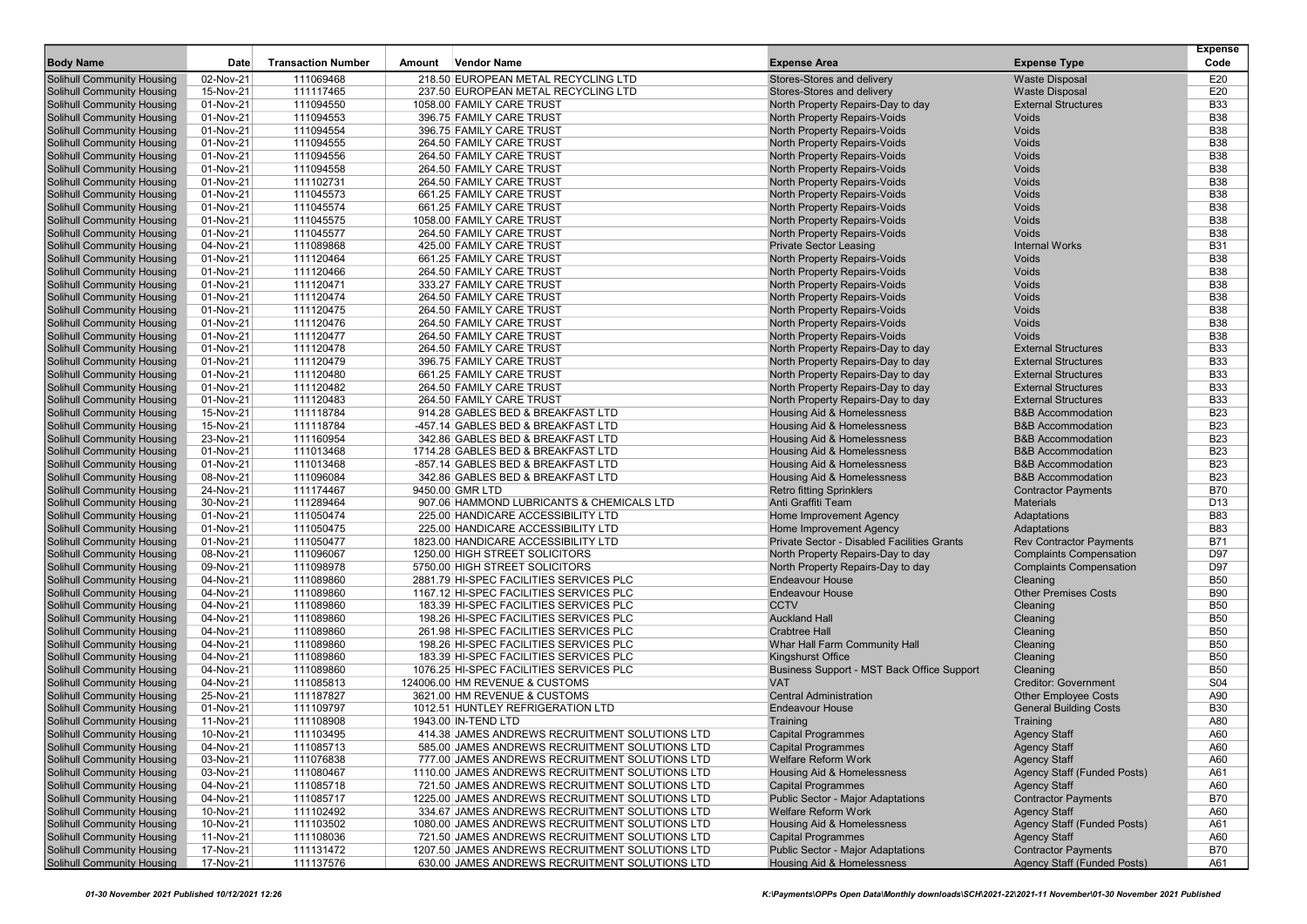| <b>Body Name</b>                                                | Date                   | <b>Transaction Number</b> | Amount | <b>Vendor Name</b>                              | <b>Expense Area</b>                                      | <b>Expense Type</b>            | <b>Expense</b><br>Code             |
|-----------------------------------------------------------------|------------------------|---------------------------|--------|-------------------------------------------------|----------------------------------------------------------|--------------------------------|------------------------------------|
| Solihull Community Housing                                      | 17-Nov-21              | 111131481                 |        | 643.50 JAMES ANDREWS RECRUITMENT SOLUTIONS LTD  | <b>Capital Programmes</b>                                | <b>Agency Staff</b>            | A60                                |
| <b>Solihull Community Housing</b>                               | 17-Nov-21              | 111131475                 |        | 1295.00 JAMES ANDREWS RECRUITMENT SOLUTIONS LTD | <b>Public Sector - Major Adaptations</b>                 | <b>Contractor Payments</b>     | <b>B70</b>                         |
| <b>Solihull Community Housing</b>                               | 25-Nov-21              | 111181485                 |        | 721.50 JAMES ANDREWS RECRUITMENT SOLUTIONS LTD  | <b>Capital Programmes</b>                                | <b>Agency Staff</b>            | A60                                |
| <b>Solihull Community Housing</b>                               | 25-Nov-21              | 111181486                 |        | 1365.00 JAMES ANDREWS RECRUITMENT SOLUTIONS LTD | Public Sector - Major Adaptations                        | <b>Contractor Payments</b>     | <b>B70</b>                         |
| <b>Solihull Community Housing</b>                               | 17-Nov-21              | 111137579                 |        | 5976.71 JESSUP BROTHERS LTD                     | New Build - Wagon Lane                                   | <b>Contractor Payments</b>     | <b>B70</b>                         |
| <b>Solihull Community Housing</b>                               | 17-Nov-21              | 111137579                 |        | 131324.08 JESSUP BROTHERS LTD                   | New Build - Halifax Road                                 | <b>Contractor Payments</b>     | <b>B70</b>                         |
| <b>Solihull Community Housing</b>                               | 01-Nov-21              | 111076481                 |        | 60.00 JEWSON LTD                                | Stores-Stores and delivery                               | <b>Stocks</b>                  | R <sub>10</sub>                    |
| <b>Solihull Community Housing</b>                               | 01-Nov-21              | 111076481                 |        | 17.38 JEWSON LTD                                | Stores-Stores and delivery                               | <b>Stocks</b>                  | R <sub>10</sub>                    |
| <b>Solihull Community Housing</b>                               | 01-Nov-21              | 111076481                 |        | 176.50 JEWSON LTD                               | Stores-Stores and delivery                               | <b>Stocks</b>                  | R <sub>10</sub>                    |
| <b>Solihull Community Housing</b>                               | 01-Nov-21              | 111076484                 |        | 6.75 JEWSON LTD                                 | Stores-Stores and delivery                               | <b>Stocks</b>                  | R <sub>10</sub>                    |
| <b>Solihull Community Housing</b>                               | 01-Nov-21              | 111076484                 |        | 28.86 JEWSON LTD                                | Stores-Stores and delivery                               | <b>Stocks</b>                  | R <sub>10</sub>                    |
| <b>Solihull Community Housing</b>                               | 01-Nov-21              | 111076484                 |        | 397.80 JEWSON LTD                               | Stores-Stores and delivery                               | <b>Stocks</b>                  | R <sub>10</sub>                    |
| Solihull Community Housing                                      | 01-Nov-21              | 111076484                 |        | 10.38 JEWSON LTD                                | Stores-Stores and delivery                               | <b>Stocks</b>                  | R <sub>10</sub>                    |
| <b>Solihull Community Housing</b>                               | 01-Nov-21              | 111076484                 |        | 7.10 JEWSON LTD                                 | Stores-Stores and delivery                               | <b>Stocks</b>                  | R <sub>10</sub>                    |
| <b>Solihull Community Housing</b>                               | 01-Nov-21              | 111076484                 |        | 282.00 JEWSON LTD                               | Stores-Stores and delivery                               | <b>Stocks</b>                  | R <sub>10</sub>                    |
| <b>Solihull Community Housing</b>                               | 01-Nov-21              | 111076484                 |        | 7.20 JEWSON LTD                                 | Stores-Stores and delivery                               | <b>Stocks</b>                  | R <sub>10</sub>                    |
| <b>Solihull Community Housing</b>                               | 01-Nov-21              | 111076484                 |        | 17.10 JEWSON LTD                                | Stores-Stores and delivery                               | <b>Stocks</b>                  | R <sub>10</sub>                    |
| <b>Solihull Community Housing</b>                               | 01-Nov-21              | 111076484                 |        | 4.80 JEWSON LTD                                 | Stores-Stores and delivery                               | <b>Stocks</b>                  | R <sub>10</sub>                    |
| <b>Solihull Community Housing</b>                               | 01-Nov-21              | 111076488                 |        | 904.40 JEWSON LTD                               | Stores-Stores and delivery                               | <b>Stocks</b>                  | R <sub>10</sub>                    |
| <b>Solihull Community Housing</b>                               | 01-Nov-21              | 111076490                 |        | 283.12 JEWSON LTD                               | Stores-Stores and delivery                               | <b>Stocks</b>                  | R <sub>10</sub>                    |
| <b>Solihull Community Housing</b>                               | 01-Nov-21              | 111085582                 |        | 4.60 JEWSON LTD                                 | Stores-Stores and delivery                               | <b>Stocks</b>                  | R <sub>10</sub>                    |
| <b>Solihull Community Housing</b>                               | 01-Nov-21              | 111085582                 |        | 287.60 JEWSON LTD                               | Stores-Stores and delivery                               | <b>Stocks</b>                  | R <sub>10</sub>                    |
| <b>Solihull Community Housing</b>                               | 01-Nov-21              | 111085582                 |        | 25.00 JEWSON LTD                                | Stores-Stores and delivery                               | <b>Stocks</b>                  | R <sub>10</sub>                    |
| <b>Solihull Community Housing</b>                               | 01-Nov-21              | 111085582                 |        | 67.82 JEWSON LTD                                | Stores-Stores and delivery                               | <b>Stocks</b>                  | R <sub>10</sub>                    |
| <b>Solihull Community Housing</b>                               | 01-Nov-21              | 111085582                 |        | 96.50 JEWSON LTD                                | Stores-Stores and delivery                               | <b>Stocks</b>                  | R <sub>10</sub>                    |
| <b>Solihull Community Housing</b>                               | 01-Nov-21              | 111085582                 |        | 246.60 JEWSON LTD                               | Stores-Stores and delivery                               | <b>Stocks</b>                  | R <sub>10</sub>                    |
| <b>Solihull Community Housing</b>                               | 01-Nov-21              | 111085582                 |        | 57.87 JEWSON LTD                                | Stores-Stores and delivery                               | <b>Stocks</b>                  | R <sub>10</sub>                    |
| <b>Solihull Community Housing</b>                               | 01-Nov-21              | 111085582                 |        | 410.50 JEWSON LTD                               | Stores-Stores and delivery                               | <b>Stocks</b>                  | R <sub>10</sub>                    |
| <b>Solihull Community Housing</b>                               | 01-Nov-21              | 111085582                 |        | 22.95 JEWSON LTD                                | Stores-Stores and delivery                               | <b>Stocks</b>                  | R <sub>10</sub>                    |
| <b>Solihull Community Housing</b>                               | 01-Nov-21              | 111085582                 |        | 159.30 JEWSON LTD                               | Stores-Stores and delivery                               | <b>Stocks</b>                  | R <sub>10</sub>                    |
| <b>Solihull Community Housing</b>                               | 04-Nov-21              | 111101478                 |        | 16.64 JEWSON LTD                                | Stores-Stores and delivery                               | <b>Stocks</b>                  | R <sub>10</sub>                    |
| Solihull Community Housing<br><b>Solihull Community Housing</b> | 04-Nov-21<br>04-Nov-21 | 111101478<br>111101478    |        | 192.36 JEWSON LTD<br>68.50 JEWSON LTD           | Stores-Stores and delivery<br>Stores-Stores and delivery | <b>Stocks</b><br><b>Stocks</b> | R <sub>10</sub><br>R <sub>10</sub> |
| <b>Solihull Community Housing</b>                               | 04-Nov-21              | 111101478                 |        | 86.85 JEWSON LTD                                | Stores-Stores and delivery                               | <b>Stocks</b>                  | R <sub>10</sub>                    |
| Solihull Community Housing                                      | 04-Nov-21              | 111101478                 |        | 685.90 JEWSON LTD                               | Stores-Stores and delivery                               | <b>Stocks</b>                  | R <sub>10</sub>                    |
| <b>Solihull Community Housing</b>                               | 04-Nov-21              | 111101478                 |        | 162.06 JEWSON LTD                               | Stores-Stores and delivery                               | <b>Stocks</b>                  | R <sub>10</sub>                    |
| <b>Solihull Community Housing</b>                               | 04-Nov-21              | 111101478                 |        | 15.00 JEWSON LTD                                | Stores-Stores and delivery                               | <b>Stocks</b>                  | R <sub>10</sub>                    |
| <b>Solihull Community Housing</b>                               | 04-Nov-21              | 111101478                 |        | 23.30 JEWSON LTD                                | Stores-Stores and delivery                               | <b>Stocks</b>                  | R <sub>10</sub>                    |
| <b>Solihull Community Housing</b>                               | 04-Nov-21              | 111101478                 |        | 1580.64 JEWSON LTD                              | Stores-Stores and delivery                               | <b>Stocks</b>                  | R <sub>10</sub>                    |
| <b>Solihull Community Housing</b>                               | 04-Nov-21              | 111101478                 |        | 31.40 JEWSON LTD                                | Stores-Stores and delivery                               | <b>Stocks</b>                  | R <sub>10</sub>                    |
| <b>Solihull Community Housing</b>                               | 04-Nov-21              | 111101478                 |        | 234.40 JEWSON LTD                               | Stores-Stores and delivery                               | <b>Stocks</b>                  | R <sub>10</sub>                    |
| <b>Solihull Community Housing</b>                               | 01-Nov-21              | 111076492                 |        | 114.22 JEWSON LTD                               | Stores-Stores and delivery                               | <b>Stocks</b>                  | R <sub>10</sub>                    |
| <b>Solihull Community Housing</b>                               | 01-Nov-21              | 111076492                 |        | 539.50 JEWSON LTD                               | Stores-Stores and delivery                               | <b>Stocks</b>                  | R <sub>10</sub>                    |
| <b>Solihull Community Housing</b>                               | 02-Nov-21              | 111101480                 |        | 22.70 JEWSON LTD                                | Stores-Stores and delivery                               | <b>Stocks</b>                  | R <sub>10</sub>                    |
| <b>Solihull Community Housing</b>                               | 02-Nov-21              | 111101480                 |        | 27.40 JEWSON LTD                                | Stores-Stores and delivery                               | <b>Stocks</b>                  | R <sub>10</sub>                    |
| <b>Solihull Community Housing</b>                               | 02-Nov-21              | 111101480                 |        | 266.70 JEWSON LTD                               | Stores-Stores and delivery                               | <b>Stocks</b>                  | R <sub>10</sub>                    |
| Solihull Community Housing                                      | 02-Nov-21              | 111101480                 |        | 39.00 JEWSON LTD                                | Stores-Stores and delivery                               | <b>Stocks</b>                  | R <sub>10</sub>                    |
| <b>Solihull Community Housing</b>                               | 02-Nov-21              | 111101480                 |        | 4.05 JEWSON LTD                                 | Stores-Stores and delivery                               | <b>Stocks</b>                  | R <sub>10</sub>                    |
| <b>Solihull Community Housing</b>                               | 02-Nov-21              | 111101480                 |        | 57.50 JEWSON LTD                                | Stores-Stores and delivery                               | <b>Stocks</b>                  | R <sub>10</sub>                    |
| <b>Solihull Community Housing</b>                               | 02-Nov-21              | 111101480                 |        | 44.01 JEWSON LTD                                | Stores-Stores and delivery                               | <b>Stocks</b>                  | R <sub>10</sub>                    |
| Solihull Community Housing                                      | 02-Nov-21              | 111101480                 |        | 2.00 JEWSON LTD                                 | Stores-Stores and delivery                               | <b>Stocks</b>                  | R <sub>10</sub>                    |
| Solihull Community Housing                                      | 02-Nov-21              | 111101480                 |        | 22.80 JEWSON LTD                                | Stores-Stores and delivery                               | <b>Stocks</b>                  | R <sub>10</sub>                    |
| Solihull Community Housing                                      | 02-Nov-21              | 111101480                 |        | 110.00 JEWSON LTD                               | Stores-Stores and delivery                               | <b>Stocks</b>                  | R <sub>10</sub>                    |
| <b>Solihull Community Housing</b>                               | 02-Nov-21              | 111101480                 |        | 32.00 JEWSON LTD                                | Stores-Stores and delivery                               | <b>Stocks</b>                  | R <sub>10</sub>                    |
| <b>Solihull Community Housing</b>                               | 05-Nov-21              | 111101483                 |        | 23.60 JEWSON LTD                                | Stores-Stores and delivery                               | <b>Stocks</b>                  | R <sub>10</sub>                    |
| Solihull Community Housing                                      | 05-Nov-21              | 111101483                 |        | 1.80 JEWSON LTD                                 | Stores-Stores and delivery                               | <b>Stocks</b>                  | R <sub>10</sub>                    |
| Solihull Community Housing                                      | 05-Nov-21              | 111101483                 |        | 34.65 JEWSON LTD                                | Stores-Stores and delivery                               | <b>Stocks</b>                  | R <sub>10</sub>                    |
| Solihull Community Housing                                      | 05-Nov-21              | 111101483                 |        | 18.00 JEWSON LTD                                | Stores-Stores and delivery                               | <b>Stocks</b>                  | R <sub>10</sub>                    |
| Solihull Community Housing                                      | 05-Nov-21              | 111101483                 |        | 11.80 JEWSON LTD                                | Stores-Stores and delivery                               | <b>Stocks</b>                  | R <sub>10</sub>                    |
| <b>Solihull Community Housing</b>                               | 05-Nov-21              | 111101483                 |        | 4.70 JEWSON LTD                                 | Stores-Stores and delivery                               | <b>Stocks</b>                  | R <sub>10</sub>                    |
| <b>Solihull Community Housing</b>                               | 05-Nov-21              | 111101483                 |        | 12.00 JEWSON LTD                                | Stores-Stores and delivery                               | <b>Stocks</b>                  | R <sub>10</sub>                    |
| Solihull Community Housing                                      | 05-Nov-21              | 111101483                 |        | 69.69 JEWSON LTD                                | Stores-Stores and delivery                               | <b>Stocks</b>                  | <b>R10</b>                         |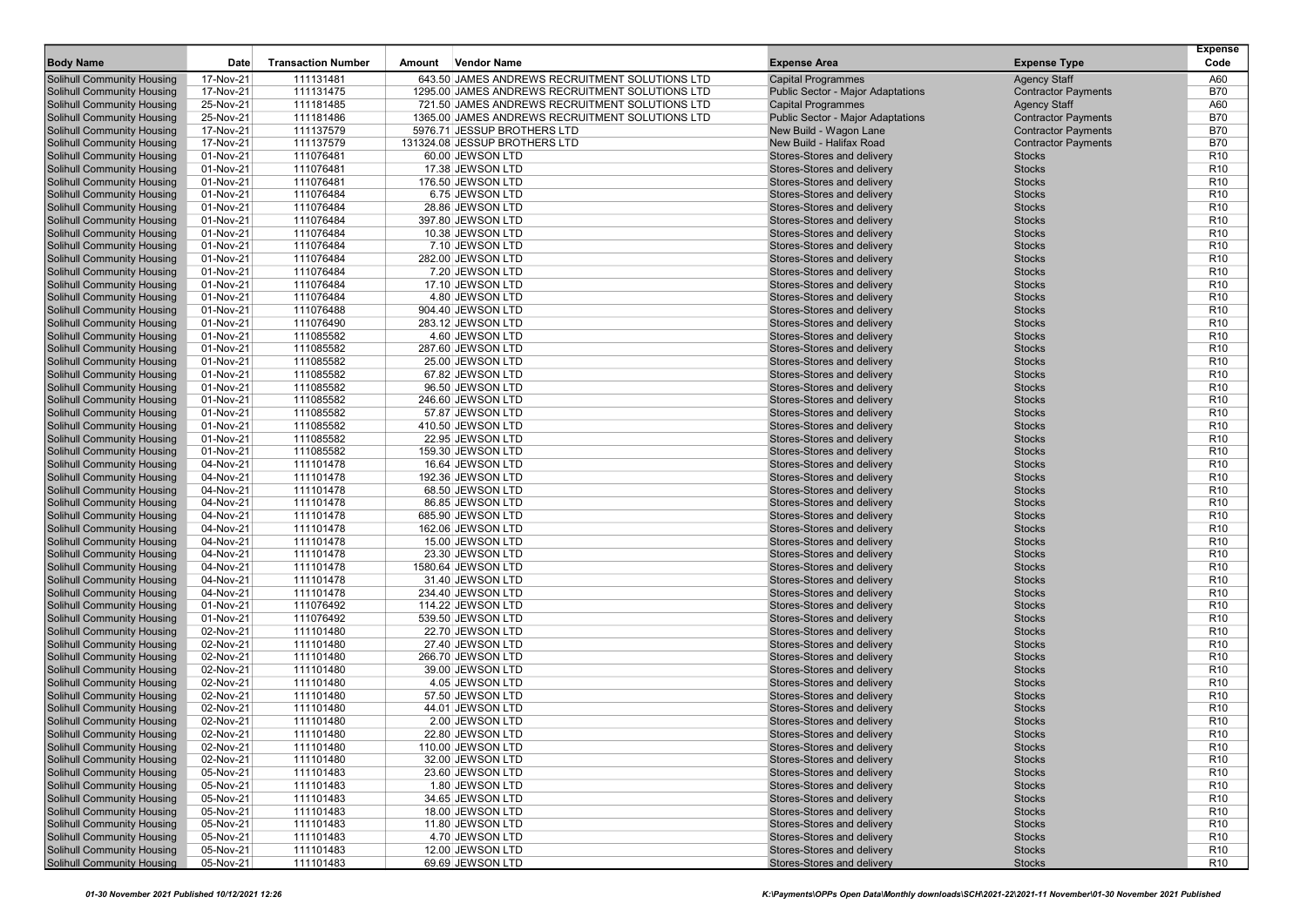| <b>Body Name</b>                  | Date      | <b>Transaction Number</b> | Amount | Vendor Name        | <b>Expense Area</b>                                      | <b>Expense Type</b> | <b>Expense</b><br>Code |
|-----------------------------------|-----------|---------------------------|--------|--------------------|----------------------------------------------------------|---------------------|------------------------|
| <b>Solihull Community Housing</b> | 05-Nov-21 | 111101483                 |        | 34.32 JEWSON LTD   | Stores-Stores and delivery                               | <b>Stocks</b>       | R <sub>10</sub>        |
| <b>Solihull Community Housing</b> | 05-Nov-21 | 111101483                 |        | 555.22 JEWSON LTD  | Stores-Stores and delivery                               | <b>Stocks</b>       | R <sub>10</sub>        |
| <b>Solihull Community Housing</b> | 05-Nov-21 | 111101483                 |        | 28.80 JEWSON LTD   | Stores-Stores and delivery                               | <b>Stocks</b>       | R <sub>10</sub>        |
| <b>Solihull Community Housing</b> | 05-Nov-21 | 111101483                 |        | 140.60 JEWSON LTD  | Stores-Stores and delivery                               | <b>Stocks</b>       | R <sub>10</sub>        |
| <b>Solihull Community Housing</b> | 05-Nov-21 | 111101483                 |        | 77.10 JEWSON LTD   | Stores-Stores and delivery                               | <b>Stocks</b>       | R <sub>10</sub>        |
| Solihull Community Housing        | 05-Nov-21 | 111101483                 |        | 17.34 JEWSON LTD   | Stores-Stores and delivery                               | <b>Stocks</b>       | R <sub>10</sub>        |
| <b>Solihull Community Housing</b> | 05-Nov-21 | 111101483                 |        | 145.90 JEWSON LTD  | Stores-Stores and delivery                               | <b>Stocks</b>       | R <sub>10</sub>        |
| <b>Solihull Community Housing</b> | 09-Nov-21 | 111109465                 |        | 432.60 JEWSON LTD  | Stores-Stores and delivery                               | <b>Stocks</b>       | R <sub>10</sub>        |
| <b>Solihull Community Housing</b> | 09-Nov-21 | 111109466                 |        | 8.30 JEWSON LTD    | Stores-Stores and delivery                               | <b>Stocks</b>       | R <sub>10</sub>        |
| <b>Solihull Community Housing</b> | 09-Nov-21 | 111109466                 |        | 52.10 JEWSON LTD   | Stores-Stores and delivery                               | <b>Stocks</b>       | R <sub>10</sub>        |
| <b>Solihull Community Housing</b> | 09-Nov-21 | 111109466                 |        | 446.40 JEWSON LTD  | Stores-Stores and delivery                               | <b>Stocks</b>       | R <sub>10</sub>        |
| <b>Solihull Community Housing</b> | 09-Nov-21 | 111109466                 |        | 960.00 JEWSON LTD  | Stores-Stores and delivery                               | <b>Stocks</b>       | R <sub>10</sub>        |
| <b>Solihull Community Housing</b> | 09-Nov-21 | 111109466                 |        | 102.40 JEWSON LTD  | Stores-Stores and delivery                               | <b>Stocks</b>       | R <sub>10</sub>        |
| <b>Solihull Community Housing</b> | 09-Nov-21 | 111109466                 |        | 63.00 JEWSON LTD   | Stores-Stores and delivery                               | <b>Stocks</b>       | R <sub>10</sub>        |
| <b>Solihull Community Housing</b> | 09-Nov-21 | 111109466                 |        | 69.60 JEWSON LTD   | Stores-Stores and delivery                               | <b>Stocks</b>       | R <sub>10</sub>        |
| <b>Solihull Community Housing</b> | 09-Nov-21 | 111109466                 |        | 259.80 JEWSON LTD  | Stores-Stores and delivery                               | <b>Stocks</b>       | R <sub>10</sub>        |
| <b>Solihull Community Housing</b> | 09-Nov-21 | 111109467                 |        | 1563.50 JEWSON LTD | Stores-Stores and delivery                               | <b>Stocks</b>       | R <sub>10</sub>        |
| <b>Solihull Community Housing</b> | 09-Nov-21 | 111109472                 |        | 430.00 JEWSON LTD  | Stores-Stores and delivery                               | <b>Stocks</b>       | R <sub>10</sub>        |
| <b>Solihull Community Housing</b> | 10-Nov-21 | 111119632                 |        | 45.21 JEWSON LTD   | Stores-Stores and delivery                               | <b>Stocks</b>       | R <sub>10</sub>        |
| <b>Solihull Community Housing</b> | 10-Nov-21 | 111119632                 |        | 9.10 JEWSON LTD    | Stores-Stores and delivery                               | <b>Stocks</b>       | R <sub>10</sub>        |
| <b>Solihull Community Housing</b> | 10-Nov-21 | 111119632                 |        | 33.10 JEWSON LTD   |                                                          | <b>Stocks</b>       | R <sub>10</sub>        |
|                                   | 10-Nov-21 |                           |        |                    | Stores-Stores and delivery                               |                     |                        |
| <b>Solihull Community Housing</b> |           | 111119632                 |        | 22.00 JEWSON LTD   | Stores-Stores and delivery<br>Stores-Stores and delivery | <b>Stocks</b>       | R <sub>10</sub>        |
| <b>Solihull Community Housing</b> | 10-Nov-21 | 111119632                 |        | 179.40 JEWSON LTD  |                                                          | <b>Stocks</b>       | R <sub>10</sub>        |
| <b>Solihull Community Housing</b> | 10-Nov-21 | 111119632                 |        | 444.20 JEWSON LTD  | Stores-Stores and delivery                               | <b>Stocks</b>       | R <sub>10</sub>        |
| <b>Solihull Community Housing</b> | 10-Nov-21 | 111119632                 |        | 312.30 JEWSON LTD  | Stores-Stores and delivery                               | <b>Stocks</b>       | R <sub>10</sub>        |
| <b>Solihull Community Housing</b> | 10-Nov-21 | 111119632                 |        | 514.90 JEWSON LTD  | Stores-Stores and delivery                               | <b>Stocks</b>       | R <sub>10</sub>        |
| <b>Solihull Community Housing</b> | 10-Nov-21 | 111119632                 |        | 35.52 JEWSON LTD   | Stores-Stores and delivery                               | <b>Stocks</b>       | R <sub>10</sub>        |
| <b>Solihull Community Housing</b> | 10-Nov-21 | 111119632                 |        | 32.16 JEWSON LTD   | Stores-Stores and delivery                               | <b>Stocks</b>       | R <sub>10</sub>        |
| <b>Solihull Community Housing</b> | 10-Nov-21 | 111119632                 |        | 129.84 JEWSON LTD  | Stores-Stores and delivery                               | <b>Stocks</b>       | R <sub>10</sub>        |
| <b>Solihull Community Housing</b> | 10-Nov-21 | 111119632                 |        | 283.12 JEWSON LTD  | Stores-Stores and delivery                               | <b>Stocks</b>       | R <sub>10</sub>        |
| <b>Solihull Community Housing</b> | 10-Nov-21 | 111119632                 |        | 19.60 JEWSON LTD   | Stores-Stores and delivery                               | <b>Stocks</b>       | R <sub>10</sub>        |
| <b>Solihull Community Housing</b> | 10-Nov-21 | 111119632                 |        | 20.55 JEWSON LTD   | Stores-Stores and delivery                               | <b>Stocks</b>       | R <sub>10</sub>        |
| <b>Solihull Community Housing</b> | 10-Nov-21 | 111119632                 |        | 101.02 JEWSON LTD  | Stores-Stores and delivery                               | <b>Stocks</b>       | R <sub>10</sub>        |
| <b>Solihull Community Housing</b> | 10-Nov-21 | 111119632                 |        | 11.00 JEWSON LTD   | Stores-Stores and delivery                               | <b>Stocks</b>       | R <sub>10</sub>        |
| <b>Solihull Community Housing</b> | 10-Nov-21 | 111119632                 |        | 12.00 JEWSON LTD   | Stores-Stores and delivery                               | <b>Stocks</b>       | R <sub>10</sub>        |
| <b>Solihull Community Housing</b> | 10-Nov-21 | 111119632                 |        | 93.60 JEWSON LTD   | Stores-Stores and delivery                               | <b>Stocks</b>       | R <sub>10</sub>        |
| <b>Solihull Community Housing</b> | 10-Nov-21 | 111119632                 |        | 17.40 JEWSON LTD   | Stores-Stores and delivery                               | <b>Stocks</b>       | R <sub>10</sub>        |
| <b>Solihull Community Housing</b> | 10-Nov-21 | 111119632                 |        | 21.10 JEWSON LTD   | Stores-Stores and delivery                               | <b>Stocks</b>       | R <sub>10</sub>        |
| <b>Solihull Community Housing</b> | 10-Nov-21 | 111119632                 |        | 61.90 JEWSON LTD   | Stores-Stores and delivery                               | <b>Stocks</b>       | R <sub>10</sub>        |
| <b>Solihull Community Housing</b> | 10-Nov-21 | 111119632                 |        | 71.90 JEWSON LTD   | Stores-Stores and delivery                               | <b>Stocks</b>       | R <sub>10</sub>        |
| <b>Solihull Community Housing</b> | 10-Nov-21 | 111119632                 |        | 33.80 JEWSON LTD   | Stores-Stores and delivery                               | <b>Stocks</b>       | R <sub>10</sub>        |
| <b>Solihull Community Housing</b> | 10-Nov-21 | 111119635                 |        | 737.16 JEWSON LTD  | Stores-Stores and delivery                               | <b>Stocks</b>       | R <sub>10</sub>        |
| <b>Solihull Community Housing</b> | 10-Nov-21 | 111119636                 |        | 101.35 JEWSON LTD  | Stores-Stores and delivery                               | <b>Stocks</b>       | R <sub>10</sub>        |
| <b>Solihull Community Housing</b> | 10-Nov-21 | 111119636                 |        | 134.88 JEWSON LTD  | Stores-Stores and delivery                               | <b>Stocks</b>       | R <sub>10</sub>        |
| <b>Solihull Community Housing</b> | 10-Nov-21 | 111119636                 |        | 320.10 JEWSON LTD  | Stores-Stores and delivery                               | <b>Stocks</b>       | R <sub>10</sub>        |
| <b>Solihull Community Housing</b> | 10-Nov-21 | 111119636                 |        | 285.30 JEWSON LTD  | Stores-Stores and delivery                               | <b>Stocks</b>       | R <sub>10</sub>        |
| <b>Solihull Community Housing</b> | 10-Nov-21 | 111119636                 |        | 204.10 JEWSON LTD  | Stores-Stores and delivery                               | <b>Stocks</b>       | R <sub>10</sub>        |
| <b>Solihull Community Housing</b> | 10-Nov-21 | 111119636                 |        | 7.20 JEWSON LTD    | Stores-Stores and delivery                               | <b>Stocks</b>       | R <sub>10</sub>        |
| <b>Solihull Community Housing</b> | 10-Nov-21 | 111119636                 |        | 16.30 JEWSON LTD   | Stores-Stores and delivery                               | <b>Stocks</b>       | R <sub>10</sub>        |
| Solihull Community Housing        | 01-Nov-21 | 111101488                 |        | 491.44 JEWSON LTD  | Stores-Stores and delivery                               | <b>Stocks</b>       | R <sub>10</sub>        |
| Solihull Community Housing        | 01-Nov-21 | 111101488                 |        | 250.12 JEWSON LTD  | Stores-Stores and delivery                               | <b>Stocks</b>       | R <sub>10</sub>        |
| <b>Solihull Community Housing</b> | 01-Nov-21 | 111101488                 |        | 133.77 JEWSON LTD  | Stores-Stores and delivery                               | <b>Stocks</b>       | R <sub>10</sub>        |
| <b>Solihull Community Housing</b> | 01-Nov-21 | 111101488                 |        | 126.02 JEWSON LTD  | Stores-Stores and delivery                               | <b>Stocks</b>       | R <sub>10</sub>        |
| <b>Solihull Community Housing</b> | 01-Nov-21 | 111101488                 |        | 140.70 JEWSON LTD  | Stores-Stores and delivery                               | <b>Stocks</b>       | R <sub>10</sub>        |
| <b>Solihull Community Housing</b> | 01-Nov-21 | 111101488                 |        | 566.24 JEWSON LTD  | Stores-Stores and delivery                               | <b>Stocks</b>       | R <sub>10</sub>        |
| <b>Solihull Community Housing</b> | 01-Nov-21 | 111101488                 |        | 98.52 JEWSON LTD   | Stores-Stores and delivery                               | <b>Stocks</b>       | R <sub>10</sub>        |
| <b>Solihull Community Housing</b> | 01-Nov-21 | 111101488                 |        | 301.72 JEWSON LTD  | Stores-Stores and delivery                               | <b>Stocks</b>       | R <sub>10</sub>        |
| <b>Solihull Community Housing</b> | 01-Nov-21 | 111101488                 |        | 202.28 JEWSON LTD  | Stores-Stores and delivery                               | <b>Stocks</b>       | R <sub>10</sub>        |
| <b>Solihull Community Housing</b> | 01-Nov-21 | 111101488                 |        | 137.72 JEWSON LTD  | Stores-Stores and delivery                               | <b>Stocks</b>       | R <sub>10</sub>        |
| <b>Solihull Community Housing</b> | 01-Nov-21 | 111101488                 |        | 683.00 JEWSON LTD  | Stores-Stores and delivery                               | <b>Stocks</b>       | R <sub>10</sub>        |
| <b>Solihull Community Housing</b> | 01-Nov-21 | 111101488                 |        | 282.00 JEWSON LTD  | Stores-Stores and delivery                               | <b>Stocks</b>       | R <sub>10</sub>        |
| <b>Solihull Community Housing</b> | 11-Nov-21 | 111119637                 |        | 6.00 JEWSON LTD    | Stores-Stores and delivery                               | <b>Stocks</b>       | R <sub>10</sub>        |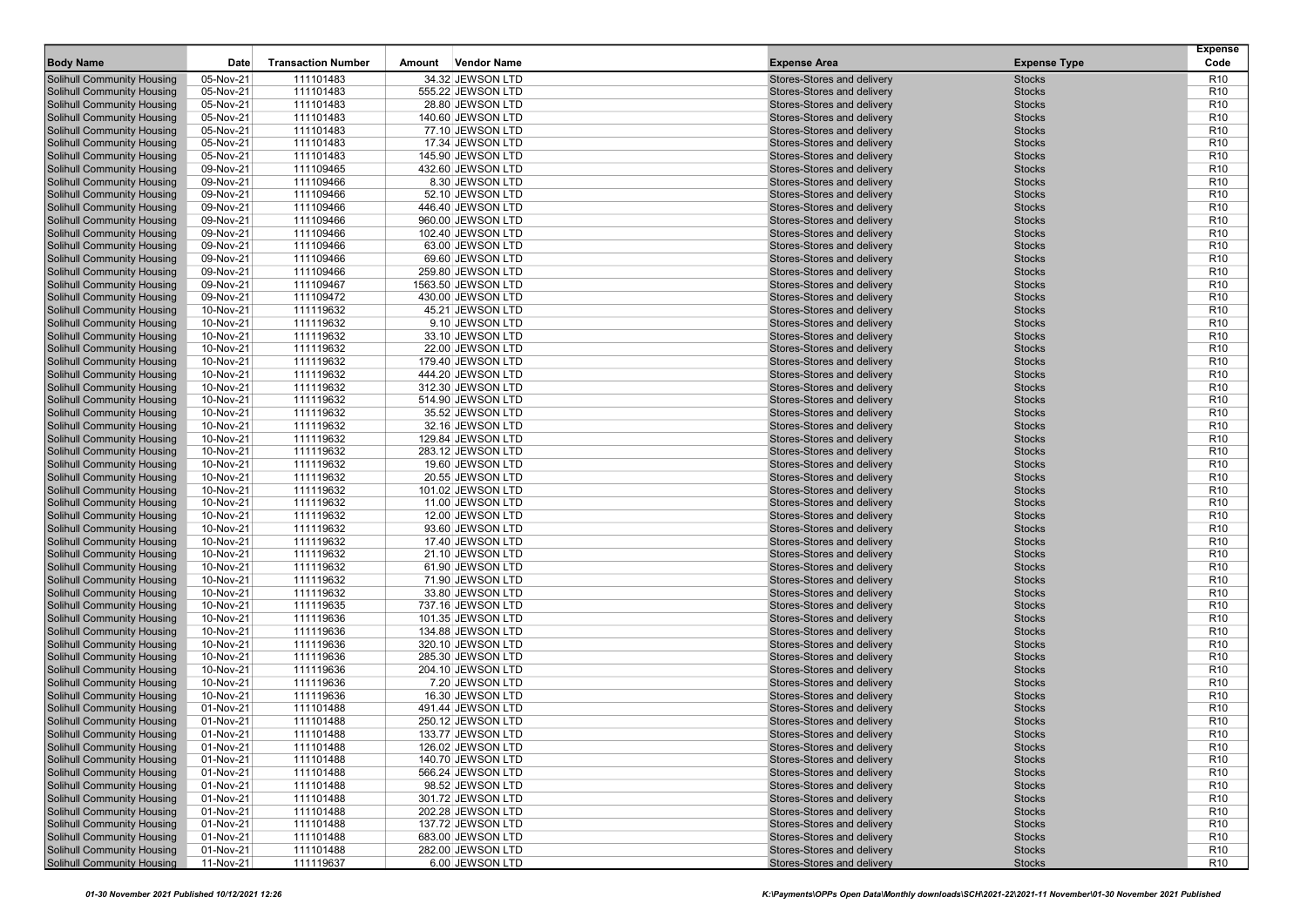|                                                                        |                        | <b>Transaction Number</b> |        | <b>Vendor Name</b>                   |                                                          |                                | <b>Expense</b><br>Code             |
|------------------------------------------------------------------------|------------------------|---------------------------|--------|--------------------------------------|----------------------------------------------------------|--------------------------------|------------------------------------|
| <b>Body Name</b>                                                       | Date                   |                           | Amount |                                      | <b>Expense Area</b>                                      | <b>Expense Type</b>            |                                    |
| Solihull Community Housing                                             | 11-Nov-21              | 111119637                 |        | 259.20 JEWSON LTD                    | Stores-Stores and delivery                               | <b>Stocks</b>                  | R <sub>10</sub>                    |
| Solihull Community Housing                                             | 11-Nov-21              | 111119637                 |        | 71.20 JEWSON LTD                     | Stores-Stores and delivery                               | <b>Stocks</b>                  | R <sub>10</sub>                    |
| <b>Solihull Community Housing</b><br>Solihull Community Housing        | 11-Nov-21<br>11-Nov-21 | 111119637                 |        | 205.40 JEWSON LTD                    | Stores-Stores and delivery                               | <b>Stocks</b><br><b>Stocks</b> | R <sub>10</sub><br>R <sub>10</sub> |
| <b>Solihull Community Housing</b>                                      | 11-Nov-21              | 111119637<br>111119637    |        | 69.16 JEWSON LTD<br>17.10 JEWSON LTD | Stores-Stores and delivery<br>Stores-Stores and delivery | <b>Stocks</b>                  | R <sub>10</sub>                    |
| <b>Solihull Community Housing</b>                                      | 11-Nov-21              | 111119637                 |        | 45.50 JEWSON LTD                     | Stores-Stores and delivery                               | <b>Stocks</b>                  | R <sub>10</sub>                    |
| <b>Solihull Community Housing</b>                                      | 11-Nov-21              | 111119637                 |        | 9.60 JEWSON LTD                      | Stores-Stores and delivery                               | <b>Stocks</b>                  | R <sub>10</sub>                    |
| <b>Solihull Community Housing</b>                                      | 18-Nov-21              | 111185632                 |        | 35.40 JEWSON LTD                     | Stores-Stores and delivery                               | <b>Stocks</b>                  | R <sub>10</sub>                    |
| <b>Solihull Community Housing</b>                                      | 18-Nov-21              | 111185632                 |        | 31.10 JEWSON LTD                     | Stores-Stores and delivery                               | <b>Stocks</b>                  | R <sub>10</sub>                    |
| <b>Solihull Community Housing</b>                                      | 18-Nov-21              | 111185632                 |        | 87.90 JEWSON LTD                     | Stores-Stores and delivery                               | <b>Stocks</b>                  | R <sub>10</sub>                    |
| <b>Solihull Community Housing</b>                                      | 18-Nov-21              | 111185632                 |        | 91.20 JEWSON LTD                     | Stores-Stores and delivery                               | <b>Stocks</b>                  | R <sub>10</sub>                    |
| <b>Solihull Community Housing</b>                                      | 18-Nov-21              | 111185632                 |        | 79.50 JEWSON LTD                     | Stores-Stores and delivery                               | <b>Stocks</b>                  | R <sub>10</sub>                    |
| Solihull Community Housing                                             | 18-Nov-21              | 111185632                 |        | 101.02 JEWSON LTD                    | Stores-Stores and delivery                               | <b>Stocks</b>                  | R <sub>10</sub>                    |
| <b>Solihull Community Housing</b>                                      | 18-Nov-21              | 111185632                 |        | 49.50 JEWSON LTD                     | Stores-Stores and delivery                               | <b>Stocks</b>                  | R <sub>10</sub>                    |
| <b>Solihull Community Housing</b>                                      | 18-Nov-21              | 111185632                 |        | 111.00 JEWSON LTD                    | Stores-Stores and delivery                               | <b>Stocks</b>                  | R <sub>10</sub>                    |
| <b>Solihull Community Housing</b>                                      | 18-Nov-21              | 111185632                 |        | 221.40 JEWSON LTD                    | Stores-Stores and delivery                               | <b>Stocks</b>                  | R <sub>10</sub>                    |
| <b>Solihull Community Housing</b>                                      | 18-Nov-21              | 111185632                 |        | 116.40 JEWSON LTD                    | Stores-Stores and delivery                               | <b>Stocks</b>                  | R <sub>10</sub>                    |
| <b>Solihull Community Housing</b>                                      | 01-Nov-21              | 111076494                 |        | 205.20 JEWSON LTD                    | Stores-Stores and delivery                               | <b>Stocks</b>                  | R <sub>10</sub>                    |
| <b>Solihull Community Housing</b>                                      | 01-Nov-21              | 111076494                 |        | 101.70 JEWSON LTD                    | Stores-Stores and delivery                               | <b>Stocks</b>                  | R <sub>10</sub>                    |
| <b>Solihull Community Housing</b>                                      | 01-Nov-21              | 111076494                 |        | 69.60 JEWSON LTD                     | Stores-Stores and delivery                               | <b>Stocks</b>                  | R <sub>10</sub>                    |
| <b>Solihull Community Housing</b>                                      | 01-Nov-21              | 111085583                 |        | 311.80 JEWSON LTD                    | Stores-Stores and delivery                               | <b>Stocks</b>                  | R <sub>10</sub>                    |
| <b>Solihull Community Housing</b>                                      | 01-Nov-21              | 111085583                 |        | 361.00 JEWSON LTD                    | Stores-Stores and delivery                               | <b>Stocks</b>                  | R <sub>10</sub>                    |
| <b>Solihull Community Housing</b>                                      | 01-Nov-21              | 111085583                 |        | 370.40 JEWSON LTD                    | Stores-Stores and delivery                               | <b>Stocks</b>                  | R <sub>10</sub>                    |
| <b>Solihull Community Housing</b>                                      | 01-Nov-21              | 111085583                 |        | 405.40 JEWSON LTD                    | Stores-Stores and delivery                               | <b>Stocks</b>                  | R <sub>10</sub>                    |
| <b>Solihull Community Housing</b>                                      | 01-Nov-21              | 111085583                 |        | 451.20 JEWSON LTD                    | Stores-Stores and delivery                               | <b>Stocks</b>                  | R <sub>10</sub>                    |
| <b>Solihull Community Housing</b>                                      | 01-Nov-21              | 111085583                 |        | 446.00 JEWSON LTD                    | Stores-Stores and delivery                               | <b>Stocks</b>                  | R <sub>10</sub>                    |
| <b>Solihull Community Housing</b>                                      | 01-Nov-21              | 111085583                 |        | 502.80 JEWSON LTD                    | Stores-Stores and delivery                               | <b>Stocks</b>                  | R <sub>10</sub>                    |
| <b>Solihull Community Housing</b>                                      | 01-Nov-21              | 111085583                 |        | 118.80 JEWSON LTD                    | Stores-Stores and delivery                               | <b>Stocks</b>                  | R <sub>10</sub>                    |
| <b>Solihull Community Housing</b>                                      | 01-Nov-21              | 111085583                 |        | 124.60 JEWSON LTD                    | Stores-Stores and delivery                               | <b>Stocks</b>                  | R <sub>10</sub>                    |
| <b>Solihull Community Housing</b>                                      | 01-Nov-21              | 111085583                 |        | 136.80 JEWSON LTD                    | Stores-Stores and delivery                               | <b>Stocks</b>                  | R <sub>10</sub>                    |
| <b>Solihull Community Housing</b>                                      | 01-Nov-21              | 111085583                 |        | 135.40 JEWSON LTD                    | Stores-Stores and delivery                               | <b>Stocks</b>                  | R <sub>10</sub>                    |
| <b>Solihull Community Housing</b>                                      | 18-Nov-21              | 111185635                 |        | 27.90 JEWSON LTD                     | Stores-Stores and delivery                               | <b>Stocks</b>                  | R <sub>10</sub>                    |
| <b>Solihull Community Housing</b>                                      | 18-Nov-21              | 111185635                 |        | 256.25 JEWSON LTD                    | Stores-Stores and delivery                               | <b>Stocks</b>                  | R <sub>10</sub>                    |
| <b>Solihull Community Housing</b>                                      | 18-Nov-21              | 111185635                 |        | 131.70 JEWSON LTD                    | Stores-Stores and delivery                               | <b>Stocks</b>                  | R <sub>10</sub>                    |
| <b>Solihull Community Housing</b>                                      | 18-Nov-21              | 111185635                 |        | 100.80 JEWSON LTD                    | Stores-Stores and delivery                               | <b>Stocks</b>                  | R <sub>10</sub>                    |
| <b>Solihull Community Housing</b>                                      | 18-Nov-21              | 111185635                 |        | 100.80 JEWSON LTD                    | Stores-Stores and delivery                               | <b>Stocks</b>                  | R <sub>10</sub>                    |
| <b>Solihull Community Housing</b>                                      | 01-Nov-21              | 111076500                 |        | 381.15 JEWSON LTD                    | Stores-Stores and delivery                               | <b>Stocks</b>                  | R <sub>10</sub>                    |
| Solihull Community Housing                                             | 01-Nov-21              | 111076501                 |        | 38.18 JEWSON LTD                     | Stores-Stores and delivery                               | <b>Stocks</b>                  | R <sub>10</sub>                    |
| <b>Solihull Community Housing</b>                                      | 01-Nov-21              | 111076501                 |        | 168.00 JEWSON LTD                    | Stores-Stores and delivery                               | <b>Stocks</b>                  | R <sub>10</sub>                    |
| <b>Solihull Community Housing</b>                                      | 01-Nov-21              | 111076501                 |        | 19.38 JEWSON LTD                     | Stores-Stores and delivery                               | <b>Stocks</b>                  | R <sub>10</sub>                    |
| <b>Solihull Community Housing</b><br><b>Solihull Community Housing</b> | 01-Nov-21<br>01-Nov-21 | 111076502<br>111076502    |        | 168.75 JEWSON LTD<br>9.75 JEWSON LTD | Stores-Stores and delivery<br>Stores-Stores and delivery | <b>Stocks</b><br><b>Stocks</b> | R <sub>10</sub><br>R <sub>10</sub> |
| <b>Solihull Community Housing</b>                                      | 01-Nov-21              | 111076502                 |        | 4.60 JEWSON LTD                      | Stores-Stores and delivery                               | <b>Stocks</b>                  | R <sub>10</sub>                    |
| <b>Solihull Community Housing</b>                                      | 01-Nov-21              | 111076502                 |        | 51.83 JEWSON LTD                     | Stores-Stores and delivery                               | <b>Stocks</b>                  | R <sub>10</sub>                    |
| <b>Solihull Community Housing</b>                                      | 01-Nov-21              | 111076502                 |        | 8.60 JEWSON LTD                      | Stores-Stores and delivery                               | <b>Stocks</b>                  | R <sub>10</sub>                    |
| <b>Solihull Community Housing</b>                                      | 01-Nov-21              | 111076502                 |        | 137.80 JEWSON LTD                    | Stores-Stores and delivery                               | <b>Stocks</b>                  | R <sub>10</sub>                    |
| <b>Solihull Community Housing</b>                                      | 01-Nov-21              | 111076502                 |        | 70.10 JEWSON LTD                     | Stores-Stores and delivery                               | <b>Stocks</b>                  | R <sub>10</sub>                    |
| <b>Solihull Community Housing</b>                                      | 01-Nov-21              | 111076502                 |        | 57.50 JEWSON LTD                     | Stores-Stores and delivery                               | <b>Stocks</b>                  | R <sub>10</sub>                    |
| <b>Solihull Community Housing</b>                                      | 01-Nov-21              | 111076502                 |        | 162.20 JEWSON LTD                    | Stores-Stores and delivery                               | <b>Stocks</b>                  | R <sub>10</sub>                    |
| Solihull Community Housing                                             | 01-Nov-21              | 111076502                 |        | 15.03 JEWSON LTD                     | Stores-Stores and delivery                               | <b>Stocks</b>                  | R <sub>10</sub>                    |
| Solihull Community Housing                                             | 01-Nov-21              | 111076502                 |        | 70.50 JEWSON LTD                     | Stores-Stores and delivery                               | <b>Stocks</b>                  | R <sub>10</sub>                    |
| <b>Solihull Community Housing</b>                                      | 01-Nov-21              | 111076502                 |        | 15.80 JEWSON LTD                     | Stores-Stores and delivery                               | <b>Stocks</b>                  | R <sub>10</sub>                    |
| <b>Solihull Community Housing</b>                                      | 01-Nov-21              | 111085584                 |        | 104.10 JEWSON LTD                    | Stores-Stores and delivery                               | <b>Stocks</b>                  | R <sub>10</sub>                    |
| <b>Solihull Community Housing</b>                                      | 01-Nov-21              | 111085584                 |        | 208.20 JEWSON LTD                    | Stores-Stores and delivery                               | <b>Stocks</b>                  | R <sub>10</sub>                    |
| <b>Solihull Community Housing</b>                                      | 01-Nov-21              | 111085584                 |        | 416.40 JEWSON LTD                    | Stores-Stores and delivery                               | <b>Stocks</b>                  | R <sub>10</sub>                    |
| <b>Solihull Community Housing</b>                                      | 01-Nov-21              | 111085584                 |        | 242.30 JEWSON LTD                    | Stores-Stores and delivery                               | <b>Stocks</b>                  | R <sub>10</sub>                    |
| <b>Solihull Community Housing</b>                                      | 01-Nov-21              | 111085584                 |        | 104.10 JEWSON LTD                    | Stores-Stores and delivery                               | <b>Stocks</b>                  | R <sub>10</sub>                    |
| <b>Solihull Community Housing</b>                                      | 01-Nov-21              | 111085584                 |        | 669.60 JEWSON LTD                    | Stores-Stores and delivery                               | <b>Stocks</b>                  | R <sub>10</sub>                    |
| <b>Solihull Community Housing</b>                                      | 01-Nov-21              | 111085585                 |        | 93.12 JEWSON LTD                     | Stores-Stores and delivery                               | <b>Stocks</b>                  | R <sub>10</sub>                    |
| <b>Solihull Community Housing</b>                                      | 01-Nov-21              | 111085585                 |        | 79.50 JEWSON LTD                     | Stores-Stores and delivery                               | <b>Stocks</b>                  | R <sub>10</sub>                    |
| <b>Solihull Community Housing</b>                                      | 01-Nov-21              | 111085585                 |        | 423.60 JEWSON LTD                    | Stores-Stores and delivery                               | <b>Stocks</b>                  | R <sub>10</sub>                    |
| <b>Solihull Community Housing</b>                                      | 01-Nov-21              | 111085585                 |        | 202.04 JEWSON LTD                    | Stores-Stores and delivery                               | <b>Stocks</b>                  | R <sub>10</sub>                    |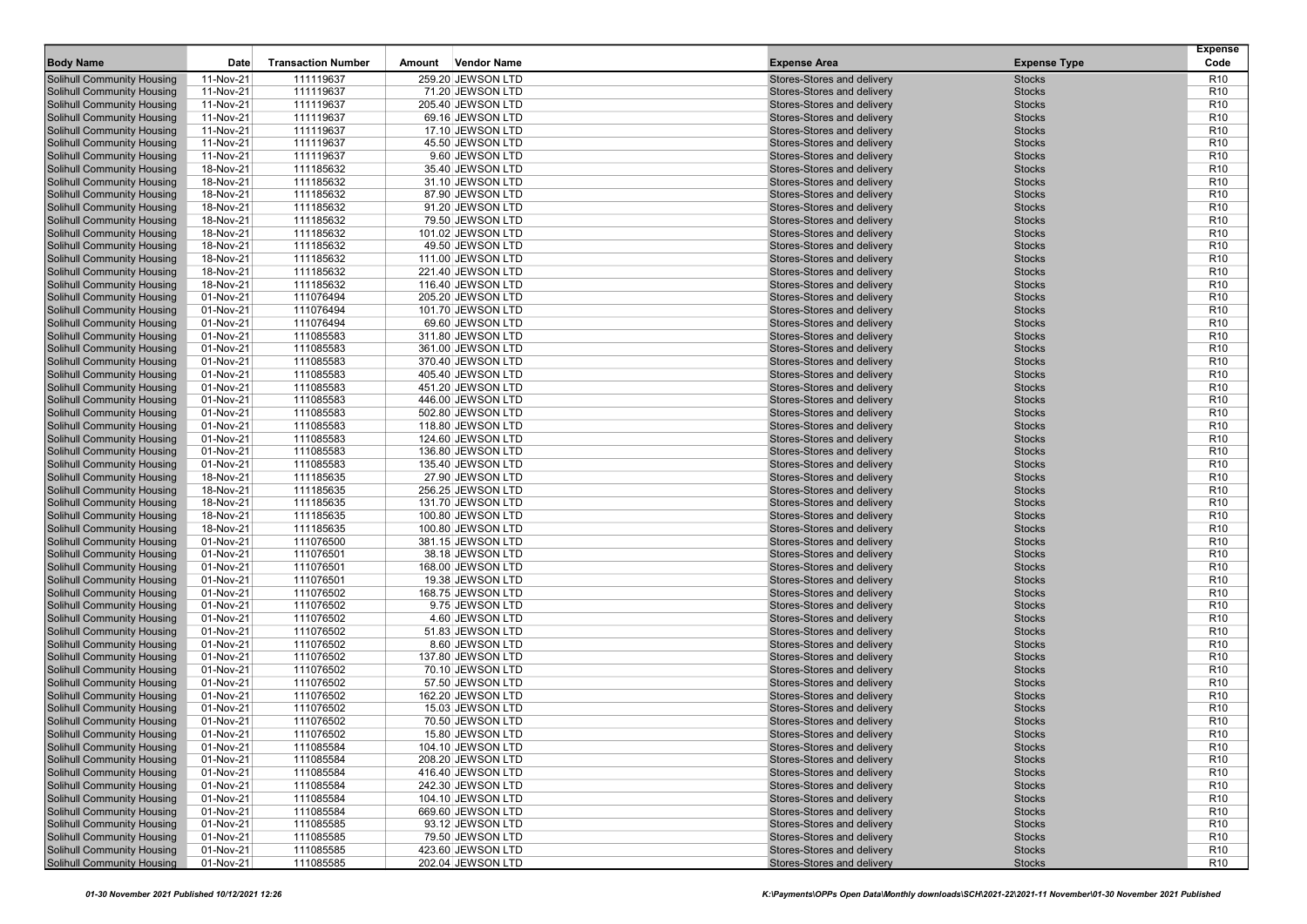|                                                                        |                        |                           |        |                                       |                                                          |                                | <b>Expense</b>                     |
|------------------------------------------------------------------------|------------------------|---------------------------|--------|---------------------------------------|----------------------------------------------------------|--------------------------------|------------------------------------|
| <b>Body Name</b>                                                       | Date                   | <b>Transaction Number</b> | Amount | <b>Vendor Name</b>                    | <b>Expense Area</b>                                      | <b>Expense Type</b>            | Code                               |
| Solihull Community Housing                                             | 01-Nov-21              | 111085585                 |        | 12.55 JEWSON LTD                      | Stores-Stores and delivery                               | <b>Stocks</b>                  | R <sub>10</sub>                    |
| <b>Solihull Community Housing</b>                                      | 01-Nov-21              | 111085585                 |        | 32.90 JEWSON LTD                      | Stores-Stores and delivery                               | <b>Stocks</b>                  | R <sub>10</sub>                    |
| <b>Solihull Community Housing</b><br><b>Solihull Community Housing</b> | 01-Nov-21<br>01-Nov-21 | 111085585<br>111085585    |        | 263.68 JEWSON LTD<br>17.50 JEWSON LTD | Stores-Stores and delivery<br>Stores-Stores and delivery | <b>Stocks</b><br><b>Stocks</b> | R <sub>10</sub><br>R <sub>10</sub> |
| <b>Solihull Community Housing</b>                                      | 01-Nov-21              | 111085585                 |        | 54.00 JEWSON LTD                      | Stores-Stores and delivery                               | <b>Stocks</b>                  | R <sub>10</sub>                    |
| <b>Solihull Community Housing</b>                                      | 01-Nov-21              | 111076506                 |        | 72.00 JEWSON LTD                      | Stores-Stores and delivery                               | <b>Stocks</b>                  | R <sub>10</sub>                    |
| <b>Solihull Community Housing</b>                                      | 01-Nov-21              | 111076506                 |        | 302.54 JEWSON LTD                     | Stores-Stores and delivery                               | <b>Stocks</b>                  | R <sub>10</sub>                    |
| Solihull Community Housing                                             | 18-Nov-21              | 111185638                 |        | 253.35 JEWSON LTD                     | Stores-Stores and delivery                               | <b>Stocks</b>                  | R <sub>10</sub>                    |
| Solihull Community Housing                                             | 18-Nov-21              | 111185638                 |        | 145.07 JEWSON LTD                     | Stores-Stores and delivery                               | <b>Stocks</b>                  | R <sub>10</sub>                    |
| <b>Solihull Community Housing</b>                                      | 18-Nov-21              | 111185640                 |        | 302.00 JEWSON LTD                     | Stores-Stores and delivery                               | <b>Stocks</b>                  | R <sub>10</sub>                    |
| <b>Solihull Community Housing</b>                                      | 18-Nov-21              | 111185642                 |        | 27.50 JEWSON LTD                      | Stores-Stores and delivery                               | <b>Stocks</b>                  | R <sub>10</sub>                    |
| <b>Solihull Community Housing</b>                                      | 18-Nov-21              | 111185642                 |        | 106.56 JEWSON LTD                     | Stores-Stores and delivery                               | <b>Stocks</b>                  | R <sub>10</sub>                    |
| Solihull Community Housing                                             | 18-Nov-21              | 111185642                 |        | 60.48 JEWSON LTD                      | Stores-Stores and delivery                               | <b>Stocks</b>                  | R <sub>10</sub>                    |
| <b>Solihull Community Housing</b>                                      | 18-Nov-21              | 111185642                 |        | 78.30 JEWSON LTD                      | Stores-Stores and delivery                               | <b>Stocks</b>                  | R <sub>10</sub>                    |
| <b>Solihull Community Housing</b>                                      | 18-Nov-21              | 111185642                 |        | 22.40 JEWSON LTD                      | Stores-Stores and delivery                               | <b>Stocks</b>                  | R <sub>10</sub>                    |
| <b>Solihull Community Housing</b>                                      | 18-Nov-21              | 111185642                 |        | 56.70 JEWSON LTD                      | Stores-Stores and delivery                               | <b>Stocks</b>                  | R <sub>10</sub>                    |
| <b>Solihull Community Housing</b>                                      | 18-Nov-21              | 111185645                 |        | 473.00 JEWSON LTD                     | Stores-Stores and delivery                               | <b>Stocks</b>                  | R <sub>10</sub>                    |
| <b>Solihull Community Housing</b>                                      | 01-Nov-21              | 111085587                 |        | 10.56 JEWSON LTD                      | Stores-Stores and delivery                               | <b>Stocks</b>                  | R <sub>10</sub>                    |
| Solihull Community Housing                                             | 01-Nov-21              | 111085587                 |        | 160.80 JEWSON LTD                     | Stores-Stores and delivery                               | <b>Stocks</b>                  | R <sub>10</sub>                    |
| <b>Solihull Community Housing</b>                                      | 01-Nov-21              | 111085587                 |        | 24.84 JEWSON LTD                      | Stores-Stores and delivery                               | <b>Stocks</b>                  | R <sub>10</sub>                    |
| <b>Solihull Community Housing</b>                                      | 01-Nov-21              | 111085587                 |        | 24.10 JEWSON LTD                      | Stores-Stores and delivery                               | <b>Stocks</b>                  | R <sub>10</sub>                    |
| <b>Solihull Community Housing</b>                                      | 01-Nov-21              | 111085587                 |        | 45.75 JEWSON LTD                      | Stores-Stores and delivery                               | <b>Stocks</b>                  | R <sub>10</sub>                    |
| <b>Solihull Community Housing</b>                                      | 01-Nov-21              | 111085587                 |        | 287.60 JEWSON LTD                     | Stores-Stores and delivery                               | <b>Stocks</b>                  | R <sub>10</sub>                    |
| Solihull Community Housing                                             | 01-Nov-21              | 111085587                 |        | 554.50 JEWSON LTD                     | Stores-Stores and delivery                               | <b>Stocks</b>                  | R <sub>10</sub>                    |
| <b>Solihull Community Housing</b>                                      | 01-Nov-21              | 111085587                 |        | 246.00 JEWSON LTD                     | Stores-Stores and delivery                               | <b>Stocks</b>                  | R <sub>10</sub>                    |
| <b>Solihull Community Housing</b>                                      | 01-Nov-21              | 111085587                 |        | 6.63 JEWSON LTD                       | Stores-Stores and delivery                               | <b>Stocks</b>                  | R <sub>10</sub>                    |
| <b>Solihull Community Housing</b>                                      | 01-Nov-21              | 111085587                 |        | 241.50 JEWSON LTD                     | Stores-Stores and delivery                               | <b>Stocks</b>                  | R <sub>10</sub>                    |
| <b>Solihull Community Housing</b>                                      | 01-Nov-21              | 111085588                 |        | 14.50 JEWSON LTD                      | Stores-Stores and delivery                               | <b>Stocks</b>                  | R <sub>10</sub>                    |
| <b>Solihull Community Housing</b>                                      | 01-Nov-21              | 111085588                 |        | 31.80 JEWSON LTD                      | Stores-Stores and delivery                               | <b>Stocks</b>                  | R <sub>10</sub>                    |
| <b>Solihull Community Housing</b>                                      | 01-Nov-21              | 111085588                 |        | 18.40 JEWSON LTD                      | Stores-Stores and delivery                               | <b>Stocks</b>                  | R <sub>10</sub>                    |
| <b>Solihull Community Housing</b>                                      | 01-Nov-21              | 111085588                 |        | 271.00 JEWSON LTD                     | Stores-Stores and delivery                               | <b>Stocks</b>                  | R <sub>10</sub>                    |
| <b>Solihull Community Housing</b>                                      | 01-Nov-21              | 111085588                 |        | 36.00 JEWSON LTD                      | Stores-Stores and delivery                               | <b>Stocks</b>                  | R <sub>10</sub>                    |
| <b>Solihull Community Housing</b>                                      | 01-Nov-21              | 111085588                 |        | 725.40 JEWSON LTD                     | Stores-Stores and delivery                               | <b>Stocks</b>                  | R <sub>10</sub>                    |
| <b>Solihull Community Housing</b>                                      | 01-Nov-21              | 111085588                 |        | 200.80 JEWSON LTD                     | Stores-Stores and delivery                               | <b>Stocks</b>                  | R <sub>10</sub>                    |
| <b>Solihull Community Housing</b>                                      | 01-Nov-21              | 111085588                 |        | 246.60 JEWSON LTD                     | Stores-Stores and delivery                               | <b>Stocks</b>                  | R <sub>10</sub>                    |
| <b>Solihull Community Housing</b>                                      | 01-Nov-21              | 111085588                 |        | 22.80 JEWSON LTD                      | Stores-Stores and delivery                               | <b>Stocks</b>                  | R <sub>10</sub>                    |
| <b>Solihull Community Housing</b>                                      | 01-Nov-21              | 111085588                 |        | 106.77 JEWSON LTD                     | Stores-Stores and delivery                               | <b>Stocks</b>                  | R <sub>10</sub>                    |
| <b>Solihull Community Housing</b>                                      | 01-Nov-21              | 111085588                 |        | 145.90 JEWSON LTD                     | Stores-Stores and delivery                               | <b>Stocks</b>                  | R <sub>10</sub>                    |
| <b>Solihull Community Housing</b>                                      | 01-Nov-21              | 111085588                 |        | 87.75 JEWSON LTD                      | Stores-Stores and delivery                               | <b>Stocks</b>                  | R <sub>10</sub>                    |
| Solihull Community Housing                                             | 18-Nov-21              | 111185647                 |        | 72.00 JEWSON LTD                      | Stores-Stores and delivery                               | <b>Stocks</b>                  | R <sub>10</sub><br>R <sub>10</sub> |
| <b>Solihull Community Housing</b><br><b>Solihull Community Housing</b> | 18-Nov-21<br>18-Nov-21 | 111185647<br>111185647    |        | 275.04 JEWSON LTD<br>26.99 JEWSON LTD | Stores-Stores and delivery<br>Stores-Stores and delivery | <b>Stocks</b><br><b>Stocks</b> | R <sub>10</sub>                    |
| <b>Solihull Community Housing</b>                                      | 18-Nov-21              | 111185648                 |        | 860.00 JEWSON LTD                     | Stores-Stores and delivery                               | <b>Stocks</b>                  | R <sub>10</sub>                    |
| <b>Solihull Community Housing</b>                                      | 19-Nov-21              | 111185649                 |        | 37.60 JEWSON LTD                      | Stores-Stores and delivery                               | <b>Stocks</b>                  | R <sub>10</sub>                    |
| Solihull Community Housing                                             | 19-Nov-21              | 111185649                 |        | 7.00 JEWSON LTD                       | Stores-Stores and delivery                               | <b>Stocks</b>                  | R <sub>10</sub>                    |
| Solihull Community Housing                                             | 19-Nov-21              | 111185649                 |        | 97.06 JEWSON LTD                      | Stores-Stores and delivery                               | <b>Stocks</b>                  | R <sub>10</sub>                    |
| Solihull Community Housing                                             | 19-Nov-21              | 111185649                 |        | 72.99 JEWSON LTD                      | Stores-Stores and delivery                               | <b>Stocks</b>                  | R <sub>10</sub>                    |
| <b>Solihull Community Housing</b>                                      | 19-Nov-21              | 111185649                 |        | 20.50 JEWSON LTD                      | Stores-Stores and delivery                               | <b>Stocks</b>                  | R <sub>10</sub>                    |
| <b>Solihull Community Housing</b>                                      | 19-Nov-21              | 111185649                 |        | 81.15 JEWSON LTD                      | Stores-Stores and delivery                               | <b>Stocks</b>                  | R <sub>10</sub>                    |
| Solihull Community Housing                                             | 19-Nov-21              | 111185649                 |        | 60.80 JEWSON LTD                      | Stores-Stores and delivery                               | <b>Stocks</b>                  | R <sub>10</sub>                    |
| <b>Solihull Community Housing</b>                                      | 19-Nov-21              | 111185649                 |        | 6.60 JEWSON LTD                       | Stores-Stores and delivery                               | <b>Stocks</b>                  | R <sub>10</sub>                    |
| Solihull Community Housing                                             | 19-Nov-21              | 111185649                 |        | 7.20 JEWSON LTD                       | Stores-Stores and delivery                               | <b>Stocks</b>                  | R <sub>10</sub>                    |
| <b>Solihull Community Housing</b>                                      | 19-Nov-21              | 111185649                 |        | 41.60 JEWSON LTD                      | Stores-Stores and delivery                               | <b>Stocks</b>                  | R <sub>10</sub>                    |
| <b>Solihull Community Housing</b>                                      | 19-Nov-21              | 111185649                 |        | 7.20 JEWSON LTD                       | Stores-Stores and delivery                               | Stocks                         | R <sub>10</sub>                    |
| <b>Solihull Community Housing</b>                                      | 19-Nov-21              | 111185649                 |        | 60.50 JEWSON LTD                      | Stores-Stores and delivery                               | <b>Stocks</b>                  | R <sub>10</sub>                    |
| Solihull Community Housing                                             | 19-Nov-21              | 111185649                 |        | 10.20 JEWSON LTD                      | Stores-Stores and delivery                               | <b>Stocks</b>                  | R <sub>10</sub>                    |
| Solihull Community Housing                                             | 19-Nov-21              | 111185649                 |        | 6.80 JEWSON LTD                       | Stores-Stores and delivery                               | <b>Stocks</b>                  | R <sub>10</sub>                    |
| Solihull Community Housing                                             | 19-Nov-21              | 111185649                 |        | 109.20 JEWSON LTD                     | Stores-Stores and delivery                               | <b>Stocks</b>                  | R <sub>10</sub>                    |
| Solihull Community Housing                                             | 19-Nov-21              | 111185649                 |        | 20.15 JEWSON LTD                      | Stores-Stores and delivery                               | Stocks                         | R <sub>10</sub>                    |
| <b>Solihull Community Housing</b>                                      | 19-Nov-21              | 111185649                 |        | 22.75 JEWSON LTD                      | Stores-Stores and delivery                               | <b>Stocks</b>                  | R <sub>10</sub>                    |
| Solihull Community Housing                                             | 01-Nov-21              | 111085592                 |        | 58.60 JEWSON LTD                      | Stores-Stores and delivery                               | <b>Stocks</b>                  | R <sub>10</sub>                    |
| <b>Solihull Community Housing</b>                                      | 01-Nov-21              | 111085592                 |        | 60.80 JEWSON LTD                      | Stores-Stores and delivery                               | <b>Stocks</b>                  | R <sub>10</sub>                    |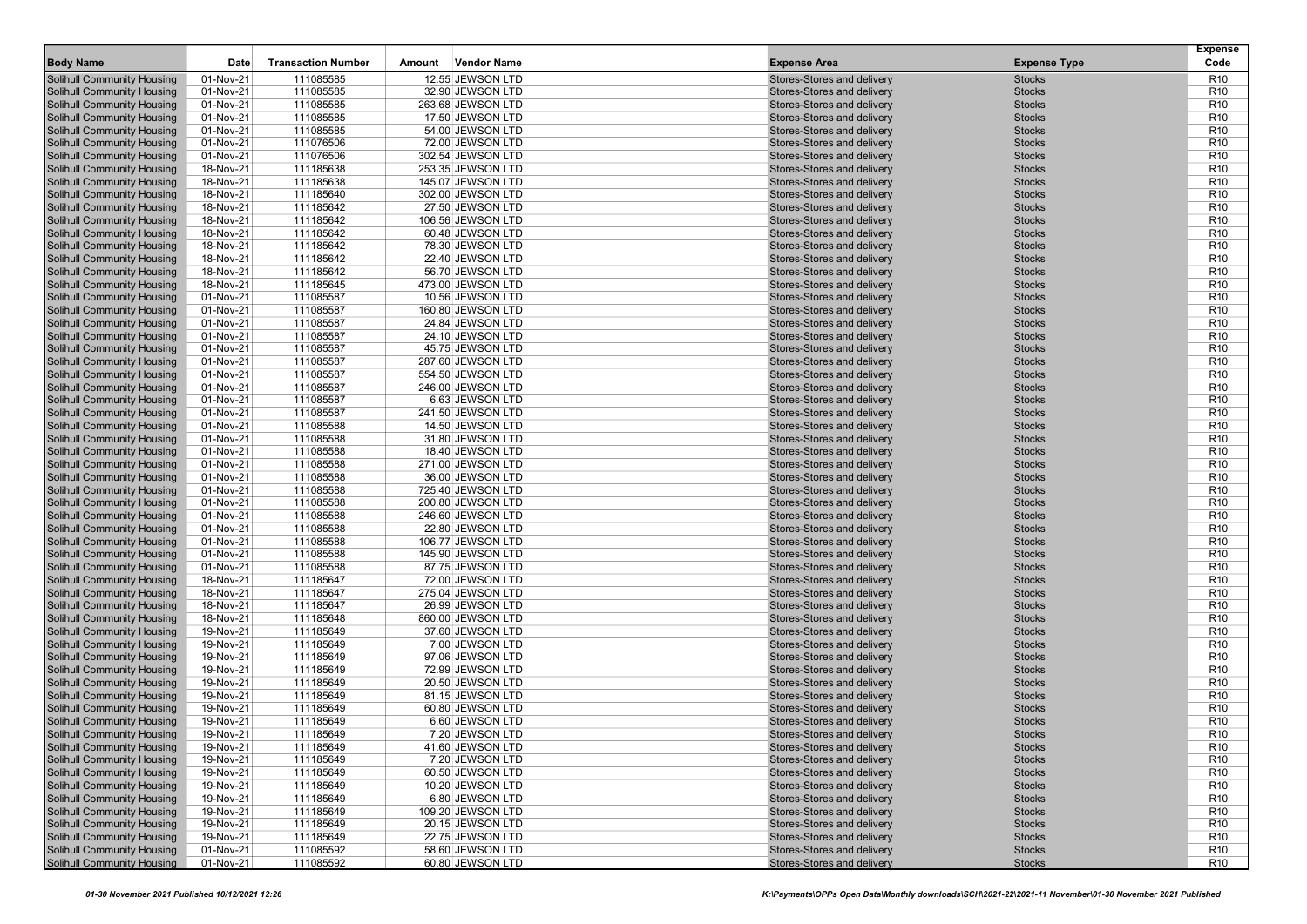|                                                                        |                        |                           |        |                                        |                                                          |                                | <b>Expense</b>                     |
|------------------------------------------------------------------------|------------------------|---------------------------|--------|----------------------------------------|----------------------------------------------------------|--------------------------------|------------------------------------|
| <b>Body Name</b>                                                       | Date                   | <b>Transaction Number</b> | Amount | <b>Vendor Name</b>                     | <b>Expense Area</b>                                      | <b>Expense Type</b>            | Code                               |
| Solihull Community Housing                                             | 01-Nov-21              | 111085592                 |        | 52.10 JEWSON LTD                       | Stores-Stores and delivery                               | <b>Stocks</b>                  | R <sub>10</sub>                    |
| <b>Solihull Community Housing</b>                                      | 01-Nov-21              | 111085592                 |        | 146.90 JEWSON LTD                      | Stores-Stores and delivery                               | <b>Stocks</b>                  | R <sub>10</sub>                    |
| <b>Solihull Community Housing</b><br><b>Solihull Community Housing</b> | 01-Nov-21<br>01-Nov-21 | 111085592<br>111085592    |        | 119.00 JEWSON LTD<br>138.90 JEWSON LTD | Stores-Stores and delivery<br>Stores-Stores and delivery | <b>Stocks</b><br><b>Stocks</b> | R <sub>10</sub><br>R <sub>10</sub> |
| <b>Solihull Community Housing</b>                                      | 01-Nov-21              | 111085596                 |        | 8.20 JEWSON LTD                        | Stores-Stores and delivery                               | <b>Stocks</b>                  | R <sub>10</sub>                    |
| <b>Solihull Community Housing</b>                                      | 01-Nov-21              | 111085596                 |        | 15.60 JEWSON LTD                       | Stores-Stores and delivery                               | <b>Stocks</b>                  | R <sub>10</sub>                    |
| <b>Solihull Community Housing</b>                                      | 01-Nov-21              | 111085596                 |        | 3.26 JEWSON LTD                        | Stores-Stores and delivery                               | <b>Stocks</b>                  | R <sub>10</sub>                    |
| Solihull Community Housing                                             | 01-Nov-21              | 111085596                 |        | 437.00 JEWSON LTD                      | Stores-Stores and delivery                               | <b>Stocks</b>                  | R <sub>10</sub>                    |
| Solihull Community Housing                                             | 01-Nov-21              | 111085596                 |        | 327.70 JEWSON LTD                      | Stores-Stores and delivery                               | <b>Stocks</b>                  | R <sub>10</sub>                    |
| <b>Solihull Community Housing</b>                                      | 01-Nov-21              | 111085596                 |        | 20.70 JEWSON LTD                       | Stores-Stores and delivery                               | <b>Stocks</b>                  | R <sub>10</sub>                    |
| <b>Solihull Community Housing</b>                                      | 01-Nov-21              | 111085596                 |        | 23.05 JEWSON LTD                       | Stores-Stores and delivery                               | <b>Stocks</b>                  | R <sub>10</sub>                    |
| Solihull Community Housing                                             | 01-Nov-21              | 111085596                 |        | 576.80 JEWSON LTD                      | Stores-Stores and delivery                               | <b>Stocks</b>                  | R <sub>10</sub>                    |
| Solihull Community Housing                                             | 01-Nov-21              | 111085596                 |        | 67.82 JEWSON LTD                       | Stores-Stores and delivery                               | <b>Stocks</b>                  | R <sub>10</sub>                    |
| <b>Solihull Community Housing</b>                                      | 01-Nov-21              | 111085596                 |        | 204.10 JEWSON LTD                      | Stores-Stores and delivery                               | <b>Stocks</b>                  | R <sub>10</sub>                    |
| <b>Solihull Community Housing</b>                                      | 01-Nov-21              | 111085596                 |        | 61.90 JEWSON LTD                       | Stores-Stores and delivery                               | <b>Stocks</b>                  | R <sub>10</sub>                    |
| <b>Solihull Community Housing</b>                                      | 01-Nov-21              | 111085596                 |        | 221.40 JEWSON LTD                      | Stores-Stores and delivery                               | <b>Stocks</b>                  | R <sub>10</sub>                    |
| <b>Solihull Community Housing</b>                                      | 01-Nov-21              | 111085596                 |        | 42.30 JEWSON LTD                       | Stores-Stores and delivery                               | <b>Stocks</b>                  | R <sub>10</sub>                    |
| <b>Solihull Community Housing</b>                                      | 01-Nov-21              | 111085596                 |        | 8.45 JEWSON LTD                        | Stores-Stores and delivery                               | <b>Stocks</b>                  | R <sub>10</sub>                    |
| Solihull Community Housing                                             | 01-Nov-21              | 111085596                 |        | 96.10 JEWSON LTD                       | Stores-Stores and delivery                               | <b>Stocks</b>                  | R <sub>10</sub>                    |
| <b>Solihull Community Housing</b>                                      | 01-Nov-21              | 111085597                 |        | 45.21 JEWSON LTD                       | Stores-Stores and delivery                               | <b>Stocks</b>                  | R <sub>10</sub>                    |
| <b>Solihull Community Housing</b>                                      | 01-Nov-21              | 111085597                 |        | 29.20 JEWSON LTD                       | Stores-Stores and delivery                               | <b>Stocks</b>                  | R <sub>10</sub>                    |
| <b>Solihull Community Housing</b>                                      | 01-Nov-21              | 111085597                 |        | 4.05 JEWSON LTD                        | Stores-Stores and delivery                               | <b>Stocks</b>                  | R <sub>10</sub>                    |
| <b>Solihull Community Housing</b>                                      | 01-Nov-21              | 111085597                 |        | 266.70 JEWSON LTD                      | Stores-Stores and delivery                               | <b>Stocks</b>                  | R <sub>10</sub>                    |
| Solihull Community Housing                                             | 01-Nov-21              | 111085597                 |        | 152.55 JEWSON LTD                      | Stores-Stores and delivery                               | <b>Stocks</b>                  | R <sub>10</sub>                    |
| <b>Solihull Community Housing</b>                                      | 01-Nov-21              | 111085597                 |        | 24.30 JEWSON LTD                       | Stores-Stores and delivery                               | <b>Stocks</b>                  | R <sub>10</sub>                    |
| <b>Solihull Community Housing</b>                                      | 08-Nov-21              | 111109473                 |        | 41.60 JEWSON LTD                       | Stores-Stores and delivery                               | <b>Stocks</b>                  | R <sub>10</sub>                    |
| <b>Solihull Community Housing</b>                                      | 08-Nov-21              | 111109473                 |        | 22.00 JEWSON LTD                       | Stores-Stores and delivery                               | <b>Stocks</b>                  | R <sub>10</sub>                    |
| <b>Solihull Community Housing</b>                                      | 08-Nov-21              | 111109473                 |        | 31.80 JEWSON LTD                       | Stores-Stores and delivery                               | <b>Stocks</b>                  | R <sub>10</sub>                    |
| Solihull Community Housing                                             | 08-Nov-21              | 111109473                 |        | 12.00 JEWSON LTD                       | Stores-Stores and delivery                               | <b>Stocks</b>                  | R <sub>10</sub>                    |
| <b>Solihull Community Housing</b>                                      | 08-Nov-21              | 111109473                 |        | 11.50 JEWSON LTD                       | Stores-Stores and delivery                               | <b>Stocks</b>                  | R <sub>10</sub>                    |
| Solihull Community Housing                                             | 08-Nov-21              | 111109473                 |        | 9.80 JEWSON LTD                        | Stores-Stores and delivery                               | <b>Stocks</b>                  | R <sub>10</sub>                    |
| <b>Solihull Community Housing</b>                                      | 08-Nov-21              | 111109473                 |        | 259.20 JEWSON LTD                      | Stores-Stores and delivery                               | <b>Stocks</b>                  | R <sub>10</sub>                    |
| <b>Solihull Community Housing</b>                                      | 08-Nov-21              | 111109473                 |        | 57.50 JEWSON LTD                       | Stores-Stores and delivery                               | <b>Stocks</b>                  | R <sub>10</sub>                    |
| <b>Solihull Community Housing</b>                                      | 08-Nov-21              | 111109473                 |        | 110.16 JEWSON LTD                      | Stores-Stores and delivery                               | <b>Stocks</b>                  | R <sub>10</sub><br>R <sub>10</sub> |
| <b>Solihull Community Housing</b><br><b>Solihull Community Housing</b> | 08-Nov-21<br>08-Nov-21 | 111109473<br>111109473    |        | 15.60 JEWSON LTD<br>5.70 JEWSON LTD    | Stores-Stores and delivery<br>Stores-Stores and delivery | <b>Stocks</b><br><b>Stocks</b> | R <sub>10</sub>                    |
| <b>Solihull Community Housing</b>                                      | 08-Nov-21              | 111109474                 |        | 101.60 JEWSON LTD                      | Stores-Stores and delivery                               | <b>Stocks</b>                  | R <sub>10</sub>                    |
| <b>Solihull Community Housing</b>                                      | 08-Nov-21              | 111109474                 |        | 88.60 JEWSON LTD                       | Stores-Stores and delivery                               | <b>Stocks</b>                  | R <sub>10</sub>                    |
| <b>Solihull Community Housing</b>                                      | 08-Nov-21              | 111109474                 |        | 17.30 JEWSON LTD                       | Stores-Stores and delivery                               | <b>Stocks</b>                  | R <sub>10</sub>                    |
| Solihull Community Housing                                             | 08-Nov-21              | 111109474                 |        | 410.50 JEWSON LTD                      | Stores-Stores and delivery                               | <b>Stocks</b>                  | R <sub>10</sub>                    |
| <b>Solihull Community Housing</b>                                      | 08-Nov-21              | 111109474                 |        | 55.80 JEWSON LTD                       | Stores-Stores and delivery                               | <b>Stocks</b>                  | R <sub>10</sub>                    |
| <b>Solihull Community Housing</b>                                      | 08-Nov-21              | 111109474                 |        | 96.50 JEWSON LTD                       | Stores-Stores and delivery                               | <b>Stocks</b>                  | R <sub>10</sub>                    |
| <b>Solihull Community Housing</b>                                      | 09-Nov-21              | 111109476                 |        | 72.00 JEWSON LTD                       | Stores-Stores and delivery                               | <b>Stocks</b>                  | R <sub>10</sub>                    |
| <b>Solihull Community Housing</b>                                      | 09-Nov-21              | 111109476                 |        | 385.06 JEWSON LTD                      | Stores-Stores and delivery                               | <b>Stocks</b>                  | R <sub>10</sub>                    |
| Solihull Community Housing                                             | 11-Nov-21              | 111119639                 |        | 18.20 JEWSON LTD                       | Stores-Stores and delivery                               | <b>Stocks</b>                  | R <sub>10</sub>                    |
| Solihull Community Housing                                             | 11-Nov-21              | 111119639                 |        | 101.70 JEWSON LTD                      | Stores-Stores and delivery                               | <b>Stocks</b>                  | R <sub>10</sub>                    |
| Solihull Community Housing                                             | 11-Nov-21              | 111119639                 |        | 27.40 JEWSON LTD                       | Stores-Stores and delivery                               | <b>Stocks</b>                  | R <sub>10</sub>                    |
| <b>Solihull Community Housing</b>                                      | 11-Nov-21              | 111119639                 |        | 160.80 JEWSON LTD                      | Stores-Stores and delivery                               | <b>Stocks</b>                  | R <sub>10</sub>                    |
| <b>Solihull Community Housing</b>                                      | 11-Nov-21              | 111119639                 |        | 11.80 JEWSON LTD                       | Stores-Stores and delivery                               | <b>Stocks</b>                  | R <sub>10</sub>                    |
| Solihull Community Housing                                             | 11-Nov-21              | 111119639                 |        | 60.48 JEWSON LTD                       | Stores-Stores and delivery                               | <b>Stocks</b>                  | R <sub>10</sub>                    |
| <b>Solihull Community Housing</b>                                      | 11-Nov-21              | 111119639                 |        | 287.60 JEWSON LTD                      | Stores-Stores and delivery                               | <b>Stocks</b>                  | R <sub>10</sub>                    |
| Solihull Community Housing                                             | 11-Nov-21              | 111119639                 |        | 7.45 JEWSON LTD                        | Stores-Stores and delivery                               | <b>Stocks</b>                  | R <sub>10</sub>                    |
| <b>Solihull Community Housing</b>                                      | 11-Nov-21              | 111119639                 |        | 128.00 JEWSON LTD                      | Stores-Stores and delivery                               | <b>Stocks</b>                  | R <sub>10</sub>                    |
| <b>Solihull Community Housing</b>                                      | 11-Nov-21              | 111119639                 |        | 374.64 JEWSON LTD                      | Stores-Stores and delivery                               | Stocks                         | R <sub>10</sub>                    |
| <b>Solihull Community Housing</b>                                      | 11-Nov-21              | 111119639                 |        | 93.60 JEWSON LTD                       | Stores-Stores and delivery                               | <b>Stocks</b>                  | R <sub>10</sub>                    |
| Solihull Community Housing                                             | 11-Nov-21              | 111119639                 |        | 204.10 JEWSON LTD                      | Stores-Stores and delivery                               | <b>Stocks</b>                  | R <sub>10</sub>                    |
| Solihull Community Housing                                             | 11-Nov-21              | 111119639                 |        | 246.00 JEWSON LTD                      | Stores-Stores and delivery                               | <b>Stocks</b>                  | R <sub>10</sub>                    |
| Solihull Community Housing                                             | 11-Nov-21              | 111119640                 |        | 16.10 JEWSON LTD                       | Stores-Stores and delivery                               | <b>Stocks</b>                  | R <sub>10</sub>                    |
| Solihull Community Housing                                             | 11-Nov-21              | 111119640                 |        | 32.04 JEWSON LTD                       | Stores-Stores and delivery                               | Stocks                         | R <sub>10</sub>                    |
| <b>Solihull Community Housing</b>                                      | 11-Nov-21              | 111119640                 |        | 105.50 JEWSON LTD                      | Stores-Stores and delivery                               | <b>Stocks</b>                  | R <sub>10</sub>                    |
| Solihull Community Housing                                             | 11-Nov-21              | 111119640                 |        | 198.45 JEWSON LTD                      | Stores-Stores and delivery                               | <b>Stocks</b>                  | R <sub>10</sub>                    |
| <b>Solihull Community Housing</b>                                      | 11-Nov-21              | 111119640                 |        | 115.00 JEWSON LTD                      | Stores-Stores and delivery                               | <b>Stocks</b>                  | R <sub>10</sub>                    |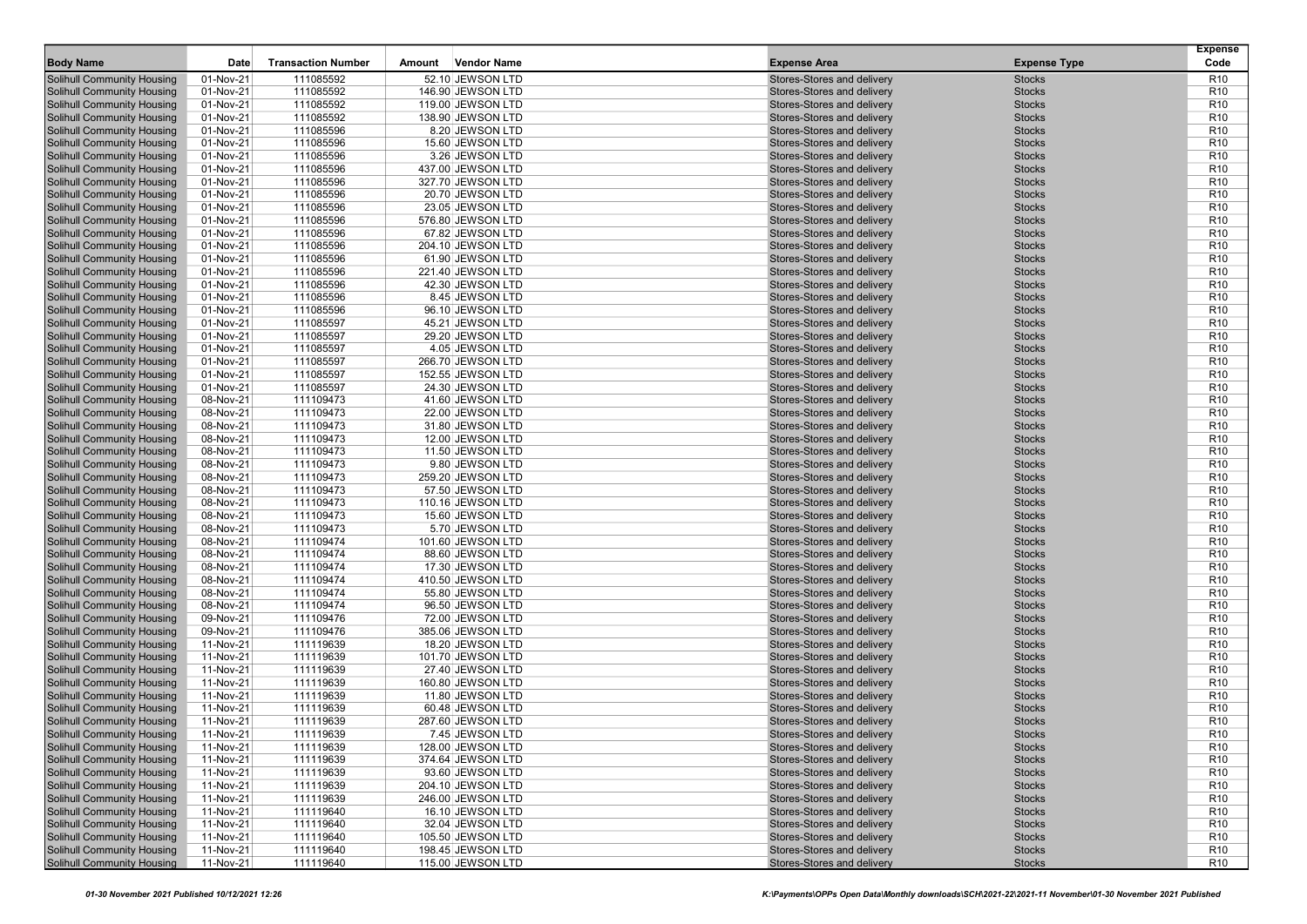|                                                                        |                        |                           |        |                                       |                                                          |                                | <b>Expense</b>                     |
|------------------------------------------------------------------------|------------------------|---------------------------|--------|---------------------------------------|----------------------------------------------------------|--------------------------------|------------------------------------|
| <b>Body Name</b>                                                       | Date                   | <b>Transaction Number</b> | Amount | <b>Vendor Name</b>                    | <b>Expense Area</b>                                      | <b>Expense Type</b>            | Code                               |
| Solihull Community Housing                                             | 11-Nov-21              | 111119640                 |        | 28.50 JEWSON LTD                      | Stores-Stores and delivery                               | <b>Stocks</b>                  | R <sub>10</sub>                    |
| Solihull Community Housing                                             | 11-Nov-21              | 111119640                 |        | 98.50 JEWSON LTD                      | Stores-Stores and delivery                               | <b>Stocks</b>                  | R <sub>10</sub>                    |
| <b>Solihull Community Housing</b>                                      | 11-Nov-21              | 111119640                 |        | 385.30 JEWSON LTD                     | Stores-Stores and delivery                               | <b>Stocks</b>                  | R <sub>10</sub>                    |
| Solihull Community Housing                                             | 11-Nov-21              | 111119640<br>111119640    |        | 19.60 JEWSON LTD<br>26.80 JEWSON LTD  | Stores-Stores and delivery<br>Stores-Stores and delivery | <b>Stocks</b>                  | R <sub>10</sub><br>R <sub>10</sub> |
| <b>Solihull Community Housing</b>                                      | 11-Nov-21              | 111119640                 |        |                                       |                                                          | <b>Stocks</b>                  | R <sub>10</sub>                    |
| <b>Solihull Community Housing</b><br><b>Solihull Community Housing</b> | 11-Nov-21<br>11-Nov-21 | 111119640                 |        | 146.50 JEWSON LTD<br>86.60 JEWSON LTD | Stores-Stores and delivery<br>Stores-Stores and delivery | <b>Stocks</b><br><b>Stocks</b> | R <sub>10</sub>                    |
| <b>Solihull Community Housing</b>                                      | 11-Nov-21              | 111119640                 |        | 8.65 JEWSON LTD                       | Stores-Stores and delivery                               | <b>Stocks</b>                  | R <sub>10</sub>                    |
| <b>Solihull Community Housing</b>                                      | 11-Nov-21              | 111119640                 |        | 57.87 JEWSON LTD                      | Stores-Stores and delivery                               | <b>Stocks</b>                  | R <sub>10</sub>                    |
| <b>Solihull Community Housing</b>                                      | 11-Nov-21              | 111119640                 |        | 221.40 JEWSON LTD                     | Stores-Stores and delivery                               | <b>Stocks</b>                  | R <sub>10</sub>                    |
| <b>Solihull Community Housing</b>                                      | 11-Nov-21              | 111119640                 |        | 8.45 JEWSON LTD                       | Stores-Stores and delivery                               | <b>Stocks</b>                  | R <sub>10</sub>                    |
| Solihull Community Housing                                             | 11-Nov-21              | 111119640                 |        | 100.80 JEWSON LTD                     | Stores-Stores and delivery                               | <b>Stocks</b>                  | R <sub>10</sub>                    |
| Solihull Community Housing                                             | 11-Nov-21              | 111119643                 |        | 1191.00 JEWSON LTD                    | Stores-Stores and delivery                               | <b>Stocks</b>                  | R <sub>10</sub>                    |
| <b>Solihull Community Housing</b>                                      | 11-Nov-21              | 111119647                 |        | 68.59 JEWSON LTD                      | Stores-Stores and delivery                               | <b>Stocks</b>                  | R <sub>10</sub>                    |
| Solihull Community Housing                                             | 11-Nov-21              | 111119647                 |        | 685.90 JEWSON LTD                     | Stores-Stores and delivery                               | <b>Stocks</b>                  | R <sub>10</sub>                    |
| <b>Solihull Community Housing</b>                                      | 11-Nov-21              | 111119647                 |        | 82.38 JEWSON LTD                      | Stores-Stores and delivery                               | <b>Stocks</b>                  | R <sub>10</sub>                    |
| Solihull Community Housing                                             | 11-Nov-21              | 111119647                 |        | 52.10 JEWSON LTD                      | Stores-Stores and delivery                               | <b>Stocks</b>                  | R <sub>10</sub>                    |
| Solihull Community Housing                                             | 11-Nov-21              | 111119647                 |        | 181.44 JEWSON LTD                     | Stores-Stores and delivery                               | <b>Stocks</b>                  | R <sub>10</sub>                    |
| <b>Solihull Community Housing</b>                                      | 11-Nov-21              | 111119647                 |        | 47.10 JEWSON LTD                      | Stores-Stores and delivery                               | <b>Stocks</b>                  | R <sub>10</sub>                    |
| Solihull Community Housing                                             | 11-Nov-21              | 111119647                 |        | 43.12 JEWSON LTD                      | Stores-Stores and delivery                               | <b>Stocks</b>                  | R <sub>10</sub>                    |
| <b>Solihull Community Housing</b>                                      | 11-Nov-21              | 111119647                 |        | 34.70 JEWSON LTD                      | Stores-Stores and delivery                               | <b>Stocks</b>                  | R <sub>10</sub>                    |
| Solihull Community Housing                                             | 11-Nov-21              | 111119648                 |        | 7.20 JEWSON LTD                       | Stores-Stores and delivery                               | <b>Stocks</b>                  | R <sub>10</sub>                    |
| <b>Solihull Community Housing</b>                                      | 11-Nov-21              | 111119648                 |        | 87.90 JEWSON LTD                      | Stores-Stores and delivery                               | <b>Stocks</b>                  | R <sub>10</sub>                    |
| <b>Solihull Community Housing</b>                                      | 11-Nov-21              | 111119648                 |        | 91.20 JEWSON LTD                      | Stores-Stores and delivery                               | <b>Stocks</b>                  | R <sub>10</sub>                    |
| Solihull Community Housing                                             | 11-Nov-21              | 111119648                 |        | 27.90 JEWSON LTD                      | Stores-Stores and delivery                               | <b>Stocks</b>                  | R <sub>10</sub>                    |
| Solihull Community Housing                                             | 11-Nov-21              | 111119648                 |        | 67.82 JEWSON LTD                      | Stores-Stores and delivery                               | <b>Stocks</b>                  | R <sub>10</sub>                    |
| <b>Solihull Community Housing</b>                                      | 11-Nov-21              | 111119648                 |        | 1269.50 JEWSON LTD                    | Stores-Stores and delivery                               | <b>Stocks</b>                  | R <sub>10</sub>                    |
| <b>Solihull Community Housing</b>                                      | 11-Nov-21              | 111119648                 |        | 68.40 JEWSON LTD                      | Stores-Stores and delivery                               | <b>Stocks</b>                  | R <sub>10</sub>                    |
| Solihull Community Housing                                             | 11-Nov-21              | 111119648                 |        | 22.95 JEWSON LTD                      | Stores-Stores and delivery                               | <b>Stocks</b>                  | R <sub>10</sub>                    |
| Solihull Community Housing                                             | 15-Nov-21              | 111185653                 |        | 1.80 JEWSON LTD                       | Stores-Stores and delivery                               | <b>Stocks</b>                  | R <sub>10</sub>                    |
| <b>Solihull Community Housing</b>                                      | 15-Nov-21              | 111185653                 |        | 8.40 JEWSON LTD                       | Stores-Stores and delivery                               | <b>Stocks</b>                  | R <sub>10</sub>                    |
| <b>Solihull Community Housing</b>                                      | 15-Nov-21              | 111185653                 |        | 74.30 JEWSON LTD                      | Stores-Stores and delivery                               | <b>Stocks</b>                  | R <sub>10</sub>                    |
| Solihull Community Housing                                             | 15-Nov-21              | 111185653                 |        | 79.50 JEWSON LTD                      | Stores-Stores and delivery                               | <b>Stocks</b>                  | R <sub>10</sub>                    |
| <b>Solihull Community Housing</b>                                      | 15-Nov-21              | 111185653                 |        | 22.90 JEWSON LTD                      | Stores-Stores and delivery                               | <b>Stocks</b>                  | R <sub>10</sub>                    |
| <b>Solihull Community Housing</b>                                      | 15-Nov-21              | 111185653                 |        | 423.60 JEWSON LTD                     | Stores-Stores and delivery                               | <b>Stocks</b>                  | R <sub>10</sub>                    |
| <b>Solihull Community Housing</b>                                      | 15-Nov-21              | 111185653                 |        | 53.10 JEWSON LTD                      | Stores-Stores and delivery                               | <b>Stocks</b>                  | R <sub>10</sub>                    |
| <b>Solihull Community Housing</b>                                      | 15-Nov-21              | 111185653                 |        | 4.70 JEWSON LTD                       | Stores-Stores and delivery                               | <b>Stocks</b>                  | R <sub>10</sub>                    |
| Solihull Community Housing                                             | 15-Nov-21              | 111185653                 |        | 25.60 JEWSON LTD                      | Stores-Stores and delivery                               | <b>Stocks</b>                  | R <sub>10</sub>                    |
| Solihull Community Housing                                             | 15-Nov-21              | 111185653                 |        | 9.36 JEWSON LTD                       | Stores-Stores and delivery                               | <b>Stocks</b>                  | R <sub>10</sub>                    |
| <b>Solihull Community Housing</b>                                      | 15-Nov-21              | 111185653                 |        | 12.63 JEWSON LTD                      | Stores-Stores and delivery                               | <b>Stocks</b>                  | R <sub>10</sub>                    |
| <b>Solihull Community Housing</b>                                      | 15-Nov-21              | 111185653                 |        | 6.42 JEWSON LTD                       | Stores-Stores and delivery                               | <b>Stocks</b>                  | R <sub>10</sub>                    |
| <b>Solihull Community Housing</b>                                      | 15-Nov-21              | 111185653                 |        | 34.32 JEWSON LTD                      | Stores-Stores and delivery                               | <b>Stocks</b>                  | R <sub>10</sub>                    |
| <b>Solihull Community Housing</b>                                      | 15-Nov-21              | 111185653                 |        | 7.10 JEWSON LTD                       | Stores-Stores and delivery                               | <b>Stocks</b>                  | R <sub>10</sub>                    |
| <b>Solihull Community Housing</b>                                      | 15-Nov-21              | 111185653                 |        | 11.00 JEWSON LTD                      | Stores-Stores and delivery                               | <b>Stocks</b>                  | R <sub>10</sub>                    |
| <b>Solihull Community Housing</b>                                      | 15-Nov-21              | 111185653                 |        | 7.20 JEWSON LTD                       | Stores-Stores and delivery                               | <b>Stocks</b>                  | R <sub>10</sub>                    |
| <b>Solihull Community Housing</b>                                      | 15-Nov-21              | 111185653                 |        | 4.20 JEWSON LTD                       | Stores-Stores and delivery                               | <b>Stocks</b>                  | R <sub>10</sub>                    |
| <b>Solihull Community Housing</b>                                      | 15-Nov-21              | 111185653                 |        | 29.20 JEWSON LTD                      | Stores-Stores and delivery                               | <b>Stocks</b>                  | R <sub>10</sub>                    |
| <b>Solihull Community Housing</b>                                      | 19-Nov-21              | 111185654                 |        | 8.40 JEWSON LTD                       | Stores-Stores and delivery                               | <b>Stocks</b>                  | R <sub>10</sub>                    |
| <b>Solihull Community Housing</b>                                      | 19-Nov-21              | 111185654                 |        | 8.40 JEWSON LTD                       | Stores-Stores and delivery                               | <b>Stocks</b>                  | R <sub>10</sub>                    |
| Solihull Community Housing                                             | 19-Nov-21              | 111185654                 |        | 9.40 JEWSON LTD                       | Stores-Stores and delivery                               | <b>Stocks</b>                  | R <sub>10</sub>                    |
| Solihull Community Housing                                             | 19-Nov-21              | 111185654                 |        | 1.20 JEWSON LTD                       | Stores-Stores and delivery                               | <b>Stocks</b>                  | R <sub>10</sub>                    |
| <b>Solihull Community Housing</b>                                      | 19-Nov-21              | 111185654                 |        | 7.20 JEWSON LTD                       | Stores-Stores and delivery                               | <b>Stocks</b>                  | R <sub>10</sub>                    |
| <b>Solihull Community Housing</b>                                      | 19-Nov-21              | 111185654                 |        | 0.84 JEWSON LTD                       | Stores-Stores and delivery                               | <b>Stocks</b>                  | R <sub>10</sub>                    |
| <b>Solihull Community Housing</b>                                      | 19-Nov-21              | 111185654                 |        | 4.40 JEWSON LTD                       | Stores-Stores and delivery                               | <b>Stocks</b>                  | R <sub>10</sub>                    |
| <b>Solihull Community Housing</b>                                      | 19-Nov-21              | 111185654                 |        | 14.40 JEWSON LTD                      | Stores-Stores and delivery                               | <b>Stocks</b>                  | R <sub>10</sub>                    |
| <b>Solihull Community Housing</b>                                      | 19-Nov-21              | 111185654                 |        | 7.40 JEWSON LTD                       | Stores-Stores and delivery                               | <b>Stocks</b>                  | R <sub>10</sub>                    |
| <b>Solihull Community Housing</b>                                      | 19-Nov-21              | 111185654                 |        | 1.76 JEWSON LTD                       | Stores-Stores and delivery                               | <b>Stocks</b>                  | R <sub>10</sub>                    |
| <b>Solihull Community Housing</b>                                      | 19-Nov-21              | 111185654                 |        | 45.92 JEWSON LTD                      | Stores-Stores and delivery                               | <b>Stocks</b>                  | R <sub>10</sub>                    |
| <b>Solihull Community Housing</b>                                      | 19-Nov-21              | 111185654                 |        | 9.60 JEWSON LTD                       | Stores-Stores and delivery                               | Stocks                         | R <sub>10</sub>                    |
| <b>Solihull Community Housing</b>                                      | 19-Nov-21              | 111185654                 |        | 62.28 JEWSON LTD                      | Stores-Stores and delivery                               | <b>Stocks</b>                  | R <sub>10</sub>                    |
| <b>Solihull Community Housing</b>                                      | 19-Nov-21              | 111185654                 |        | 2.40 JEWSON LTD                       | Stores-Stores and delivery                               | <b>Stocks</b>                  | R <sub>10</sub>                    |
| <b>Solihull Community Housing</b>                                      | 19-Nov-21              | 111185654                 |        | 81.00 JEWSON LTD                      | Stores-Stores and delivery                               | <b>Stocks</b>                  | R <sub>10</sub>                    |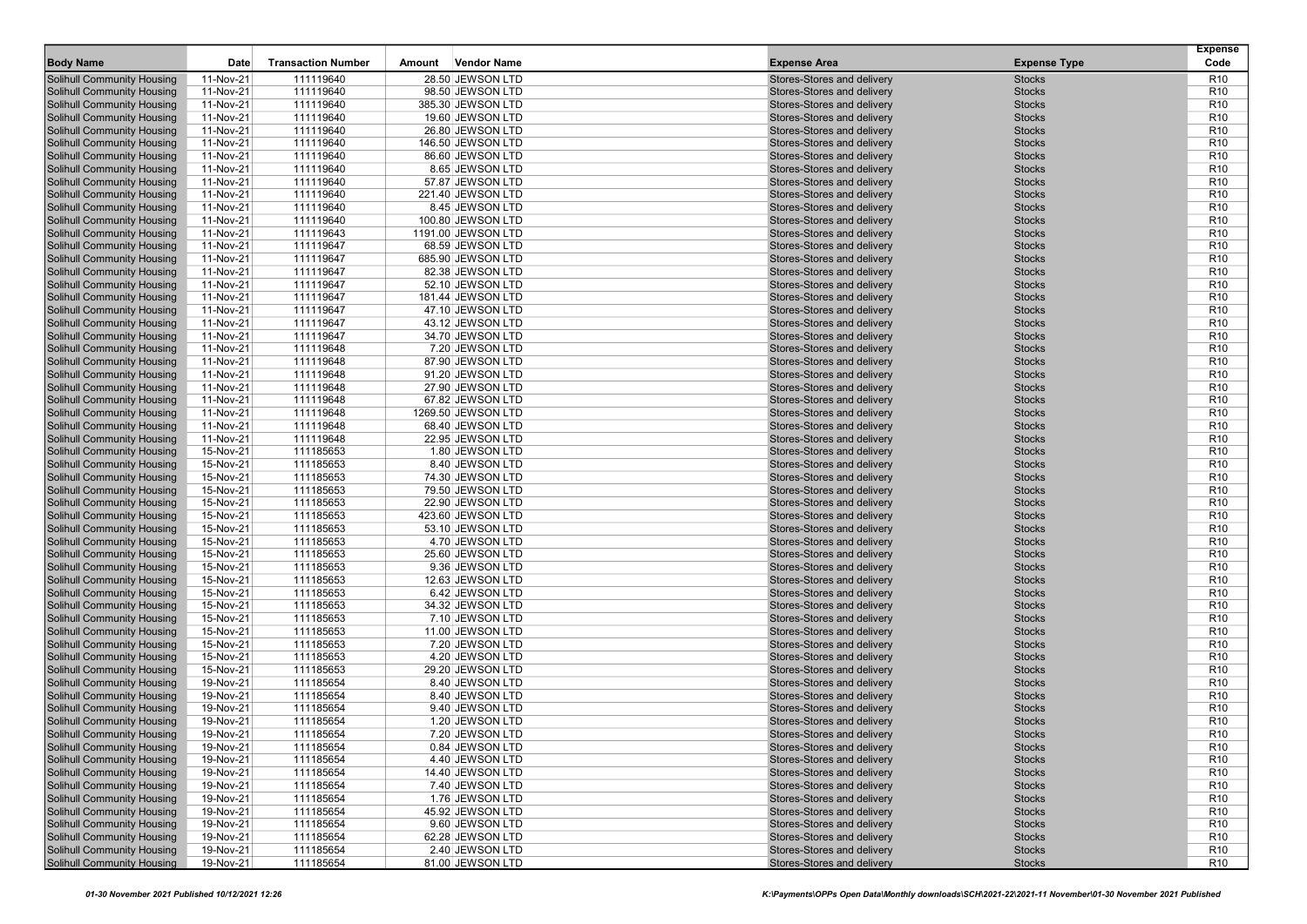|                                                                        | Date                   | <b>Transaction Number</b> |        |                                                                            | <b>Expense Area</b>                                                    |                                                          | <b>Expense</b><br>Code             |
|------------------------------------------------------------------------|------------------------|---------------------------|--------|----------------------------------------------------------------------------|------------------------------------------------------------------------|----------------------------------------------------------|------------------------------------|
| <b>Body Name</b>                                                       |                        |                           | Amount | <b>Vendor Name</b>                                                         |                                                                        | <b>Expense Type</b>                                      |                                    |
| Solihull Community Housing                                             | 19-Nov-21              | 111185654                 |        | 5.00 JEWSON LTD<br>0.29 JEWSON LTD                                         | Stores-Stores and delivery                                             | <b>Stocks</b>                                            | R <sub>10</sub>                    |
| <b>Solihull Community Housing</b><br><b>Solihull Community Housing</b> | 19-Nov-21<br>19-Nov-21 | 111185654<br>111185654    |        | 14.00 JEWSON LTD                                                           | Stores-Stores and delivery<br>Stores-Stores and delivery               | <b>Stocks</b><br><b>Stocks</b>                           | R <sub>10</sub><br>R <sub>10</sub> |
| <b>Solihull Community Housing</b>                                      | 19-Nov-21              | 111185654                 |        | 14.05 JEWSON LTD                                                           | Stores-Stores and delivery                                             | <b>Stocks</b>                                            | R <sub>10</sub>                    |
| <b>Solihull Community Housing</b>                                      | 19-Nov-21              | 111185654                 |        | 5.60 JEWSON LTD                                                            | Stores-Stores and delivery                                             | <b>Stocks</b>                                            | R <sub>10</sub>                    |
| <b>Solihull Community Housing</b>                                      | 19-Nov-21              | 111185654                 |        | 4.00 JEWSON LTD                                                            | Stores-Stores and delivery                                             | <b>Stocks</b>                                            | R <sub>10</sub>                    |
| <b>Solihull Community Housing</b>                                      | 19-Nov-21              | 111185654                 |        | 170.00 JEWSON LTD                                                          | Stores-Stores and delivery                                             | <b>Stocks</b>                                            | R <sub>10</sub>                    |
| <b>Solihull Community Housing</b>                                      | 19-Nov-21              | 111185654                 |        | 16.00 JEWSON LTD                                                           | Stores-Stores and delivery                                             | <b>Stocks</b>                                            | R <sub>10</sub>                    |
| <b>Solihull Community Housing</b>                                      | 19-Nov-21              | 111185654                 |        | 3.75 JEWSON LTD                                                            | Stores-Stores and delivery                                             | <b>Stocks</b>                                            | R <sub>10</sub>                    |
| <b>Solihull Community Housing</b>                                      | 19-Nov-21              | 111185654                 |        | 6.00 JEWSON LTD                                                            | Stores-Stores and delivery                                             | <b>Stocks</b>                                            | R <sub>10</sub>                    |
| <b>Solihull Community Housing</b>                                      | 19-Nov-21              | 111185654                 |        | 11.20 JEWSON LTD                                                           | Stores-Stores and delivery                                             | <b>Stocks</b>                                            | R <sub>10</sub>                    |
| <b>Solihull Community Housing</b>                                      | 19-Nov-21              | 111185654                 |        | 56.34 JEWSON LTD                                                           | Stores-Stores and delivery                                             | <b>Stocks</b>                                            | R <sub>10</sub>                    |
| <b>Solihull Community Housing</b>                                      | 19-Nov-21              | 111185654                 |        | 9.66 JEWSON LTD                                                            | Stores-Stores and delivery                                             | <b>Stocks</b>                                            | R <sub>10</sub>                    |
| <b>Solihull Community Housing</b>                                      | 19-Nov-21              | 111185654                 |        | 22.10 JEWSON LTD                                                           | Stores-Stores and delivery                                             | <b>Stocks</b>                                            | R <sub>10</sub>                    |
| <b>Solihull Community Housing</b>                                      | 19-Nov-21              | 111185654                 |        | 0.90 JEWSON LTD                                                            | Stores-Stores and delivery                                             | <b>Stocks</b>                                            | R <sub>10</sub>                    |
| <b>Solihull Community Housing</b>                                      | 19-Nov-21              | 111185654                 |        | 39.91 JEWSON LTD                                                           | Stores-Stores and delivery                                             | <b>Stocks</b>                                            | R <sub>10</sub>                    |
| <b>Solihull Community Housing</b>                                      | 19-Nov-21              | 111185654                 |        | 21.20 JEWSON LTD                                                           | Stores-Stores and delivery                                             | <b>Stocks</b>                                            | R <sub>10</sub>                    |
| <b>Solihull Community Housing</b>                                      | 19-Nov-21              | 111185654                 |        | 2.88 JEWSON LTD                                                            | Stores-Stores and delivery                                             | <b>Stocks</b>                                            | R <sub>10</sub>                    |
| <b>Solihull Community Housing</b>                                      | 19-Nov-21              | 111185654                 |        | 0.20 JEWSON LTD                                                            | Stores-Stores and delivery                                             | <b>Stocks</b>                                            | R <sub>10</sub>                    |
| <b>Solihull Community Housing</b>                                      | 19-Nov-21              | 111185654                 |        | 18.00 JEWSON LTD                                                           | Stores-Stores and delivery                                             | <b>Stocks</b>                                            | R <sub>10</sub>                    |
| <b>Solihull Community Housing</b>                                      | 16-Nov-21              | 111185655                 |        | 319.86 JEWSON LTD                                                          | Stores-Stores and delivery                                             | <b>Stocks</b>                                            | R <sub>10</sub>                    |
| <b>Solihull Community Housing</b>                                      | 16-Nov-21              | 111185655                 |        | 11.00 JEWSON LTD                                                           | Stores-Stores and delivery                                             | <b>Stocks</b>                                            | R <sub>10</sub>                    |
| <b>Solihull Community Housing</b>                                      | 16-Nov-21              | 111185655                 |        | 60.20 JEWSON LTD                                                           | Stores-Stores and delivery                                             | <b>Stocks</b>                                            | R <sub>10</sub>                    |
| Solihull Community Housing                                             | 01-Nov-21              | 111085598                 |        | 426.15 JEWSON LTD                                                          | Stores-Stores and delivery                                             | <b>Stocks</b>                                            | R <sub>10</sub>                    |
| <b>Solihull Community Housing</b>                                      | 04-Nov-21              | 111089916                 |        | 1158.83 JLA TOTAL CARE LTD                                                 | <b>Laundry Service</b>                                                 | <b>Equipment Rental/Lease</b>                            | D <sub>18</sub>                    |
| <b>Solihull Community Housing</b>                                      | 22-Nov-21              | 111152467                 |        | 245.00 KEYAPPS LTD                                                         | <b>IT Strategy</b>                                                     | <b>ICT General</b>                                       | D <sub>30</sub>                    |
| <b>Solihull Community Housing</b>                                      | 01-Nov-21              | 111089683                 |        | 840.00 L&M DOMESTIC SCAFFOLDING LTD                                        | North Property Repairs-Day to day                                      | <b>External Structures</b>                               | <b>B33</b>                         |
| <b>Solihull Community Housing</b>                                      | 01-Nov-21              | 111089684                 |        | 420.00 L&M DOMESTIC SCAFFOLDING LTD                                        | North Property Repairs-Day to day                                      | <b>External Structures</b>                               | <b>B33</b>                         |
| <b>Solihull Community Housing</b>                                      | 01-Nov-21              | 111089685                 |        | 520.00 L&M DOMESTIC SCAFFOLDING LTD                                        | North Property Repairs-Day to day<br>North Property Repairs-Day to day | <b>External Structures</b>                               | <b>B33</b>                         |
| <b>Solihull Community Housing</b><br><b>Solihull Community Housing</b> | 01-Nov-21<br>01-Nov-21 | 111089686<br>111089687    |        | 770.00 L&M DOMESTIC SCAFFOLDING LTD<br>770.00 L&M DOMESTIC SCAFFOLDING LTD | North Property Repairs-Day to day                                      | <b>External Structures</b><br><b>External Structures</b> | <b>B33</b><br><b>B33</b>           |
| <b>Solihull Community Housing</b>                                      | 01-Nov-21              | 111089688                 |        | 420.00 L&M DOMESTIC SCAFFOLDING LTD                                        | North Property Repairs-Day to day                                      | <b>External Structures</b>                               | <b>B33</b>                         |
| <b>Solihull Community Housing</b>                                      | 01-Nov-21              | 111089689                 |        | 1260.00 L&M DOMESTIC SCAFFOLDING LTD                                       | North Property Repairs-Day to day                                      | <b>External Structures</b>                               | <b>B33</b>                         |
| <b>Solihull Community Housing</b>                                      | 01-Nov-21              | 111089690                 |        | 320.00 L&M DOMESTIC SCAFFOLDING LTD                                        | North Property Repairs-Day to day                                      | <b>External Structures</b>                               | <b>B33</b>                         |
| Solihull Community Housing                                             | 01-Nov-21              | 111089691                 |        | 420.00 L&M DOMESTIC SCAFFOLDING LTD                                        | North Property Repairs-Day to day                                      | <b>External Structures</b>                               | <b>B33</b>                         |
| <b>Solihull Community Housing</b>                                      | 01-Nov-21              | 111089692                 |        | 420.00 L&M DOMESTIC SCAFFOLDING LTD                                        | North Property Repairs-Day to day                                      | <b>External Structures</b>                               | <b>B33</b>                         |
| <b>Solihull Community Housing</b>                                      | 01-Nov-21              | 111089693                 |        | 770.00 L&M DOMESTIC SCAFFOLDING LTD                                        | North Property Repairs-Day to day                                      | <b>External Structures</b>                               | <b>B33</b>                         |
| <b>Solihull Community Housing</b>                                      | 01-Nov-21              | 111089694                 |        | 420.00 L&M DOMESTIC SCAFFOLDING LTD                                        | North Property Repairs-Day to day                                      | <b>External Structures</b>                               | <b>B33</b>                         |
| <b>Solihull Community Housing</b>                                      | 01-Nov-21              | 111089695                 |        | 420.00 L&M DOMESTIC SCAFFOLDING LTD                                        | North Property Repairs-Day to day                                      | <b>External Structures</b>                               | <b>B33</b>                         |
| <b>Solihull Community Housing</b>                                      | 01-Nov-21              | 111089696                 |        | 420.00 L&M DOMESTIC SCAFFOLDING LTD                                        | North Property Repairs-Day to day                                      | <b>External Structures</b>                               | <b>B33</b>                         |
| <b>Solihull Community Housing</b>                                      | 01-Nov-21              | 111089697                 |        | 420.00 L&M DOMESTIC SCAFFOLDING LTD                                        | North Property Repairs-Day to day                                      | <b>External Structures</b>                               | <b>B33</b>                         |
| <b>Solihull Community Housing</b>                                      | 01-Nov-21              | 111089698                 |        | 420.00 L&M DOMESTIC SCAFFOLDING LTD                                        | North Property Repairs-Day to day                                      | <b>External Structures</b>                               | <b>B33</b>                         |
| <b>Solihull Community Housing</b>                                      | 01-Nov-21              | 111089699                 |        | 320.00 L&M DOMESTIC SCAFFOLDING LTD                                        | North Property Repairs-Day to day                                      | <b>External Structures</b>                               | <b>B33</b>                         |
| <b>Solihull Community Housing</b>                                      | 01-Nov-21              | 111089700                 |        | 420.00 L&M DOMESTIC SCAFFOLDING LTD                                        | North Property Repairs-Day to day                                      | <b>External Structures</b>                               | <b>B33</b>                         |
| Solihull Community Housing                                             | 01-Nov-21              | 111089701                 |        | 420.00 L&M DOMESTIC SCAFFOLDING LTD                                        | North Property Repairs-Day to day                                      | <b>External Structures</b>                               | <b>B33</b>                         |
| <b>Solihull Community Housing</b>                                      | 01-Nov-21              | 111089702                 |        | 840.00 L&M DOMESTIC SCAFFOLDING LTD                                        | North Property Repairs-Day to day                                      | <b>External Structures</b>                               | <b>B33</b>                         |
| <b>Solihull Community Housing</b>                                      | 01-Nov-21              | 111089703                 |        | 840.00 L&M DOMESTIC SCAFFOLDING LTD                                        | North Property Repairs-Day to day                                      | <b>External Structures</b>                               | <b>B33</b>                         |
| <b>Solihull Community Housing</b>                                      | 01-Nov-21              | 111114470                 |        | 420.00 L&M DOMESTIC SCAFFOLDING LTD                                        | North Property Repairs-Day to day                                      | <b>External Structures</b>                               | <b>B33</b>                         |
| <b>Solihull Community Housing</b>                                      | 01-Nov-21              | 111114471                 |        | 420.00 L&M DOMESTIC SCAFFOLDING LTD                                        | North Property Repairs-Day to day                                      | <b>External Structures</b>                               | <b>B33</b>                         |
| <b>Solihull Community Housing</b>                                      | 01-Nov-21              | 111114472                 |        | 420.00 L&M DOMESTIC SCAFFOLDING LTD                                        | North Property Repairs-Day to day                                      | <b>External Structures</b>                               | <b>B33</b>                         |
| <b>Solihull Community Housing</b>                                      | 01-Nov-21              | 111114473                 |        | 420.00 L&M DOMESTIC SCAFFOLDING LTD                                        | North Property Repairs-Day to day                                      | <b>External Structures</b>                               | <b>B33</b>                         |
| <b>Solihull Community Housing</b>                                      | 01-Nov-21              | 111114474                 |        | 420.00 L&M DOMESTIC SCAFFOLDING LTD                                        | North Property Repairs-Day to day                                      | <b>External Structures</b>                               | <b>B33</b>                         |
| <b>Solihull Community Housing</b>                                      | 01-Nov-21              | 111114475                 |        | 420.00 L&M DOMESTIC SCAFFOLDING LTD                                        | North Property Repairs-Day to day                                      | <b>External Structures</b>                               | <b>B33</b>                         |
| <b>Solihull Community Housing</b>                                      | 01-Nov-21              | 111114476                 |        | 420.00 L&M DOMESTIC SCAFFOLDING LTD                                        | North Property Repairs-Day to day                                      | <b>External Structures</b>                               | <b>B33</b>                         |
| <b>Solihull Community Housing</b>                                      | 01-Nov-21              | 111114477                 |        | 420.00 L&M DOMESTIC SCAFFOLDING LTD                                        | North Property Repairs-Day to day                                      | <b>External Structures</b>                               | <b>B33</b>                         |
| <b>Solihull Community Housing</b>                                      | 01-Nov-21              | 111114478                 |        | 320.00 L&M DOMESTIC SCAFFOLDING LTD                                        | North Property Repairs-Day to day                                      | <b>External Structures</b>                               | <b>B33</b>                         |
| Solihull Community Housing                                             | 01-Nov-21              | 111114480                 |        | 420.00 L&M DOMESTIC SCAFFOLDING LTD                                        | North Property Repairs-Day to day                                      | <b>External Structures</b>                               | <b>B33</b>                         |
| <b>Solihull Community Housing</b><br>Solihull Community Housing        | 01-Nov-21              | 111114481                 |        | 520.00 L&M DOMESTIC SCAFFOLDING LTD                                        | North Property Repairs-Day to day                                      | <b>External Structures</b>                               | <b>B33</b>                         |
| <b>Solihull Community Housing</b>                                      | 01-Nov-21<br>01-Nov-21 | 111114482<br>111114483    |        | 420.00 L&M DOMESTIC SCAFFOLDING LTD<br>320.00 L&M DOMESTIC SCAFFOLDING LTD | North Property Repairs-Day to day<br>North Property Repairs-Day to day | <b>External Structures</b><br><b>External Structures</b> | <b>B33</b><br><b>B33</b>           |
| Solihull Community Housing                                             | 01-Nov-21              | 111114484                 |        | 840.00 L&M DOMESTIC SCAFFOLDING LTD                                        | North Property Repairs-Day to day                                      | <b>External Structures</b>                               | <b>B33</b>                         |
| <b>Solihull Community Housing</b>                                      | 01-Nov-21              | 111114485                 |        | 640.00 L&M DOMESTIC SCAFFOLDING LTD                                        | North Property Repairs-Day to day                                      | <b>External Structures</b>                               | <b>B33</b>                         |
|                                                                        |                        |                           |        |                                                                            |                                                                        |                                                          |                                    |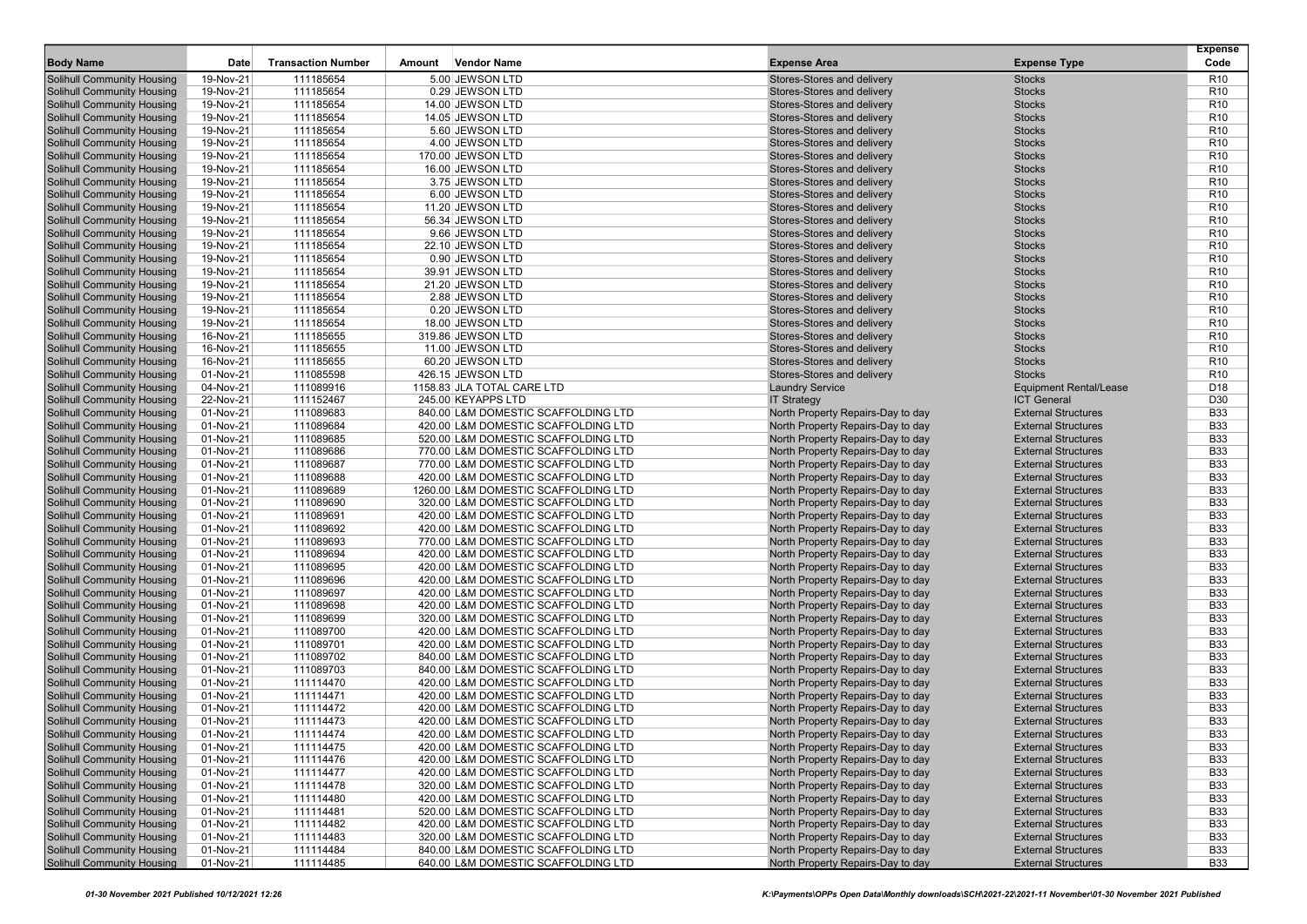|                                                                        |                        |                           |        |                                                                                 |                                                        |                                                                      | <b>Expense</b>                     |
|------------------------------------------------------------------------|------------------------|---------------------------|--------|---------------------------------------------------------------------------------|--------------------------------------------------------|----------------------------------------------------------------------|------------------------------------|
| <b>Body Name</b>                                                       | Date                   | <b>Transaction Number</b> | Amount | <b>Vendor Name</b>                                                              | <b>Expense Area</b>                                    | <b>Expense Type</b>                                                  | Code                               |
| Solihull Community Housing                                             | 01-Nov-21              | 111114486                 |        | 840.00 L&M DOMESTIC SCAFFOLDING LTD                                             | North Property Repairs-Day to day                      | <b>External Structures</b>                                           | <b>B33</b>                         |
| <b>Solihull Community Housing</b>                                      | 03-Nov-21              | 111078049                 |        | 565.75 LEX AUTOLEASE LTD                                                        | <b>Client - Fleet Management</b>                       | <b>Vehicle Hire</b>                                                  | C <sub>30</sub>                    |
| <b>Solihull Community Housing</b>                                      | 22-Nov-21              | 111153480                 |        | 27982.56 LEX AUTOLEASE LTD                                                      | <b>Client - Fleet Management</b>                       | <b>Vehicle Hire</b>                                                  | C <sub>30</sub>                    |
| <b>Solihull Community Housing</b>                                      | 03-Nov-21              | 111078063                 |        | 1662.00 LIBERATA UK LIMITED                                                     | <b>Income Collection Team</b>                          | <b>Court Fees</b>                                                    | D <sub>54</sub>                    |
| <b>Solihull Community Housing</b>                                      | 24-Nov-21              | 111267385                 |        | 338.35 LIFT & ENGINEERING SERVICES                                              | <b>Mechanical &amp; Electrical</b>                     | <b>Rev Contractor Payments</b>                                       | <b>B71</b>                         |
| <b>Solihull Community Housing</b>                                      | 01-Nov-21              | 111098975                 |        | 75000.00 LIFT & ENGINEERING SERVICES                                            | <b>Lift Refurbishment</b>                              | <b>Contractor Payments</b>                                           | <b>B70</b>                         |
| <b>Solihull Community Housing</b>                                      | 01-Nov-21              | 111084755                 |        | 1106.92 LIFT & ENGINEERING SERVICES                                             | <b>Mechanical &amp; Electrical</b>                     | <b>Utility Related Works</b>                                         | <b>B34</b>                         |
| <b>Solihull Community Housing</b>                                      | 01-Nov-21              | 111084756                 |        | 1531.01 LIFT & ENGINEERING SERVICES                                             | <b>Mechanical &amp; Electrical</b>                     | <b>Utility Related Works</b>                                         | <b>B34</b>                         |
| <b>Solihull Community Housing</b>                                      | 01-Nov-21              | 111098976                 |        | 75000.00 LIFT & ENGINEERING SERVICES                                            | <b>Lift Refurbishment</b>                              | <b>Contractor Payments</b>                                           | <b>B70</b>                         |
| <b>Solihull Community Housing</b>                                      | 01-Nov-21              | 111084757                 |        | 1106.92 LIFT & ENGINEERING SERVICES                                             | <b>Mechanical &amp; Electrical</b>                     | <b>Utility Related Works</b>                                         | <b>B34</b>                         |
| <b>Solihull Community Housing</b>                                      | $01-Nov-21$            | 111084758                 |        | 1350.31 LIFT & ENGINEERING SERVICES                                             | <b>Mechanical &amp; Electrical</b>                     | <b>Utility Related Works</b>                                         | <b>B34</b>                         |
| <b>Solihull Community Housing</b>                                      | 01-Nov-21              | 111084759                 |        | 1212.00 LIFT & ENGINEERING SERVICES                                             | <b>Mechanical &amp; Electrical</b>                     | <b>Utility Related Works</b>                                         | <b>B34</b>                         |
| <b>Solihull Community Housing</b>                                      | 01-Nov-21              | 111084760                 |        | 1436.22 LIFT & ENGINEERING SERVICES                                             | <b>Mechanical &amp; Electrical</b>                     | <b>Rev Contractor Payments</b>                                       | <b>B71</b>                         |
| <b>Solihull Community Housing</b>                                      | 03-Nov-21              | 111084761                 |        | 509.04 LIFT & ENGINEERING SERVICES                                              | <b>Mechanical &amp; Electrical</b>                     | <b>Rev Contractor Payments</b>                                       | <b>B71</b>                         |
| <b>Solihull Community Housing</b>                                      | 03-Nov-21              | 111091167                 |        | 213.11 LIFT & ENGINEERING SERVICES                                              | Direct-Standby                                         | <b>Other Building Costs</b>                                          | <b>B39</b>                         |
| <b>Solihull Community Housing</b>                                      | 03-Nov-21              | 111091169                 |        | 398.95 LIFT & ENGINEERING SERVICES                                              | Direct-Standby                                         | <b>Other Building Costs</b>                                          | <b>B39</b>                         |
| <b>Solihull Community Housing</b>                                      | 03-Nov-21              | 111091170                 |        | 793.86 LIFT & ENGINEERING SERVICES                                              | Direct-Standby                                         | <b>Other Building Costs</b>                                          | <b>B39</b>                         |
| <b>Solihull Community Housing</b>                                      | 05-Nov-21              | 111094576                 |        | 334.31 LIFT & ENGINEERING SERVICES                                              | <b>Mechanical &amp; Electrical</b>                     | <b>Rev Contractor Payments</b>                                       | <b>B71</b>                         |
| <b>Solihull Community Housing</b>                                      | 05-Nov-21              | 111094579                 |        | 339.36 LIFT & ENGINEERING SERVICES                                              | <b>Mechanical &amp; Electrical</b>                     | <b>Rev Contractor Payments</b>                                       | <b>B71</b>                         |
| <b>Solihull Community Housing</b>                                      | 05-Nov-21              | 111094585                 |        | 303.00 LIFT & ENGINEERING SERVICES                                              | Direct-Standby                                         | <b>Other Building Costs</b>                                          | <b>B39</b>                         |
| <b>Solihull Community Housing</b>                                      | 22-Nov-21              | 111170588                 |        | 227.25 LIFT & ENGINEERING SERVICES                                              | <b>Mechanical &amp; Electrical</b>                     | <b>Rev Contractor Payments</b>                                       | <b>B71</b>                         |
| <b>Solihull Community Housing</b>                                      | 25-Nov-21              | 111267398                 |        | 362.59 LIFT & ENGINEERING SERVICES                                              | <b>Mechanical &amp; Electrical</b>                     | <b>Rev Contractor Payments</b>                                       | <b>B71</b>                         |
| <b>Solihull Community Housing</b>                                      | 03-Nov-21              | 111078044                 |        | 425.49 LYRECO UK LTD                                                            | <b>Endeavour House</b>                                 | Stationery                                                           | D <sub>25</sub><br>D <sub>25</sub> |
| <b>Solihull Community Housing</b>                                      | 03-Nov-21              | 111078040                 |        | 370.38 LYRECO UK LTD                                                            | <b>Endeavour House</b>                                 | Stationery                                                           |                                    |
| <b>Solihull Community Housing</b>                                      | 01-Nov-21              | 111109508                 |        | 1670.00 M&P PRESERVATION                                                        | North Property Repairs-Day to day                      | <b>Internal Works</b>                                                | <b>B31</b>                         |
| <b>Solihull Community Housing</b>                                      | 04-Nov-21              | 111089915                 |        | 22790.90 MAN COMMERCIAL PROTECTION LTD                                          | <b>CCTV</b>                                            | Security                                                             | <b>B43</b>                         |
| <b>Solihull Community Housing</b>                                      | 24-Nov-21              | 111169481                 |        | 385.00 MAXKING LTD                                                              | <b>Biomass System</b>                                  | Biomass Plant Room Management Sy<br>Biomass Plant Room Management Sy | <b>B46</b>                         |
| <b>Solihull Community Housing</b>                                      | 25-Nov-21              | 111180480                 |        | 1583.33 MAXKING LTD                                                             | <b>Biomass System</b>                                  |                                                                      | <b>B46</b><br><b>B70</b>           |
| <b>Solihull Community Housing</b>                                      | 18-Nov-21              | 111144490                 |        | 1065.00 MIDDLEMARCH ENVIROMENTAL LTD<br>738.00 MITIE PROPERTY SERVICES (UK) LTD | <b>Feasibility Works</b><br><b>Planned Maintenance</b> | <b>Contractor Payments</b><br><b>Planned Works</b>                   | <b>B36</b>                         |
| <b>Solihull Community Housing</b><br><b>Solihull Community Housing</b> | 01-Nov-21<br>01-Nov-21 | 111050484<br>111050485    |        | 691.61 MITIE PROPERTY SERVICES (UK) LTD                                         | <b>Planned Maintenance</b>                             | <b>Planned Works</b>                                                 | <b>B36</b>                         |
| <b>Solihull Community Housing</b>                                      | 01-Nov-21              | 111050486                 |        | 553.50 MITIE PROPERTY SERVICES (UK) LTD                                         | <b>Planned Maintenance</b>                             | <b>Planned Works</b>                                                 | <b>B36</b>                         |
| <b>Solihull Community Housing</b>                                      | 01-Nov-21              | 111050487                 |        | 553.50 MITIE PROPERTY SERVICES (UK) LTD                                         | <b>Planned Maintenance</b>                             | <b>Planned Works</b>                                                 | <b>B36</b>                         |
| <b>Solihull Community Housing</b>                                      | 01-Nov-21              | 111050488                 |        | 553.50 MITIE PROPERTY SERVICES (UK) LTD                                         | <b>Planned Maintenance</b>                             | <b>Planned Works</b>                                                 | <b>B36</b>                         |
| <b>Solihull Community Housing</b>                                      | 01-Nov-21              | 111050489                 |        | 553.50 MITIE PROPERTY SERVICES (UK) LTD                                         | <b>Planned Maintenance</b>                             | <b>Planned Works</b>                                                 | <b>B36</b>                         |
| <b>Solihull Community Housing</b>                                      | 01-Nov-21              | 111050490                 |        | 369.00 MITIE PROPERTY SERVICES (UK) LTD                                         | <b>Planned Maintenance</b>                             | <b>Planned Works</b>                                                 | <b>B36</b>                         |
| <b>Solihull Community Housing</b>                                      | 01-Nov-21              | 111050491                 |        | 691.61 MITIE PROPERTY SERVICES (UK) LTD                                         | <b>Planned Maintenance</b>                             | <b>Planned Works</b>                                                 | <b>B36</b>                         |
| <b>Solihull Community Housing</b>                                      | 01-Nov-21              | 111050492                 |        | 369.00 MITIE PROPERTY SERVICES (UK) LTD                                         | <b>Planned Maintenance</b>                             | <b>Planned Works</b>                                                 | <b>B36</b>                         |
| <b>Solihull Community Housing</b>                                      | 01-Nov-21              | 111050494                 |        | 738.00 MITIE PROPERTY SERVICES (UK) LTD                                         | <b>Planned Maintenance</b>                             | <b>Planned Works</b>                                                 | <b>B36</b>                         |
| <b>Solihull Community Housing</b>                                      | 01-Nov-21              | 111050495                 |        | 553.50 MITIE PROPERTY SERVICES (UK) LTD                                         | <b>Planned Maintenance</b>                             | <b>Planned Works</b>                                                 | <b>B36</b>                         |
| <b>Solihull Community Housing</b>                                      | 01-Nov-21              | 111050496                 |        | 553.50 MITIE PROPERTY SERVICES (UK) LTD                                         | <b>Planned Maintenance</b>                             | <b>Planned Works</b>                                                 | <b>B36</b>                         |
| <b>Solihull Community Housing</b>                                      | 04-Nov-21              | 111121489                 |        | 691.61 MITIE PROPERTY SERVICES (UK) LTD                                         | <b>Planned Maintenance</b>                             | <b>Planned Works</b>                                                 | <b>B36</b>                         |
| <b>Solihull Community Housing</b>                                      | 04-Nov-21              | 111121490                 |        | 553.50 MITIE PROPERTY SERVICES (UK) LTD                                         | <b>Planned Maintenance</b>                             | <b>Planned Works</b>                                                 | <b>B36</b>                         |
| <b>Solihull Community Housing</b>                                      | 04-Nov-21              | 111121491                 |        | 369.00 MITIE PROPERTY SERVICES (UK) LTD                                         | <b>Planned Maintenance</b>                             | <b>Planned Works</b>                                                 | <b>B36</b>                         |
| <b>Solihull Community Housing</b>                                      | 04-Nov-21              | 111121492                 |        | 738.00 MITIE PROPERTY SERVICES (UK) LTD                                         | <b>Planned Maintenance</b>                             | <b>Planned Works</b>                                                 | <b>B36</b>                         |
| <b>Solihull Community Housing</b>                                      | 04-Nov-21              | 111121493                 |        | 738.00 MITIE PROPERTY SERVICES (UK) LTD                                         | <b>Planned Maintenance</b>                             | <b>Planned Works</b>                                                 | <b>B36</b>                         |
| <b>Solihull Community Housing</b>                                      | 04-Nov-21              | 111121494                 |        | 369.00 MITIE PROPERTY SERVICES (UK) LTD                                         | <b>Planned Maintenance</b>                             | <b>Planned Works</b>                                                 | <b>B36</b>                         |
| <b>Solihull Community Housing</b>                                      | 04-Nov-21              | 111121495                 |        | 738.00 MITIE PROPERTY SERVICES (UK) LTD                                         | <b>Planned Maintenance</b>                             | <b>Planned Works</b>                                                 | <b>B36</b>                         |
| <b>Solihull Community Housing</b>                                      | 04-Nov-21              | 111121496                 |        | 738.00 MITIE PROPERTY SERVICES (UK) LTD                                         | <b>Planned Maintenance</b>                             | <b>Planned Works</b>                                                 | <b>B36</b>                         |
| <b>Solihull Community Housing</b>                                      | 04-Nov-21              | 111121497                 |        | 738.00 MITIE PROPERTY SERVICES (UK) LTD                                         | <b>Planned Maintenance</b>                             | <b>Planned Works</b>                                                 | <b>B36</b>                         |
| <b>Solihull Community Housing</b>                                      | 04-Nov-21              | 111121499                 |        | 553.50 MITIE PROPERTY SERVICES (UK) LTD                                         | <b>Planned Maintenance</b>                             | <b>Planned Works</b>                                                 | <b>B36</b>                         |
| <b>Solihull Community Housing</b>                                      | 05-Nov-21              | 111121500                 |        | 1223.38 MITIE PROPERTY SERVICES (UK) LTD                                        | <b>Planned Maintenance</b>                             | <b>Planned Works</b>                                                 | <b>B36</b>                         |
| <b>Solihull Community Housing</b>                                      | 05-Nov-21              | 111121501                 |        | 1223.38 MITIE PROPERTY SERVICES (UK) LTD                                        | <b>Planned Maintenance</b>                             | <b>Planned Works</b>                                                 | <b>B36</b>                         |
| <b>Solihull Community Housing</b>                                      | 05-Nov-21              | 111121502                 |        | 728.78 MITIE PROPERTY SERVICES (UK) LTD                                         | <b>Planned Maintenance</b>                             | <b>Planned Works</b>                                                 | <b>B36</b>                         |
| <b>Solihull Community Housing</b>                                      | 05-Nov-21              | 111121503                 |        | 728.78 MITIE PROPERTY SERVICES (UK) LTD                                         | <b>Planned Maintenance</b>                             | <b>Planned Works</b>                                                 | <b>B36</b>                         |
| <b>Solihull Community Housing</b>                                      | 05-Nov-21              | 111121504                 |        | 1223.38 MITIE PROPERTY SERVICES (UK) LTD                                        | <b>Planned Maintenance</b>                             | <b>Planned Works</b>                                                 | <b>B36</b>                         |
| <b>Solihull Community Housing</b>                                      | 05-Nov-21              | 111121505                 |        | 728.78 MITIE PROPERTY SERVICES (UK) LTD                                         | <b>Planned Maintenance</b>                             | <b>Planned Works</b>                                                 | <b>B36</b>                         |
| <b>Solihull Community Housing</b>                                      | 05-Nov-21              | 111121506                 |        | 728.78 MITIE PROPERTY SERVICES (UK) LTD                                         | <b>Planned Maintenance</b>                             | <b>Planned Works</b>                                                 | <b>B36</b>                         |
| <b>Solihull Community Housing</b>                                      | 05-Nov-21              | 111121507                 |        | 728.78 MITIE PROPERTY SERVICES (UK) LTD                                         | <b>Planned Maintenance</b>                             | <b>Planned Works</b>                                                 | <b>B36</b>                         |
| <b>Solihull Community Housing</b>                                      | 22-Nov-21              | 111152474                 |        | 2280.00 MORGAN LAMBERT LTD                                                      | <b>Mechanical &amp; Electrical</b>                     | <b>Utility Related Works</b>                                         | <b>B34</b>                         |
| <b>Solihull Community Housing</b>                                      | 22-Nov-21              | 111152464                 |        | 10636.05 NATIONAL FEDERATION OF ALMOS                                           | <b>Completion of Star Survey</b>                       | <b>Grants &amp; Subscriptions</b>                                    | D92                                |
| <b>Solihull Community Housing</b>                                      | 08-Nov-21              | 111101496                 |        | 635.00 NATIONAL SAFETY SUPPLIES                                                 | Stores-Stores and delivery                             | <b>Stocks</b>                                                        | R <sub>10</sub>                    |
|                                                                        |                        |                           |        |                                                                                 |                                                        |                                                                      |                                    |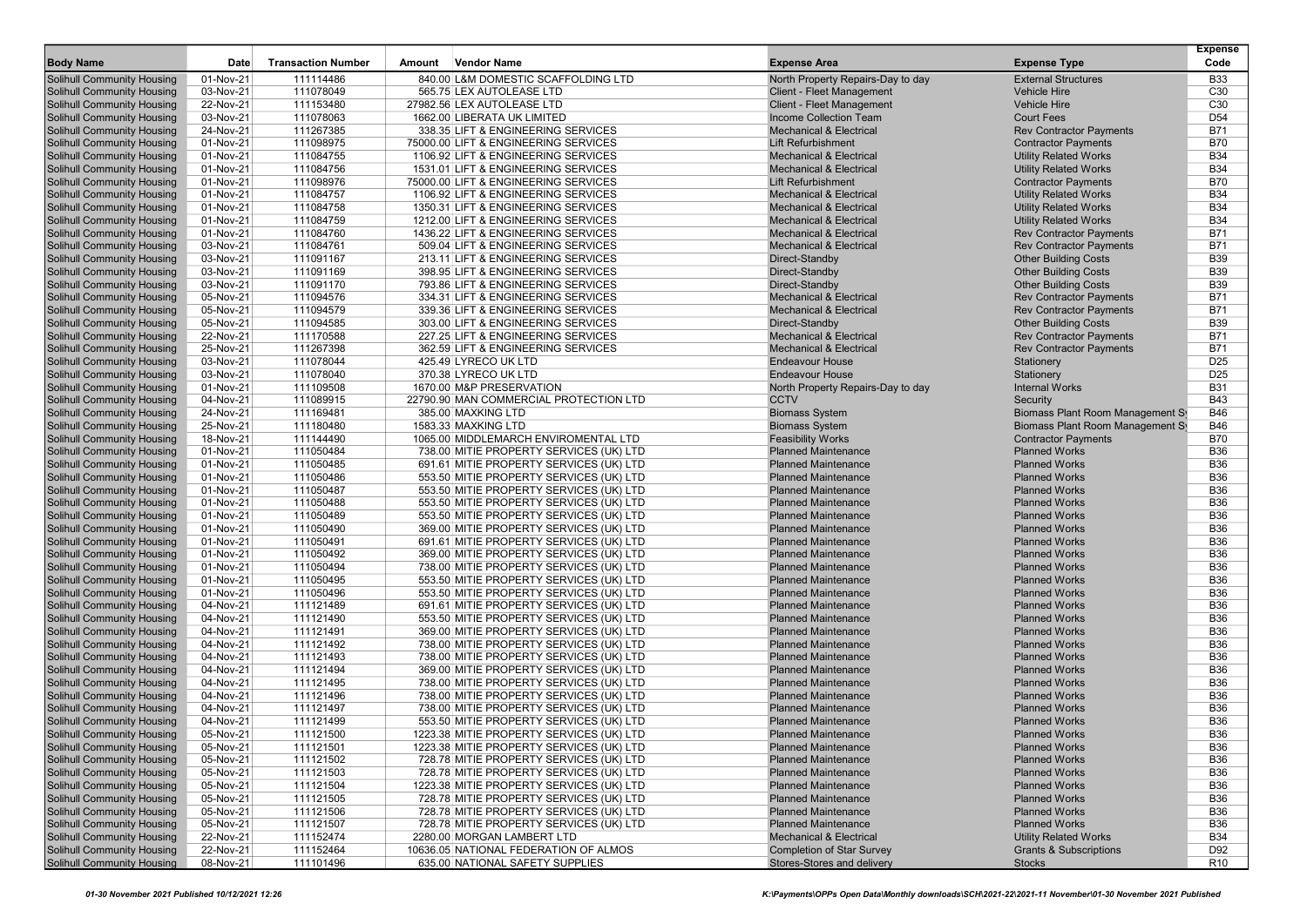|                                                                        |                        |                           |        |                                                        |                                                                     |                                                  | <b>Expense</b>           |
|------------------------------------------------------------------------|------------------------|---------------------------|--------|--------------------------------------------------------|---------------------------------------------------------------------|--------------------------------------------------|--------------------------|
| <b>Body Name</b>                                                       | Date                   | <b>Transaction Number</b> | Amount | <b>Vendor Name</b>                                     | <b>Expense Area</b>                                                 | <b>Expense Type</b>                              | Code                     |
| Solihull Community Housing                                             | 01-Nov-21              | 111109799                 |        | 494.64 N-CAP FLOORING LTD                              | North Property Repairs-Voids                                        | Voids                                            | <b>B38</b>               |
| <b>Solihull Community Housing</b>                                      | 01-Nov-21              | 111109800                 |        | 995.97 N-CAP FLOORING LTD                              | North Property Repairs-Day to day                                   | <b>Internal Works</b>                            | <b>B31</b>               |
| <b>Solihull Community Housing</b>                                      | 01-Nov-21              | 111109801                 |        | 635.40 N-CAP FLOORING LTD                              | North Property Repairs-Voids                                        | Voids                                            | <b>B38</b>               |
| <b>Solihull Community Housing</b><br><b>Solihull Community Housing</b> | 01-Nov-21              | 111109802                 |        | 288.48 N-CAP FLOORING LTD                              | North Property Repairs-Voids<br><b>North Property Repairs-Voids</b> | Voids                                            | <b>B38</b>               |
| <b>Solihull Community Housing</b>                                      | 01-Nov-21<br>01-Nov-21 | 111109803                 |        | 360.60 N-CAP FLOORING LTD<br>468.78 N-CAP FLOORING LTD |                                                                     | <b>Voids</b><br><b>Voids</b>                     | <b>B38</b><br><b>B38</b> |
| <b>Solihull Community Housing</b>                                      | 01-Nov-21              | 111050481<br>111050482    |        | 396.66 N-CAP FLOORING LTD                              | North Property Repairs-Voids<br>North Property Repairs-Day to day   | <b>Internal Works</b>                            | <b>B31</b>               |
| <b>Solihull Community Housing</b>                                      | 01-Nov-21              | 111050483                 |        | 432.72 N-CAP FLOORING LTD                              | North Property Repairs-Voids                                        | <b>Voids</b>                                     | <b>B38</b>               |
| <b>Solihull Community Housing</b>                                      | 01-Nov-21              | 111091508                 |        | 480.00 N-CAP FLOORING LTD                              | North Property Repairs-Day to day                                   | <b>Internal Works</b>                            | <b>B31</b>               |
| <b>Solihull Community Housing</b>                                      | 02-Nov-21              | 111091509                 |        | 279.72 N-CAP FLOORING LTD                              | North Property Repairs-Day to day                                   | <b>Internal Works</b>                            | <b>B31</b>               |
| <b>Solihull Community Housing</b>                                      | 02-Nov-21              | 111091510                 |        | 310.80 N-CAP FLOORING LTD                              | North Property Repairs-Day to day                                   | <b>Internal Works</b>                            | <b>B31</b>               |
| <b>Solihull Community Housing</b>                                      | 02-Nov-21              | 111091511                 |        | 229.95 N-CAP FLOORING LTD                              | North Property Repairs-Day to day                                   | <b>Internal Works</b>                            | <b>B31</b>               |
| <b>Solihull Community Housing</b>                                      | 02-Nov-21              | 111103474                 |        | 504.84 N-CAP FLOORING LTD                              | North Property Repairs-Day to day                                   | <b>Internal Works</b>                            | <b>B31</b>               |
| <b>Solihull Community Housing</b>                                      | 03-Nov-21              | 111109805                 |        | 280.08 N-CAP FLOORING LTD                              | North Property Repairs-Day to day                                   | <b>Internal Works</b>                            | <b>B31</b>               |
| <b>Solihull Community Housing</b>                                      | 09-Nov-21              | 111103475                 |        | 569.75 N-CAP FLOORING LTD                              | North Property Repairs-Day to day                                   | <b>Internal Works</b>                            | <b>B31</b>               |
| <b>Solihull Community Housing</b>                                      | 09-Nov-21              | 111103476                 |        | 360.60 N-CAP FLOORING LTD                              | North Property Repairs-Day to day                                   | <b>Internal Works</b>                            | <b>B31</b>               |
| <b>Solihull Community Housing</b>                                      | 01-Nov-21              | 111267443                 |        | 1407.72 NERG LTD                                       | <b>Biomass System</b>                                               | <b>Biomass Boilers</b>                           | <b>B45</b>               |
| <b>Solihull Community Housing</b>                                      | 01-Nov-21              | 111267445                 |        | 322.50 NERG LTD                                        | <b>Biomass System</b>                                               | <b>Biomass Boilers</b>                           | <b>B45</b>               |
| <b>Solihull Community Housing</b>                                      | 01-Nov-21              | 111267446                 |        | 351.17 NERG LTD                                        | <b>Biomass System</b>                                               | <b>Biomass Boilers</b>                           | <b>B45</b>               |
| <b>Solihull Community Housing</b>                                      | 01-Nov-21              | 111267447                 |        | 365.50 NERG LTD                                        | <b>Biomass System</b>                                               | <b>Biomass Boilers</b>                           | <b>B45</b>               |
| <b>Solihull Community Housing</b>                                      | 01-Nov-21              | 111267448                 |        | 365.50 NERG LTD                                        | <b>Biomass System</b>                                               | <b>Biomass Boilers</b>                           | <b>B45</b>               |
| <b>Solihull Community Housing</b>                                      | 01-Nov-21              | 111267449                 |        | 445.50 NERG LTD                                        | <b>Biomass System</b>                                               | <b>Biomass Boilers</b>                           | <b>B45</b>               |
| <b>Solihull Community Housing</b>                                      | 01-Nov-21              | 111267450                 |        | 635.73 NERG LTD                                        | <b>Biomass System</b>                                               | <b>Biomass Boilers</b>                           | <b>B45</b>               |
| Solihull Community Housing                                             | 01-Nov-21              | 111267451                 |        | 580.50 NERG LTD                                        | <b>Biomass System</b>                                               | <b>Biomass Boilers</b>                           | <b>B45</b>               |
| <b>Solihull Community Housing</b>                                      | 01-Nov-21              | 111267452                 |        | 322.50 NERG LTD                                        | <b>Biomass System</b>                                               | <b>Biomass Boilers</b>                           | <b>B45</b>               |
| <b>Solihull Community Housing</b>                                      | 01-Nov-21              | 111267453                 |        | 365.50 NERG LTD                                        | <b>Biomass System</b>                                               | <b>Biomass Boilers</b>                           | <b>B45</b>               |
| <b>Solihull Community Housing</b>                                      | 01-Nov-21              | 111267454                 |        | 351.17 NERG LTD                                        | <b>Biomass System</b>                                               | <b>Biomass Boilers</b>                           | <b>B45</b>               |
| <b>Solihull Community Housing</b>                                      | 01-Nov-21              | 111267455                 |        | 365.50 NERG LTD                                        | <b>Biomass System</b>                                               | <b>Biomass Boilers</b>                           | <b>B45</b>               |
| <b>Solihull Community Housing</b>                                      | 01-Nov-21              | 111267456                 |        | 774.00 NERG LTD                                        | <b>Biomass System</b>                                               | <b>Biomass Boilers</b>                           | <b>B45</b>               |
| <b>Solihull Community Housing</b>                                      | 01-Nov-21              | 111267457                 |        | 365.50 NERG LTD                                        | <b>Biomass System</b>                                               | <b>Biomass Boilers</b>                           | <b>B45</b>               |
| <b>Solihull Community Housing</b>                                      | 01-Nov-21              | 111267458                 |        | 243.75 NERG LTD                                        | <b>Biomass System</b>                                               | <b>Biomass Boilers</b>                           | <b>B45</b>               |
| <b>Solihull Community Housing</b>                                      | 01-Nov-21              | 111267459                 |        | 447.47 NERG LTD                                        | <b>Biomass System</b>                                               | <b>Biomass Boilers</b>                           | <b>B45</b>               |
| <b>Solihull Community Housing</b>                                      | 01-Nov-21              | 111169472                 |        | 3428.20 NERG LTD                                       | <b>Biomass System</b>                                               | <b>Biomass Boilers</b>                           | <b>B45</b>               |
| <b>Solihull Community Housing</b>                                      | 01-Nov-21              | 111169473                 |        | 3713.68 NERG LTD                                       | <b>Biomass System</b>                                               | <b>Biomass Boilers</b>                           | <b>B45</b>               |
| Solihull Community Housing                                             | 01-Nov-21              | 111169474                 |        | 4328.56 NERG LTD                                       | <b>Biomass System</b>                                               | <b>Biomass Boilers</b><br><b>Biomass Boilers</b> | <b>B45</b>               |
| <b>Solihull Community Housing</b>                                      | 01-Nov-21              | 111169475                 |        | 1220.00 NERG LTD                                       | <b>Biomass System</b>                                               | <b>Biomass Boilers</b>                           | <b>B45</b><br><b>B45</b> |
| <b>Solihull Community Housing</b><br><b>Solihull Community Housing</b> | 01-Nov-21<br>01-Nov-21 | 111169476<br>111169477    |        | 2952.40 NERG LTD<br>3464.80 NERG LTD                   | <b>Biomass System</b><br><b>Biomass System</b>                      | <b>Biomass Boilers</b>                           | <b>B45</b>               |
| <b>Solihull Community Housing</b>                                      | 01-Nov-21              | 111169478                 |        | 2171.60 NERG LTD                                       | <b>Biomass System</b>                                               | <b>Biomass Boilers</b>                           | <b>B45</b>               |
| <b>Solihull Community Housing</b>                                      | 01-Nov-21              | 111169479                 |        | 2313.12 NERG LTD                                       | <b>Biomass System</b>                                               | <b>Biomass Boilers</b>                           | <b>B45</b>               |
| <b>Solihull Community Housing</b>                                      | 01-Nov-21              | 111169480                 |        | 3494.08 NERG LTD                                       | <b>Biomass System</b>                                               | <b>Biomass Boilers</b>                           | <b>B45</b>               |
| <b>Solihull Community Housing</b>                                      | 01-Nov-21              | 111267462                 |        | 2928.00 NERG LTD                                       | <b>Biomass System</b>                                               | <b>Biomass Boilers</b>                           | <b>B45</b>               |
| <b>Solihull Community Housing</b>                                      | 01-Nov-21              | 111267463                 |        | 1529.88 NERG LTD                                       | <b>Biomass System</b>                                               | <b>Biomass Boilers</b>                           | <b>B45</b>               |
| <b>Solihull Community Housing</b>                                      | 01-Nov-21              | 111268066                 |        | 1390.80 NERG LTD                                       | <b>Biomass System</b>                                               | <b>Biomass Boilers</b>                           | <b>B45</b>               |
| Solihull Community Housing                                             | 01-Nov-21              | 111268067                 |        | 3108.56 NERG LTD                                       | <b>Biomass System</b>                                               | <b>Biomass Boilers</b>                           | <b>B45</b>               |
| <b>Solihull Community Housing</b>                                      | 01-Nov-21              | 111268068                 |        | 130.00 NERG LTD                                        | <b>Biomass System</b>                                               | <b>Biomass Boilers</b>                           | <b>B45</b>               |
| Solihull Community Housing                                             | 01-Nov-21              | 111268068                 |        | 130.00 NERG LTD                                        | <b>Biomass System</b>                                               | <b>Biomass Boilers</b>                           | <b>B45</b>               |
| <b>Solihull Community Housing</b>                                      | 01-Nov-21              | 111268068                 |        | 130.00 NERG LTD                                        | <b>Biomass System</b>                                               | <b>Biomass Boilers</b>                           | <b>B45</b>               |
| <b>Solihull Community Housing</b>                                      | 01-Nov-21              | 111268068                 |        | 130.00 NERG LTD                                        | <b>Biomass System</b>                                               | <b>Biomass Boilers</b>                           | <b>B45</b>               |
| <b>Solihull Community Housing</b>                                      | 01-Nov-21              | 111268068                 |        | 130.00 NERG LTD                                        | <b>Biomass System</b>                                               | <b>Biomass Boilers</b>                           | <b>B45</b>               |
| <b>Solihull Community Housing</b>                                      | 01-Nov-21              | 111268068                 |        | 130.00 NERG LTD                                        | <b>Biomass System</b>                                               | <b>Biomass Boilers</b>                           | <b>B45</b>               |
| Solihull Community Housing                                             | 01-Nov-21              | 111268068                 |        | 130.00 NERG LTD                                        | <b>Biomass System</b>                                               | <b>Biomass Boilers</b>                           | <b>B45</b>               |
| <b>Solihull Community Housing</b>                                      | 01-Nov-21              | 111268068                 |        | 130.00 NERG LTD                                        | <b>Biomass System</b>                                               | <b>Biomass Boilers</b>                           | <b>B45</b>               |
| <b>Solihull Community Housing</b>                                      | 01-Nov-21              | 111268068                 |        | 130.00 NERG LTD                                        | <b>Biomass System</b>                                               | <b>Biomass Boilers</b>                           | <b>B45</b>               |
| <b>Solihull Community Housing</b>                                      | 01-Nov-21              | 111268068                 |        | 130.00 NERG LTD                                        | <b>Biomass System</b>                                               | <b>Biomass Boilers</b>                           | <b>B45</b>               |
| <b>Solihull Community Housing</b>                                      | 01-Nov-21              | 111268068                 |        | 130.00 NERG LTD                                        | <b>Biomass System</b>                                               | <b>Biomass Boilers</b>                           | <b>B45</b>               |
| Solihull Community Housing                                             | 01-Nov-21              | 111268068                 |        | 130.00 NERG LTD                                        | <b>Biomass System</b>                                               | <b>Biomass Boilers</b>                           | <b>B45</b>               |
| <b>Solihull Community Housing</b>                                      | 01-Nov-21              | 111268068                 |        | 130.00 NERG LTD                                        | <b>Biomass System</b>                                               | <b>Biomass Boilers</b>                           | <b>B45</b>               |
| Solihull Community Housing                                             | 01-Nov-21              | 111076464                 |        | 366.80 NICHOLLS & CLARKE BUILDING PRODUCTS LTD         | Stores-Stores and delivery                                          | <b>Stocks</b>                                    | R <sub>10</sub>          |
| <b>Solihull Community Housing</b>                                      | 10-Nov-21              | 111103501                 |        | -414.38 NIYAA PEOPLE                                   | Business Support - MST Back Office Support                          | <b>Agency Staff</b>                              | A60                      |
| <b>Solihull Community Housing</b>                                      | 05-Nov-21              | 111092054                 |        | 608.65 NIYAA PEOPLE                                    | Anti Graffiti Team                                                  | <b>Agency Staff</b>                              | A60                      |
| <b>Solihull Community Housing</b>                                      | 05-Nov-21              | 111092057                 |        | 633.33 NIYAA PEOPLE                                    | Anti Graffiti Team                                                  | <b>Agency Staff</b>                              | A60                      |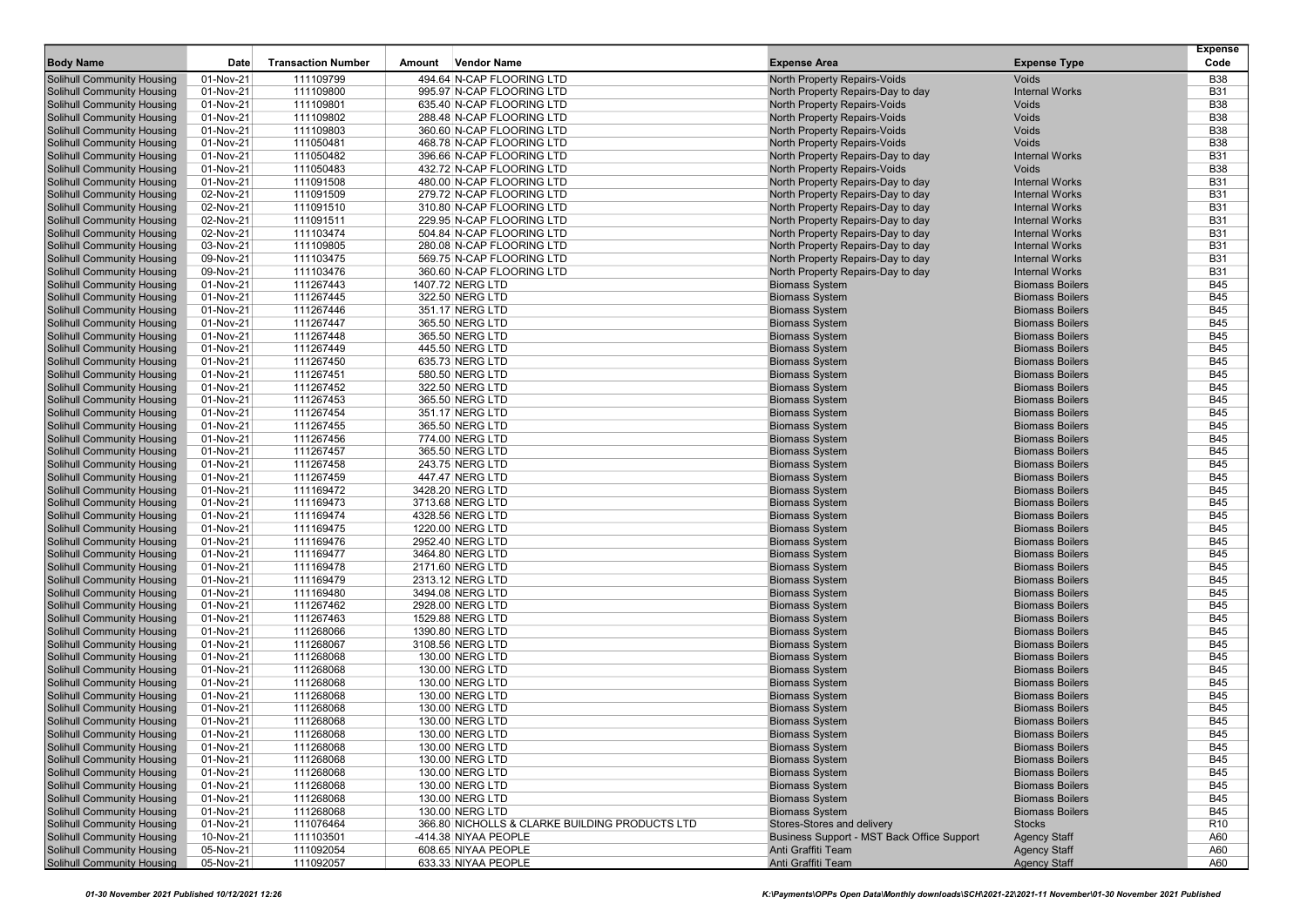|                                                                        |                        |                           |                                                                                   |                                                                  |                                                               | <b>Expense</b>           |
|------------------------------------------------------------------------|------------------------|---------------------------|-----------------------------------------------------------------------------------|------------------------------------------------------------------|---------------------------------------------------------------|--------------------------|
| <b>Body Name</b>                                                       | Date                   | <b>Transaction Number</b> | Vendor Name<br>Amount                                                             | <b>Expense Area</b>                                              | <b>Expense Type</b>                                           | Code                     |
| <b>Solihull Community Housing</b>                                      | 01-Nov-21              | 111011465                 | 936.10 NIYAA PEOPLE                                                               | <b>Capital Programmes</b>                                        | <b>Agency Staff</b>                                           | A60                      |
| <b>Solihull Community Housing</b>                                      | 05-Nov-21              | 111092058                 | 608.65 NIYAA PEOPLE                                                               | Anti Graffiti Team                                               | <b>Agency Staff</b>                                           | A60                      |
| <b>Solihull Community Housing</b>                                      | 05-Nov-21              | 111093166                 | 936.10 NIYAA PEOPLE                                                               | <b>Capital Programmes</b>                                        | <b>Agency Staff</b>                                           | A60                      |
| <b>Solihull Community Housing</b>                                      | 05-Nov-21              | 111092053                 | 608.65 NIYAA PEOPLE                                                               | Anti Graffiti Team                                               | <b>Agency Staff</b>                                           | A60                      |
| <b>Solihull Community Housing</b>                                      | 17-Nov-21              | 111135483                 | 391.05 NIYAA PEOPLE                                                               | Business Support - MST Back Office Support                       | <b>Agency Staff</b>                                           | A60                      |
| <b>Solihull Community Housing</b>                                      | 17-Nov-21              | 111135482                 | 643.06 NIYAA PEOPLE                                                               | Business Support - MST Back Office Support                       | <b>Agency Staff</b>                                           | A60                      |
| <b>Solihull Community Housing</b>                                      | 17-Nov-21              | 111135481                 | 643.06 NIYAA PEOPLE                                                               | Business Support - MST Back Office Support                       | <b>Agency Staff</b>                                           | A60                      |
| <b>Solihull Community Housing</b>                                      | 03-Nov-21              | 111080472                 | 874.65 NIYAA PEOPLE                                                               | <b>MST Management</b>                                            | <b>Agency Staff</b>                                           | A60                      |
| <b>Solihull Community Housing</b>                                      | 10-Nov-21              | 111102796                 | 643.06 NIYAA PEOPLE                                                               | Business Support - MST Back Office Support                       | <b>Agency Staff</b>                                           | A60                      |
| <b>Solihull Community Housing</b>                                      | 10-Nov-21              | 111103497                 | 1368.50 NIYAA PEOPLE                                                              | North Property Repairs-Day to day                                | Pay: APT & C                                                  | A10                      |
| <b>Solihull Community Housing</b>                                      | 10-Nov-21              | 111103500                 | 856.80 NIYAA PEOPLE                                                               | <b>MST Management</b>                                            | <b>Agency Staff</b>                                           | A60                      |
| <b>Solihull Community Housing</b>                                      | 10-Nov-21              | 111103499                 | 1428.00 NIYAA PEOPLE                                                              | <b>MST Management</b>                                            | <b>Agency Staff</b>                                           | A60                      |
| Solihull Community Housing                                             | 10-Nov-21              | 111104516                 | 936.10 NIYAA PEOPLE                                                               | <b>Capital Programmes</b>                                        | <b>Agency Staff</b>                                           | A60                      |
| <b>Solihull Community Housing</b>                                      | 10-Nov-21              | 111103498                 | 1645.02 NIYAA PEOPLE                                                              | <b>Retro fitting Sprinklers</b>                                  | <b>Agency Staff</b>                                           | A60                      |
| <b>Solihull Community Housing</b>                                      | 17-Nov-21              | 111135467                 | 1212.91 NIYAA PEOPLE                                                              | Development Team / M & E                                         | <b>Agency Staff</b>                                           | A60                      |
| <b>Solihull Community Housing</b>                                      | 16-Nov-21              | 111124464                 | 569.25 NIYAA PEOPLE                                                               | <b>Capital Programmes</b>                                        | <b>Agency Staff</b>                                           | A60                      |
| <b>Solihull Community Housing</b>                                      | 23-Nov-21              | 111165186                 | 936.10 NIYAA PEOPLE                                                               | <b>Capital Programmes</b>                                        | <b>Agency Staff</b>                                           | A60                      |
| <b>Solihull Community Housing</b>                                      | 23-Nov-21              | 111165192                 | 749.70 NIYAA PEOPLE                                                               | <b>MST Management</b>                                            | <b>Agency Staff</b>                                           | A60                      |
| <b>Solihull Community Housing</b>                                      | 23-Nov-21              | 111165195                 | 1645.02 NIYAA PEOPLE                                                              | <b>Retro fitting Sprinklers</b>                                  | <b>Agency Staff</b>                                           | A60                      |
| <b>Solihull Community Housing</b>                                      | 23-Nov-21              | 111165198                 | 1368.50 NIYAA PEOPLE                                                              | North Property Repairs-Day to day                                | Pay: APT & C                                                  | A10                      |
| <b>Solihull Community Housing</b>                                      | 23-Nov-21              | 111165168                 | 391.05 NIYAA PEOPLE                                                               | Business Support - MST Back Office Support                       | <b>Agency Staff</b>                                           | A60                      |
| <b>Solihull Community Housing</b>                                      | 23-Nov-21              | 111165170                 | 643.06 NIYAA PEOPLE                                                               | Business Support - MST Back Office Support                       | <b>Agency Staff</b>                                           | A60                      |
| <b>Solihull Community Housing</b>                                      | 23-Nov-21              | 111165201                 | 1428.00 NIYAA PEOPLE                                                              | <b>MST Management</b>                                            | <b>Agency Staff</b>                                           | A60                      |
| <b>Solihull Community Housing</b>                                      | 24-Nov-21              | 111169783                 | 1129.91 NIYAA PEOPLE                                                              | Development Team / M & E                                         | <b>Agency Staff</b>                                           | A60                      |
| <b>Solihull Community Housing</b>                                      | 10-Nov-21              | 111267415                 | 1596.54 OAKLEAF COMMERCIAL SERVICES LTD                                           | Low Rise window Replacement                                      | <b>Contractor Payments</b>                                    | <b>B70</b>               |
| <b>Solihull Community Housing</b>                                      | 10-Nov-21              | 111267417                 | 334.49 OAKLEAF COMMERCIAL SERVICES LTD                                            | North Property Repairs-Day to day                                | <b>Internal Works</b>                                         | <b>B31</b>               |
| <b>Solihull Community Housing</b>                                      | 10-Nov-21              | 111267418                 | 325.04 OAKLEAF COMMERCIAL SERVICES LTD                                            | North Property Repairs-Day to day                                | <b>Internal Works</b>                                         | <b>B31</b>               |
| <b>Solihull Community Housing</b>                                      | 10-Nov-21              | 111267419                 | 334.49 OAKLEAF COMMERCIAL SERVICES LTD                                            | North Property Repairs-Day to day                                | <b>Internal Works</b>                                         | <b>B31</b>               |
| <b>Solihull Community Housing</b>                                      | 10-Nov-21              | 111267420                 | 213.09 OAKLEAF COMMERCIAL SERVICES LTD                                            | North Property Repairs-Day to day                                | <b>Internal Works</b>                                         | <b>B31</b>               |
| <b>Solihull Community Housing</b>                                      | 10-Nov-21              | 111267421                 | 693.79 OAKLEAF COMMERCIAL SERVICES LTD                                            | Low Rise window Replacement                                      | <b>Contractor Payments</b>                                    | <b>B70</b>               |
| <b>Solihull Community Housing</b>                                      | 10-Nov-21              | 111267422                 | 546.29 OAKLEAF COMMERCIAL SERVICES LTD                                            | Low Rise window Replacement                                      | <b>Contractor Payments</b>                                    | <b>B70</b>               |
| <b>Solihull Community Housing</b>                                      | 10-Nov-21              | 111267423                 | 213.09 OAKLEAF COMMERCIAL SERVICES LTD                                            | North Property Repairs-Day to day                                | <b>Internal Works</b>                                         | <b>B31</b>               |
| <b>Solihull Community Housing</b>                                      | 10-Nov-21              | 111267426                 | 351.67 OAKLEAF COMMERCIAL SERVICES LTD                                            | North Property Repairs-Day to day                                | <b>Internal Works</b>                                         | <b>B31</b>               |
| <b>Solihull Community Housing</b>                                      | 10-Nov-21              | 111267428                 | 639.28 OAKLEAF COMMERCIAL SERVICES LTD                                            | Low Rise window Replacement                                      | <b>Contractor Payments</b>                                    | <b>B70</b>               |
| <b>Solihull Community Housing</b>                                      | 10-Nov-21              | 111267429                 | 213.09 OAKLEAF COMMERCIAL SERVICES LTD                                            | North Property Repairs-Day to day                                | <b>Internal Works</b>                                         | <b>B31</b>               |
| <b>Solihull Community Housing</b>                                      | 10-Nov-21              | 111267430                 | 319.64 OAKLEAF COMMERCIAL SERVICES LTD                                            | North Property Repairs-Day to day                                | <b>Internal Works</b>                                         | <b>B31</b>               |
| <b>Solihull Community Housing</b>                                      | 10-Nov-21              | 111267431                 | 546.29 OAKLEAF COMMERCIAL SERVICES LTD                                            | Low Rise window Replacement                                      | <b>Contractor Payments</b>                                    | <b>B70</b>               |
| <b>Solihull Community Housing</b>                                      | 10-Nov-21              | 111267432                 | 350.86 OAKLEAF COMMERCIAL SERVICES LTD                                            | North Property Repairs-Day to day                                | <b>Internal Works</b>                                         | <b>B31</b>               |
| <b>Solihull Community Housing</b>                                      | 10-Nov-21              | 111267434                 | 546.29 OAKLEAF COMMERCIAL SERVICES LTD                                            | Low Rise window Replacement                                      | <b>Contractor Payments</b>                                    | <b>B70</b>               |
| <b>Solihull Community Housing</b>                                      | 10-Nov-21              | 111267440                 | 213.09 OAKLEAF COMMERCIAL SERVICES LTD                                            |                                                                  | <b>Internal Works</b>                                         | <b>B31</b>               |
| <b>Solihull Community Housing</b>                                      | 10-Nov-21              | 111267442                 | 325.04 OAKLEAF COMMERCIAL SERVICES LTD                                            | North Property Repairs-Day to day<br>Low Rise window Replacement |                                                               | <b>B70</b>               |
| <b>Solihull Community Housing</b>                                      | 03-Nov-21              | 111081479                 | 213.91 OASIS UK LTD                                                               | <b>Endeavour House</b>                                           | <b>Contractor Payments</b><br><b>File Storage</b>             | D <sub>26</sub>          |
| <b>Solihull Community Housing</b>                                      | 02-Nov-21              | 111048465                 | 1800.00 OFCOM                                                                     | <b>Mechanical &amp; Electrical</b>                               |                                                               | <b>B71</b>               |
|                                                                        |                        |                           |                                                                                   |                                                                  | <b>Rev Contractor Payments</b>                                |                          |
| <b>Solihull Community Housing</b><br><b>Solihull Community Housing</b> | 01-Nov-21<br>01-Nov-21 | 111109028<br>111109031    | 816.00 OPENVIEW SECURITY SOLUTIONS LTD<br>1403.06 OPENVIEW SECURITY SOLUTIONS LTD | <b>Mechanical &amp; Electrical</b><br><b>Crabtree Hall</b>       | <b>Rev Contractor Payments</b><br><b>Other Premises Costs</b> | <b>B71</b><br><b>B90</b> |
|                                                                        |                        |                           |                                                                                   |                                                                  |                                                               | <b>B71</b>               |
| <b>Solihull Community Housing</b><br>Solihull Community Housing        | 01-Nov-21<br>01-Nov-21 | 111109033<br>111045910    | 247.56 OPENVIEW SECURITY SOLUTIONS LTD<br>340.00 OPENVIEW SECURITY SOLUTIONS LTD  | <b>Mechanical &amp; Electrical</b><br>Flat Re-roofing            | <b>Rev Contractor Payments</b><br><b>Contractor Payments</b>  | <b>B70</b>               |
| <b>Solihull Community Housing</b>                                      |                        |                           |                                                                                   |                                                                  |                                                               | <b>B30</b>               |
| <b>Solihull Community Housing</b>                                      | 01-Nov-21              | 111045913                 | 483.75 OPENVIEW SECURITY SOLUTIONS LTD                                            | <b>Endeavour House</b>                                           | <b>General Building Costs</b>                                 |                          |
|                                                                        | 01-Nov-21              | 111045915                 | 247.56 OPENVIEW SECURITY SOLUTIONS LTD                                            | <b>Mechanical &amp; Electrical</b>                               | <b>Rev Contractor Payments</b>                                | <b>B71</b>               |
| <b>Solihull Community Housing</b>                                      | 01-Nov-21              | 111045916                 | 247.56 OPENVIEW SECURITY SOLUTIONS LTD                                            | <b>Mechanical &amp; Electrical</b>                               | <b>Rev Contractor Payments</b>                                | <b>B71</b>               |
| <b>Solihull Community Housing</b>                                      | 01-Nov-21              | 111045919                 | 247.56 OPENVIEW SECURITY SOLUTIONS LTD                                            | <b>Mechanical &amp; Electrical</b>                               | <b>Rev Contractor Payments</b>                                | <b>B71</b>               |
| <b>Solihull Community Housing</b>                                      | 01-Nov-21              | 111045940                 | 247.56 OPENVIEW SECURITY SOLUTIONS LTD                                            | <b>Mechanical &amp; Electrical</b>                               | <b>Rev Contractor Payments</b>                                | <b>B71</b>               |
| Solihull Community Housing                                             | 01-Nov-21              | 111102773                 | 247.56 OPENVIEW SECURITY SOLUTIONS LTD                                            | <b>Mechanical &amp; Electrical</b>                               | <b>Rev Contractor Payments</b>                                | <b>B71</b>               |
| <b>Solihull Community Housing</b>                                      | 01-Nov-21              | 111109046                 | 247.56 OPENVIEW SECURITY SOLUTIONS LTD                                            | <b>Mechanical &amp; Electrical</b>                               | <b>Rev Contractor Payments</b>                                | <b>B71</b>               |
| <b>Solihull Community Housing</b>                                      | 01-Nov-21              | 111109047                 | 247.56 OPENVIEW SECURITY SOLUTIONS LTD                                            | <b>Mechanical &amp; Electrical</b>                               | <b>Rev Contractor Payments</b>                                | <b>B71</b>               |
| <b>Solihull Community Housing</b>                                      | 01-Nov-21              | 111109080                 | 245.74 OPENVIEW SECURITY SOLUTIONS LTD                                            | <b>Mechanical &amp; Electrical</b>                               | <b>Rev Contractor Payments</b>                                | <b>B71</b>               |
| Solihull Community Housing                                             | 01-Nov-21              | 111109125                 | 1975.48 OPENVIEW SECURITY SOLUTIONS LTD                                           | <b>Mechanical &amp; Electrical</b>                               | <b>Rev Contractor Payments</b>                                | <b>B71</b>               |
| Solihull Community Housing                                             | 01-Nov-21              | 111109162                 | 235.98 OPENVIEW SECURITY SOLUTIONS LTD                                            | <b>Mechanical &amp; Electrical</b>                               | <b>Rev Contractor Payments</b>                                | <b>B71</b>               |
| <b>Solihull Community Housing</b>                                      | 01-Nov-21              | 111109164                 | 2380.89 OPENVIEW SECURITY SOLUTIONS LTD                                           | <b>Mechanical &amp; Electrical</b>                               | <b>Rev Contractor Payments</b>                                | <b>B71</b>               |
| <b>Solihull Community Housing</b>                                      | 01-Nov-21              | 111094586                 | 1872.61 ORBIS PROTECT LIMITED                                                     | North Property Repairs-Voids                                     | Voids                                                         | <b>B38</b>               |
| <b>Solihull Community Housing</b>                                      | 01-Nov-21              | 111109168                 | 237.34 ORBIS PROTECT LIMITED                                                      | North Property Repairs-Voids                                     | Voids                                                         | <b>B38</b>               |
| <b>Solihull Community Housing</b>                                      | 01-Nov-21              | 111109187                 | 327.19 ORBIS PROTECT LIMITED                                                      | North Property Repairs-Voids                                     | Voids                                                         | <b>B38</b>               |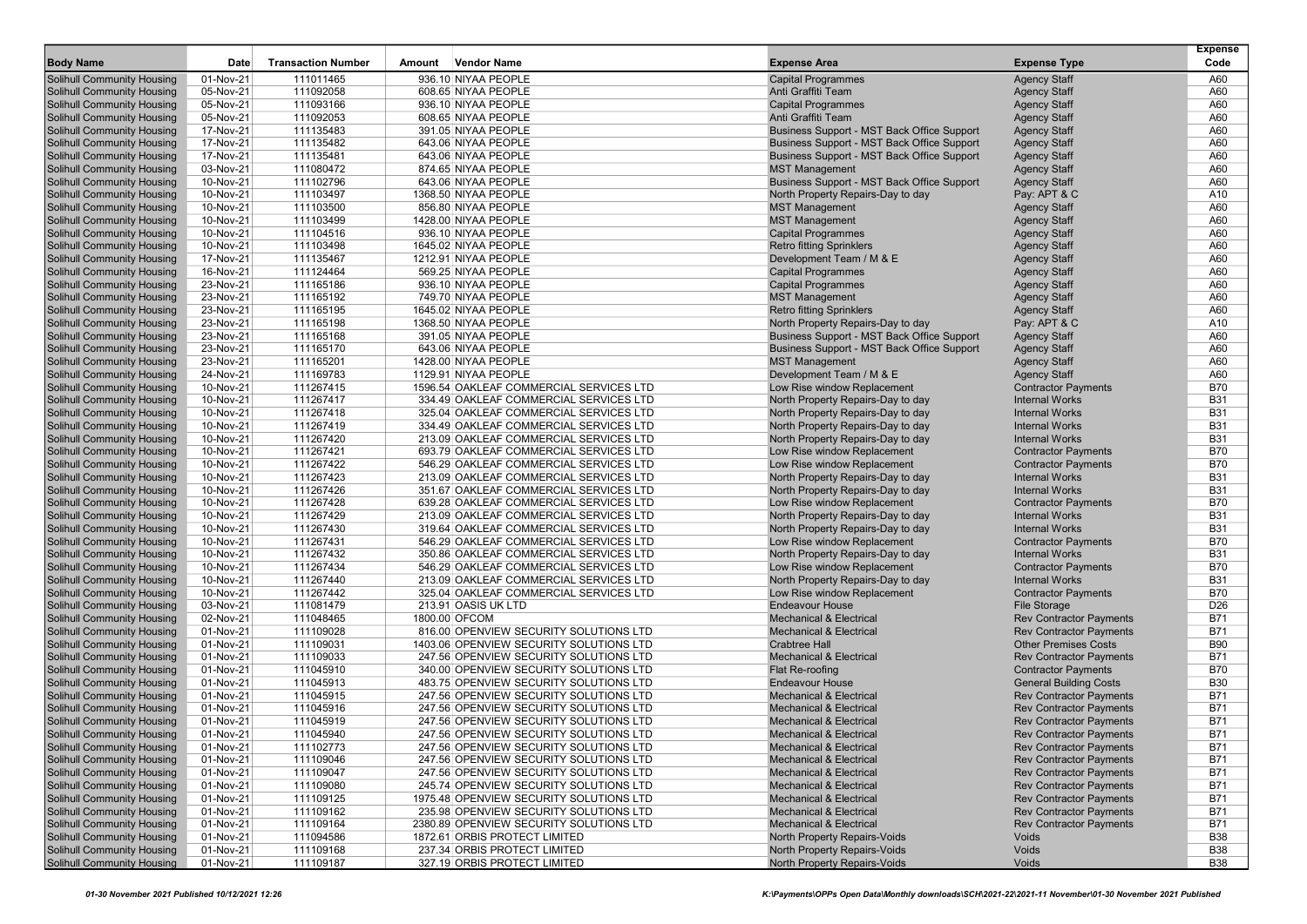|                                                                        |                        |                           |        |                                                              |                                                                     |                                        | <b>Expense</b>           |
|------------------------------------------------------------------------|------------------------|---------------------------|--------|--------------------------------------------------------------|---------------------------------------------------------------------|----------------------------------------|--------------------------|
| <b>Body Name</b>                                                       | Date                   | <b>Transaction Number</b> | Amount | <b>Vendor Name</b>                                           | <b>Expense Area</b>                                                 | <b>Expense Type</b>                    | Code                     |
| Solihull Community Housing                                             | 01-Nov-21              | 111109189                 |        | 435.01 ORBIS PROTECT LIMITED                                 | North Property Repairs-Voids                                        | Voids                                  | <b>B38</b>               |
| <b>Solihull Community Housing</b>                                      | 01-Nov-21              | 111109190                 |        | 309.22 ORBIS PROTECT LIMITED                                 | North Property Repairs-Voids                                        | Voids                                  | <b>B38</b>               |
| <b>Solihull Community Housing</b>                                      | 01-Nov-21              | 111109191                 |        | 435.01 ORBIS PROTECT LIMITED                                 | <b>North Property Repairs-Voids</b>                                 | Voids                                  | <b>B38</b>               |
| <b>Solihull Community Housing</b>                                      | 01-Nov-21              | 111109194<br>111109196    |        | 210.51 ORBIS PROTECT LIMITED<br>219.37 ORBIS PROTECT LIMITED | North Property Repairs-Voids<br><b>North Property Repairs-Voids</b> | Voids<br>Voids                         | <b>B38</b><br><b>B38</b> |
| <b>Solihull Community Housing</b><br>Solihull Community Housing        | 01-Nov-21<br>01-Nov-21 | 111109199                 |        |                                                              |                                                                     | Voids                                  | <b>B38</b>               |
| <b>Solihull Community Housing</b>                                      | 01-Nov-21              | 111109210                 |        | 222.71 ORBIS PROTECT LIMITED<br>345.16 ORBIS PROTECT LIMITED | North Property Repairs-Voids<br>North Property Repairs-Voids        | Voids                                  | <b>B38</b>               |
| <b>Solihull Community Housing</b>                                      | 01-Nov-21              | 111109213                 |        | 309.22 ORBIS PROTECT LIMITED                                 | <b>North Property Repairs-Voids</b>                                 | Voids                                  | <b>B38</b>               |
| <b>Solihull Community Housing</b>                                      | 01-Nov-21              | 111109215                 |        | 417.04 ORBIS PROTECT LIMITED                                 | North Property Repairs-Voids                                        | Voids                                  | <b>B38</b>               |
| <b>Solihull Community Housing</b>                                      | 01-Nov-21              | 111109218                 |        | 291.25 ORBIS PROTECT LIMITED                                 | <b>North Property Repairs-Voids</b>                                 | Voids                                  | <b>B38</b>               |
| Solihull Community Housing                                             | 01-Nov-21              | 111109219                 |        | 428.18 ORBIS PROTECT LIMITED                                 | <b>North Property Repairs-Voids</b>                                 | Voids                                  | <b>B38</b>               |
| <b>Solihull Community Housing</b>                                      | 01-Nov-21              | 111109228                 |        | 435.01 ORBIS PROTECT LIMITED                                 | <b>North Property Repairs-Voids</b>                                 | Voids                                  | <b>B38</b>               |
| <b>Solihull Community Housing</b>                                      | 01-Nov-21              | 111109229                 |        | 329.34 ORBIS PROTECT LIMITED                                 | <b>North Property Repairs-Voids</b>                                 | Voids                                  | <b>B38</b>               |
| <b>Solihull Community Housing</b>                                      | 01-Nov-21              | 111109232                 |        | 417.04 ORBIS PROTECT LIMITED                                 | <b>North Property Repairs-Voids</b>                                 | Voids                                  | <b>B38</b>               |
| <b>Solihull Community Housing</b>                                      | 01-Nov-21              | 111109234                 |        | 345.16 ORBIS PROTECT LIMITED                                 | North Property Repairs-Voids                                        | Voids                                  | <b>B38</b>               |
| <b>Solihull Community Housing</b>                                      | 01-Nov-21              | 111109238                 |        | 470.95 ORBIS PROTECT LIMITED                                 | North Property Repairs-Voids                                        | Voids                                  | <b>B38</b>               |
| <b>Solihull Community Housing</b>                                      | 01-Nov-21              | 111109247                 |        | 322.99 ORBIS PROTECT LIMITED                                 | North Property Repairs-Voids                                        | Voids                                  | <b>B38</b>               |
| <b>Solihull Community Housing</b>                                      | 01-Nov-21              | 111109247                 |        | 17.97 ORBIS PROTECT LIMITED                                  | <b>North Property Repairs-Voids</b>                                 | Voids                                  | <b>B38</b>               |
| Solihull Community Housing                                             | 01-Nov-21              | 111109250                 |        | 219.37 ORBIS PROTECT LIMITED                                 | North Property Repairs-Voids                                        | Voids                                  | <b>B38</b>               |
| <b>Solihull Community Housing</b>                                      | 01-Nov-21              | 111109257                 |        | 884.26 ORBIS PROTECT LIMITED                                 | North Property Repairs-Voids                                        | Voids                                  | <b>B38</b>               |
| <b>Solihull Community Housing</b>                                      | 01-Nov-21              | 111109257                 |        | 167.35 ORBIS PROTECT LIMITED                                 | <b>North Property Repairs-Voids</b>                                 | Voids                                  | <b>B38</b>               |
| <b>Solihull Community Housing</b>                                      | 01-Nov-21              | 111109263                 |        | 524.86 ORBIS PROTECT LIMITED                                 | <b>North Property Repairs-Voids</b>                                 | Voids                                  | <b>B38</b>               |
| <b>Solihull Community Housing</b>                                      | 01-Nov-21              | 111109264                 |        | 326.19 ORBIS PROTECT LIMITED                                 | North Property Repairs-Voids                                        | Voids                                  | <b>B38</b>               |
| <b>Solihull Community Housing</b>                                      | 01-Nov-21              | 111109272                 |        | 704.56 ORBIS PROTECT LIMITED                                 | <b>North Property Repairs-Voids</b>                                 | Voids                                  | <b>B38</b>               |
| <b>Solihull Community Housing</b>                                      | 01-Nov-21              | 111109275                 |        | 363.13 ORBIS PROTECT LIMITED                                 | North Property Repairs-Voids                                        | Voids                                  | <b>B38</b>               |
| <b>Solihull Community Housing</b>                                      | 01-Nov-21              | 111109287                 |        | 255.31 ORBIS PROTECT LIMITED                                 | <b>North Property Repairs-Voids</b>                                 | Voids                                  | <b>B38</b>               |
| <b>Solihull Community Housing</b>                                      | 01-Nov-21              | 111109288                 |        | 266.38 ORBIS PROTECT LIMITED                                 | North Property Repairs-Voids                                        | Voids                                  | <b>B38</b>               |
| <b>Solihull Community Housing</b>                                      | 01-Nov-21              | 111109292                 |        | 212.12 ORBIS PROTECT LIMITED                                 | North Property Repairs-Voids                                        | Voids                                  | <b>B38</b>               |
| <b>Solihull Community Housing</b>                                      | 01-Nov-21              | 111109306                 |        | 381.10 ORBIS PROTECT LIMITED                                 | North Property Repairs-Voids                                        | Voids                                  | <b>B38</b>               |
| <b>Solihull Community Housing</b>                                      | 01-Nov-21              | 111109312                 |        | 255.31 ORBIS PROTECT LIMITED                                 | North Property Repairs-Voids                                        | Voids                                  | <b>B38</b>               |
| <b>Solihull Community Housing</b>                                      | 04-Nov-21              | 111089872                 |        | 788.55 ORBIS PROTECT LIMITED                                 | Ipswich House                                                       | Cleaning                               | <b>B50</b>               |
| <b>Solihull Community Housing</b>                                      | 02-Nov-21              | 111048472                 |        | 3700.00 ORBIS PROTECT LIMITED                                | <b>Call Centre</b>                                                  | Other Fees & Charges                   | D <sub>59</sub>          |
| <b>Solihull Community Housing</b>                                      | 01-Nov-21              | 111076516                 |        | 7877.12 PACE PETROLEUM LTD                                   | Stores-Stores and delivery                                          | <b>Stocks</b>                          | R <sub>10</sub>          |
| <b>Solihull Community Housing</b>                                      | 04-Nov-21              | 111085811                 |        | 895.00 PARTRIDGE HOMES                                       | <b>Syrian Family Properties</b>                                     | Rents                                  | <b>B22</b>               |
| <b>Solihull Community Housing</b>                                      | 01-Nov-21              | 111016472                 |        | 1025.00 PESTBUSTERS (MIDLANDS) LTD                           | Anti Graffiti Team                                                  | <b>Contractor Payments</b>             | <b>B70</b>               |
| <b>Solihull Community Housing</b>                                      | 30-Nov-21<br>08-Nov-21 | 111298464                 |        | 370.00 PICTURE TEAM                                          | Customer, Communication & Information Team                          | <b>Other Communication Costs</b>       | D49                      |
| <b>Solihull Community Housing</b>                                      | 16-Nov-21              | 111094613<br>111128464    |        | 2045.00 POLICY IN PRACTICE LTD                               | <b>IT Services</b><br><b>Endeavour House</b>                        | <b>ICT Software</b>                    | D31<br>D <sub>21</sub>   |
| <b>Solihull Community Housing</b><br><b>Solihull Community Housing</b> | 04-Nov-21              | 111109798                 |        | 1238.93 QUADIENT<br>7786.13 R J HARTWELL LTD                 | Tarmac & Resurfacing Works                                          | Postages<br><b>Contractor Payments</b> | <b>B70</b>               |
| <b>Solihull Community Housing</b>                                      | 26-Nov-21              | 111287464                 |        | 375.47 R J HARTWELL LTD                                      | <b>Tarmac &amp; Resurfacing Works</b>                               | <b>Contractor Payments</b>             | <b>B70</b>               |
| <b>Solihull Community Housing</b>                                      | 01-Nov-21              | 111170004                 |        | 5108.26 R S MILLER ROOFING(WOLVERHAMPTON) LTD                | <b>Pitched Re-roofing</b>                                           | <b>Contractor Payments</b>             | <b>B70</b>               |
| <b>Solihull Community Housing</b>                                      | 01-Nov-21              | 111170004                 |        | 4336.98 R S MILLER ROOFING(WOLVERHAMPTON) LTD                | <b>Pitched Re-roofing</b>                                           | <b>Contractor Payments</b>             | <b>B70</b>               |
| <b>Solihull Community Housing</b>                                      | 01-Nov-21              | 111170004                 |        | 3693.84 R S MILLER ROOFING(WOLVERHAMPTON) LTD                | <b>Pitched Re-roofing</b>                                           | <b>Contractor Payments</b>             | <b>B70</b>               |
| <b>Solihull Community Housing</b>                                      | 01-Nov-21              | 111170004                 |        | 3693.84 R S MILLER ROOFING(WOLVERHAMPTON) LTD                | <b>Pitched Re-roofing</b>                                           | <b>Contractor Payments</b>             | <b>B70</b>               |
| <b>Solihull Community Housing</b>                                      | 01-Nov-21              | 111170004                 |        | 3693.84 R S MILLER ROOFING(WOLVERHAMPTON) LTD                | <b>Pitched Re-roofing</b>                                           | <b>Contractor Payments</b>             | <b>B70</b>               |
| <b>Solihull Community Housing</b>                                      | 01-Nov-21              | 111170004                 |        | 4436.54 R S MILLER ROOFING(WOLVERHAMPTON) LTD                | <b>Pitched Re-roofing</b>                                           | <b>Contractor Payments</b>             | <b>B70</b>               |
| <b>Solihull Community Housing</b>                                      | 01-Nov-21              | 111170004                 |        | 4376.54 R S MILLER ROOFING(WOLVERHAMPTON) LTD                | <b>Pitched Re-roofing</b>                                           | <b>Contractor Payments</b>             | <b>B70</b>               |
| <b>Solihull Community Housing</b>                                      | 01-Nov-21              | 111170004                 |        | 4330.98 R S MILLER ROOFING(WOLVERHAMPTON) LTD                | <b>Pitched Re-roofing</b>                                           | <b>Contractor Payments</b>             | <b>B70</b>               |
| <b>Solihull Community Housing</b>                                      | 01-Nov-21              | 111170004                 |        | 5204.26 R S MILLER ROOFING(WOLVERHAMPTON) LTD                | <b>Pitched Re-roofing</b>                                           | <b>Contractor Payments</b>             | <b>B70</b>               |
| Solihull Community Housing                                             | 01-Nov-21              | 111170004                 |        | 4584.98 R S MILLER ROOFING(WOLVERHAMPTON) LTD                | <b>Pitched Re-roofing</b>                                           | <b>Contractor Payments</b>             | <b>B70</b>               |
| <b>Solihull Community Housing</b>                                      | 01-Nov-21              | 111170004                 |        | 4284.98 R S MILLER ROOFING(WOLVERHAMPTON) LTD                | <b>Pitched Re-roofing</b>                                           | <b>Contractor Payments</b>             | <b>B70</b>               |
| <b>Solihull Community Housing</b>                                      | 01-Nov-21              | 111170004                 |        | 5226.54 R S MILLER ROOFING(WOLVERHAMPTON) LTD                | <b>Pitched Re-roofing</b>                                           | <b>Contractor Payments</b>             | <b>B70</b>               |
| <b>Solihull Community Housing</b>                                      | 02-Nov-21              | 111048469                 |        | 250.00 RAPIDE COMMUNICATION LIMITED                          | North Property Repairs-Day to day                                   | <b>Materials</b>                       | D <sub>13</sub>          |
| <b>Solihull Community Housing</b>                                      | 02-Nov-21              | 111048464                 |        | 4228.11 REDACTED PERSONAL INFORMATION                        | Housing Aid & Homelessness                                          | <b>Tenant Medicals</b>                 | D63                      |
| <b>Solihull Community Housing</b>                                      | 03-Nov-21              | 111081481                 |        | 4038.84 REDACTED PERSONAL INFORMATION                        | <b>Private Sector Leasing</b>                                       | Rents                                  | <b>B22</b>               |
| Solihull Community Housing                                             | 03-Nov-21              | 111081475                 |        | 4038.84 REDACTED PERSONAL INFORMATION                        | <b>Private Sector Leasing</b>                                       | Rents                                  | <b>B22</b>               |
| <b>Solihull Community Housing</b>                                      | 10-Nov-21              | 111103493                 |        | 1000.00 REDACTED PERSONAL INFORMATION                        | <b>Kingshurst Project</b>                                           | <b>Relocation Costs</b>                | <b>B82</b>               |
| <b>Solihull Community Housing</b>                                      | 22-Nov-21              | 111152468                 |        | 1000.00 REDACTED PERSONAL INFORMATION                        | Kingshurst Project                                                  | <b>Relocation Costs</b>                | <b>B82</b>               |
| <b>Solihull Community Housing</b>                                      | 17-Nov-21              | 111137544                 |        | 320.00 REDACTED PERSONAL INFORMATION                         | North Property Repairs-Day to day                                   | <b>Complaints Compensation</b>         | D97                      |
| <b>Solihull Community Housing</b>                                      | 04-Nov-21              | 111085814                 |        | 4038.84 REDACTED PERSONAL INFORMATION                        | <b>Private Sector Leasing</b>                                       | Rents                                  | <b>B22</b>               |
| <b>Solihull Community Housing</b>                                      | 11-Nov-21              | 111109505                 |        | 400.00 REDACTED PERSONAL INFORMATION                         | North Property Repairs-Day to day                                   | <b>Complaints Compensation</b>         | D97                      |
| <b>Solihull Community Housing</b>                                      | 25-Nov-21              | 111187470                 |        | 1000.00 REDACTED PERSONAL INFORMATION                        | <b>Kingshurst Project</b>                                           | <b>Relocation Costs</b>                | <b>B82</b>               |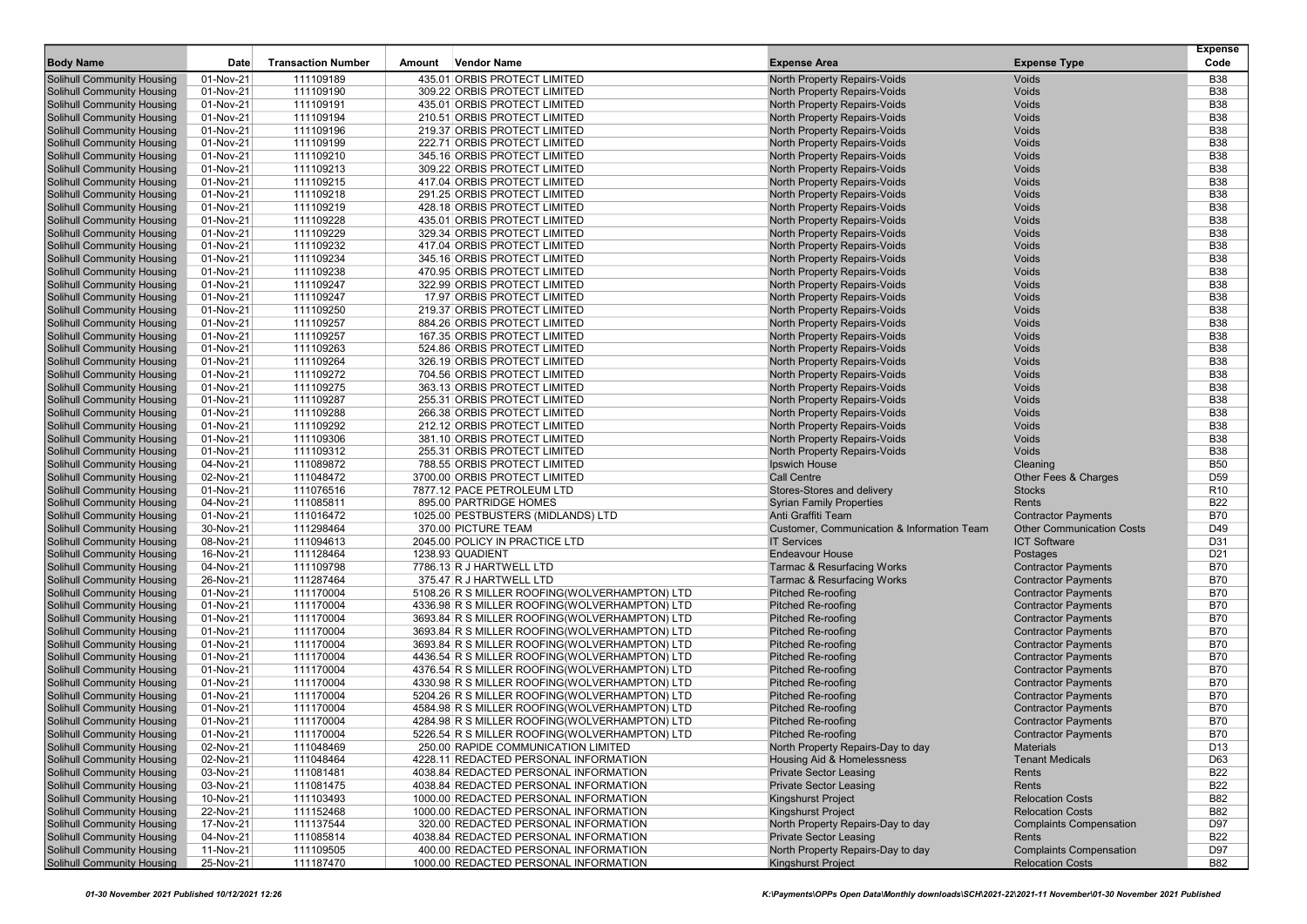| <b>Body Name</b>                                                       | Date                   | <b>Transaction Number</b> | Amount                       | <b>Vendor Name</b>                                             | <b>Expense Area</b>                                           | <b>Expense Type</b>                                      | <b>Expense</b><br>Code   |
|------------------------------------------------------------------------|------------------------|---------------------------|------------------------------|----------------------------------------------------------------|---------------------------------------------------------------|----------------------------------------------------------|--------------------------|
| Solihull Community Housing                                             | 04-Nov-21              | 111085816                 |                              | 3750.00 REDACTED PERSONAL INFORMATION                          | <b>Syrian Family Properties</b>                               | Rents                                                    | <b>B22</b>               |
| <b>Solihull Community Housing</b>                                      | 04-Nov-21              | 111085614                 |                              | 4038.84 REDACTED PERSONAL INFORMATION                          | <b>Private Sector Leasing</b>                                 | Rents                                                    | <b>B22</b>               |
| <b>Solihull Community Housing</b>                                      | 16-Nov-21              | 111125466                 |                              | 10000.00 REDACTED PERSONAL INFORMATION                         | Private Sector - Disabled Facilities Grants                   | <b>Contractor Payments</b>                               | <b>B70</b>               |
| Solihull Community Housing                                             | 04-Nov-21              | 111085601                 |                              | 3739.84 REDACTED PERSONAL INFORMATION                          | <b>Private Sector Leasing</b>                                 | Rents                                                    | <b>B22</b>               |
| <b>Solihull Community Housing</b>                                      | 04-Nov-21              | 111085631                 |                              | 4338.10 REDACTED PERSONAL INFORMATION                          | <b>Private Sector Leasing</b>                                 | Rents                                                    | <b>B22</b>               |
| <b>Solihull Community Housing</b>                                      | 01-Nov-21              | 111010464                 |                              | 477.61 REED                                                    | <b>Call Centre</b>                                            | <b>Agency Staff</b>                                      | A60                      |
| <b>Solihull Community Housing</b>                                      | 01-Nov-21              | 111010465                 |                              | 607.13 REED                                                    | <b>Call Centre</b>                                            | <b>Agency Staff</b>                                      | A60                      |
| <b>Solihull Community Housing</b>                                      | 08-Nov-21              | 111095114                 |                              | 307.61 REED                                                    | <b>Call Centre</b>                                            | <b>Agency Staff</b>                                      | A60                      |
| <b>Solihull Community Housing</b>                                      | 08-Nov-21              | 111095119                 | 1084.74 REED                 |                                                                | <b>Call Centre</b>                                            | <b>Agency Staff</b>                                      | A60                      |
| <b>Solihull Community Housing</b>                                      | 08-Nov-21              | 111095119                 | -542.37 REED                 |                                                                | <b>Call Centre</b>                                            | <b>Agency Staff</b>                                      | A60                      |
| <b>Solihull Community Housing</b>                                      | 23-Nov-21              | 111161464                 |                              | 534.27 REED                                                    | <b>Call Centre</b>                                            | <b>Agency Staff</b>                                      | A60                      |
| <b>Solihull Community Housing</b>                                      | 30-Nov-21              | 111299464                 |                              | 364.28 REED                                                    | <b>Call Centre</b>                                            | <b>Agency Staff</b>                                      | A60                      |
| <b>Solihull Community Housing</b>                                      | 22-Nov-21              | 111157469                 |                              | 977.60 RENEWAL CONFERENCE CENTRE                               | Housing Aid & Homelessness                                    | <b>Other Supplier/Services Costs</b>                     | D90                      |
| <b>Solihull Community Housing</b>                                      | 22-Nov-21              | 111157469                 |                              | -488.80 RENEWAL CONFERENCE CENTRE                              | Housing Aid & Homelessness                                    | <b>Other Supplier/Services Costs</b>                     | D90                      |
| <b>Solihull Community Housing</b>                                      | 01-Nov-21              | 110999464                 |                              | 1115.00 RESOURCE PRINT SOLUTIONS                               | <b>Customer Involvement Team</b>                              | Printing                                                 | D80                      |
| Solihull Community Housing                                             | 30-Nov-21              | 111309464                 |                              | 800.00 RESOURCE PRINT SOLUTIONS                                | Customer, Communication & Information Team                    | Printing                                                 | D80<br><b>B70</b>        |
| <b>Solihull Community Housing</b><br><b>Solihull Community Housing</b> | 01-Nov-21<br>01-Nov-21 | 110996464<br>110996465    | 1500.00 RG+P<br>1500.00 RG+P |                                                                | <b>Feasibility Works</b><br><b>Feasibility Works</b>          | <b>Contractor Payments</b><br><b>Contractor Payments</b> | <b>B70</b>               |
| <b>Solihull Community Housing</b>                                      | 03-Nov-21              | 111080519                 |                              | 8375.00 ROBERT BINGHAM LTD T/A VANQUISH LAW                    | North Property Repairs-Day to day                             | <b>Complaints Compensation</b>                           | D97                      |
| <b>Solihull Community Housing</b>                                      | 09-Nov-21              | 111096505                 |                              | 1157.85 ROYAL MAIL                                             | <b>Endeavour House</b>                                        | Postages                                                 | D <sub>21</sub>          |
| <b>Solihull Community Housing</b>                                      | 30-Nov-21              | 111310464                 |                              | 1158.60 ROYAL MAIL                                             | <b>Endeavour House</b>                                        | Postages                                                 | D <sub>21</sub>          |
| <b>Solihull Community Housing</b>                                      | 03-Nov-21              | 111080509                 |                              | 897.99 SERVICE CARE SOLUTIONS                                  | Housing Aid & Homelessness                                    | Agency Staff (Funded Posts)                              | A61                      |
| <b>Solihull Community Housing</b>                                      | 03-Nov-21              | 111080512                 |                              | 897.99 SERVICE CARE SOLUTIONS                                  | Housing Aid & Homelessness                                    | <b>Agency Staff (Funded Posts)</b>                       | A61                      |
| <b>Solihull Community Housing</b>                                      | 03-Nov-21              | 111080513                 |                              | 897.99 SERVICE CARE SOLUTIONS                                  | <b>Housing Aid &amp; Homelessness</b>                         | Agency Staff (Funded Posts)                              | A61                      |
| Solihull Community Housing                                             | 02-Nov-21              | 111054470                 |                              | 897.99 SERVICE CARE SOLUTIONS                                  | Housing Aid & Homelessness                                    | <b>Agency Staff (Funded Posts)</b>                       | A61                      |
| <b>Solihull Community Housing</b>                                      | 02-Nov-21              | 111054473                 |                              | 364.05 SERVICE CARE SOLUTIONS                                  | Housing Aid & Homelessness                                    | <b>Agency Staff (Funded Posts)</b>                       | A61                      |
| <b>Solihull Community Housing</b>                                      | 22-Nov-21              | 111157477                 |                              | 897.99 SERVICE CARE SOLUTIONS                                  | Housing Aid & Homelessness                                    | Agency Staff (Funded Posts)                              | A61                      |
| <b>Solihull Community Housing</b>                                      | 15-Nov-21              | 111119587                 |                              | 1090.56 SEVERN TRENT WATER LTD                                 | Ipswich House                                                 | Water                                                    | <b>B12</b>               |
| <b>Solihull Community Housing</b>                                      | 01-Nov-21              | 111045969                 |                              | 225.00 SGS UNITED KINGDOM LTD                                  | North Property Repairs-Day to day                             | <b>Internal Works</b>                                    | <b>B31</b>               |
| <b>Solihull Community Housing</b>                                      | 01-Nov-21              | 111045970                 |                              | 226.40 SGS UNITED KINGDOM LTD                                  | North Property Repairs-Day to day                             | <b>Internal Works</b>                                    | <b>B31</b>               |
| <b>Solihull Community Housing</b>                                      | 10-Nov-21              | 111110787                 |                              | 225.80 SGS UNITED KINGDOM LTD                                  | North Property Repairs-Day to day                             | <b>Internal Works</b>                                    | <b>B31</b>               |
| <b>Solihull Community Housing</b>                                      | 09-Nov-21              | 111099470                 |                              | 300.00 SOLIHULL COMMUNITY HOUSING                              | Homelessness                                                  | Electricity                                              | <b>B11</b>               |
| Solihull Community Housing                                             | 09-Nov-21              | 111099470                 |                              | 23.14 SOLIHULL COMMUNITY HOUSING                               | <b>Private Sector Leasing</b>                                 | <b>Other Works</b>                                       | <b>B32</b>               |
| <b>Solihull Community Housing</b>                                      | 17-Nov-21              | 111135464                 |                              | 694.50 SOLIHULL METROPOLITAN BOROUGH COUNCIL                   | New Build - Halifax Road                                      | <b>Contractor Payments</b>                               | <b>B70</b>               |
| <b>Solihull Community Housing</b>                                      | 15-Nov-21              | 111118654                 |                              | 31199.00 SOLIHULL METROPOLITAN BOROUGH COUNCIL                 | <b>Mechanical &amp; Electrical</b>                            | <b>Other Contracted Services</b>                         | E90                      |
| <b>Solihull Community Housing</b>                                      | 15-Nov-21              | 111118654                 |                              | 20000.00 SOLIHULL METROPOLITAN BOROUGH COUNCIL                 | Gas Warm Air/B'boiler/Storage Heater                          | <b>Other Contracted Services</b>                         | E90<br><b>B22</b>        |
| <b>Solihull Community Housing</b><br><b>Solihull Community Housing</b> | 04-Nov-21<br>10-Nov-21 | 111085446<br>111119653    |                              | 775.00 SOLIHULL UNITED REFORMED CHURCH<br>2517.60 SUPRA UK LTD | <b>Syrian Family Properties</b><br>Stores-Stores and delivery | Rents<br><b>Stocks</b>                                   | R <sub>10</sub>          |
| Solihull Community Housing                                             | 17-Nov-21              | 111135478                 |                              | 2400.00 SWIFT ECOLOGY LTD                                      | <b>Feasibility Works</b>                                      | <b>Contractor Payments</b>                               | <b>B70</b>               |
| <b>Solihull Community Housing</b>                                      | 11-Nov-21              | 111109504                 |                              | 3905.00 THE FIRE PROTECTION AGENCY                             | Training                                                      | Training                                                 | A80                      |
| <b>Solihull Community Housing</b>                                      | 02-Nov-21              | 111059475                 |                              | 11749.00 THE HOUSING NETWORK                                   | Housing Aid & Homelessness                                    | <b>B&amp;B Accommodation</b>                             | <b>B23</b>               |
| <b>Solihull Community Housing</b>                                      | 29-Nov-21              | 111260465                 |                              | 48978.64 TOTAL GAS & POWER LTD                                 | Low Rise (inc. Safe & Sound)                                  | Electricity                                              | <b>B11</b>               |
| <b>Solihull Community Housing</b>                                      | 04-Nov-21              | 111085441                 |                              | 36727.89 TOTAL GAS & POWER LTD                                 | Low Rise (inc. Safe & Sound)                                  | Electricity                                              | <b>B11</b>               |
| <b>Solihull Community Housing</b>                                      | 03-Nov-21              | 111080476                 |                              | 6051.38 TOTAL GAS & POWER LTD                                  | Low Rise (inc. Safe & Sound)                                  | Gas                                                      | <b>B10</b>               |
| <b>Solihull Community Housing</b>                                      | 03-Nov-21              | 111080476                 |                              | -3025.69 TOTAL GAS & POWER LTD                                 | Low Rise (inc. Safe & Sound)                                  | Gas                                                      | <b>B10</b>               |
| Solihull Community Housing                                             | 04-Nov-21              | 111085808                 |                              | 825.00 TOUCHWOOD LETTINGS                                      | <b>Syrian Family Properties</b>                               | <b>Rents</b>                                             | <b>B22</b>               |
| <b>Solihull Community Housing</b>                                      | 25-Nov-21              | 111187490                 |                              | -2433.29 TRAVELODGE                                            | Housing Aid & Homelessness                                    | <b>B&amp;B Accommodation</b>                             | <b>B23</b>               |
| <b>Solihull Community Housing</b>                                      | 25-Nov-21              | 111187490                 |                              | 11808.89 TRAVELODGE                                            | Housing Aid & Homelessness                                    | <b>B&amp;B Accommodation</b>                             | <b>B23</b>               |
| <b>Solihull Community Housing</b>                                      | 01-Nov-21              | 110779522                 |                              | 24398.58 TYRER BUILDING CONTRACTORS                            | Private Sector - Disabled Facilities Grants                   | <b>Contractor Payments</b>                               | <b>B70</b>               |
| Solihull Community Housing                                             | 01-Nov-21              | 110779522                 |                              | -24398.58 TYRER BUILDING CONTRACTORS                           | Private Sector - Disabled Facilities Grants                   | <b>Contractor Payments</b>                               | <b>B70</b>               |
| Solihull Community Housing                                             | 01-Nov-21              | 111161154                 |                              | 6631.61 TYRER BUILDING CONTRACTORS                             | <b>MST</b> -Structural Works                                  | <b>Contractor Payments</b>                               | <b>B70</b>               |
| Solihull Community Housing                                             | 09-Nov-21              | 111161155                 |                              | 2088.18 TYRER BUILDING CONTRACTORS                             | <b>MST</b> -Structural Works                                  | <b>Contractor Payments</b>                               | <b>B70</b>               |
| Solihull Community Housing                                             | 09-Nov-21              | 111121508                 |                              | 16600.42 TYRER BUILDING CONTRACTORS                            | <b>MST</b> -Structural Works                                  | <b>Contractor Payments</b>                               | <b>B70</b>               |
| <b>Solihull Community Housing</b>                                      | 23-Nov-21              | 111164811                 |                              | 331.21 UTILITA ENERGY LTD<br>850.00 WALKER COTTER              | Homelessness                                                  | Electricity                                              | <b>B11</b>               |
| <b>Solihull Community Housing</b><br><b>Solihull Community Housing</b> | 24-Nov-21<br>24-Nov-21 | 111171466<br>111171468    |                              | 2806.10 WALKER COTTER                                          | New Build - Halifax Road<br>New Build - Halifax Road          | <b>Contractor Payments</b><br><b>Contractor Payments</b> | <b>B70</b><br><b>B70</b> |
| Solihull Community Housing                                             | 01-Nov-21              | 111110761                 |                              | 3446.32 WATES CONSTRUCTION LTD                                 | <b>Cyclical Maintenance</b>                                   | <b>Contractor Payments</b>                               | <b>B70</b>               |
| Solihull Community Housing                                             | 01-Nov-21              | 111084591                 |                              | 6725.41 WATES CONSTRUCTION LTD                                 | <b>Cyclical Maintenance</b>                                   | <b>Contractor Payments</b>                               | <b>B70</b>               |
| Solihull Community Housing                                             | 01-Nov-21              | 111096485                 |                              | 792.79 WATES CONSTRUCTION LTD                                  | <b>Cyclical Maintenance</b>                                   | <b>Contractor Payments</b>                               | <b>B70</b>               |
| Solihull Community Housing                                             | 01-Nov-21              | 111045882                 |                              | 972.78 WATES CONSTRUCTION LTD                                  | <b>Cyclical Maintenance</b>                                   | <b>Contractor Payments</b>                               | <b>B70</b>               |
| Solihull Community Housing                                             | 01-Nov-21              | 111045883                 |                              | 974.78 WATES CONSTRUCTION LTD                                  | <b>Cyclical Maintenance</b>                                   | <b>Contractor Payments</b>                               | <b>B70</b>               |
| Solihull Community Housing                                             | 01-Nov-21              | 111084592                 |                              | 1350.00 WATES CONSTRUCTION LTD                                 | <b>Cyclical Maintenance</b>                                   | <b>Contractor Payments</b>                               | <b>B70</b>               |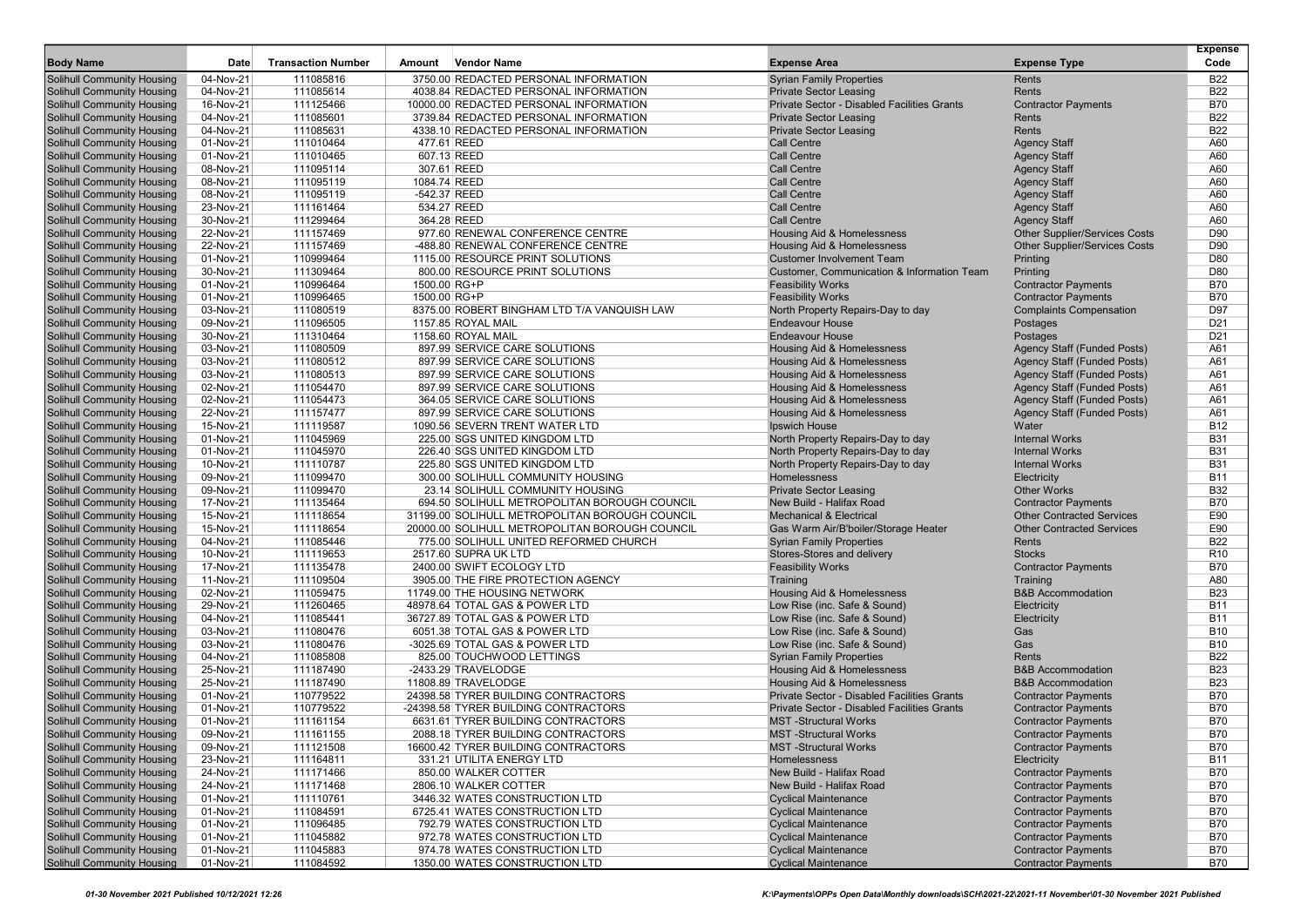|                                                                        |                        |                           |        |                                                                    |                                                                |                                                          | <b>Expense</b>           |
|------------------------------------------------------------------------|------------------------|---------------------------|--------|--------------------------------------------------------------------|----------------------------------------------------------------|----------------------------------------------------------|--------------------------|
| <b>Body Name</b>                                                       | Date                   | <b>Transaction Number</b> | Amount | <b>Vendor Name</b>                                                 | <b>Expense Area</b>                                            | <b>Expense Type</b>                                      | Code                     |
| Solihull Community Housing                                             | 01-Nov-21              | 111084593                 |        | 2838.58 WATES CONSTRUCTION LTD                                     | <b>Cyclical Maintenance</b>                                    | <b>Contractor Payments</b>                               | <b>B70</b>               |
| <b>Solihull Community Housing</b>                                      | 01-Nov-21              | 111084594                 |        | 2138.94 WATES CONSTRUCTION LTD                                     | <b>Cyclical Maintenance</b>                                    | <b>Contractor Payments</b>                               | <b>B70</b>               |
| <b>Solihull Community Housing</b>                                      | 01-Nov-21              | 111084595                 |        | 1616.28 WATES CONSTRUCTION LTD                                     | <b>Cyclical Maintenance</b>                                    | <b>Contractor Payments</b>                               | <b>B70</b>               |
| <b>Solihull Community Housing</b>                                      | 01-Nov-21              | 111084596                 |        | 4522.86 WATES CONSTRUCTION LTD                                     | <b>Cyclical Maintenance</b>                                    | <b>Contractor Payments</b>                               | <b>B70</b>               |
| <b>Solihull Community Housing</b>                                      | 01-Nov-21              | 111045884                 |        | 2528.03 WATES CONSTRUCTION LTD                                     | <b>Cyclical Maintenance</b>                                    | <b>Contractor Payments</b>                               | <b>B70</b>               |
| <b>Solihull Community Housing</b>                                      | 01-Nov-21              | 111045885                 |        | 2805.60 WATES CONSTRUCTION LTD                                     | <b>Cyclical Maintenance</b>                                    | <b>Contractor Payments</b>                               | <b>B70</b>               |
| <b>Solihull Community Housing</b>                                      | 01-Nov-21              | 111045886                 |        | 2858.03 WATES CONSTRUCTION LTD                                     | <b>Cyclical Maintenance</b>                                    | <b>Contractor Payments</b>                               | <b>B70</b>               |
| <b>Solihull Community Housing</b>                                      | 01-Nov-21              | 111084597                 |        | 1000.00 WATES CONSTRUCTION LTD                                     | <b>Cyclical Maintenance</b>                                    | <b>Contractor Payments</b>                               | <b>B70</b>               |
| <b>Solihull Community Housing</b>                                      | 01-Nov-21              | 111084598                 |        | 1000.00 WATES CONSTRUCTION LTD                                     | <b>Cyclical Maintenance</b>                                    | <b>Contractor Payments</b>                               | <b>B70</b>               |
| <b>Solihull Community Housing</b>                                      | 01-Nov-21              | 111084599                 |        | 1000.00 WATES CONSTRUCTION LTD                                     | <b>Cyclical Maintenance</b>                                    | <b>Contractor Payments</b>                               | <b>B70</b>               |
| <b>Solihull Community Housing</b>                                      | $01-Nov-21$            | 111084600                 |        | 1500.00 WATES CONSTRUCTION LTD                                     | <b>Cyclical Maintenance</b>                                    | <b>Contractor Payments</b>                               | <b>B70</b>               |
| Solihull Community Housing                                             | 01-Nov-21              | 111084601                 |        | 1000.00 WATES CONSTRUCTION LTD                                     | <b>Cyclical Maintenance</b>                                    | <b>Contractor Payments</b>                               | <b>B70</b>               |
| <b>Solihull Community Housing</b>                                      | 01-Nov-21              | 111084602                 |        | 1000.00 WATES CONSTRUCTION LTD                                     | <b>Cyclical Maintenance</b>                                    | <b>Contractor Payments</b>                               | <b>B70</b>               |
| Solihull Community Housing                                             | 01-Nov-21              | 111084603                 |        | 1000.00 WATES CONSTRUCTION LTD                                     | <b>Cyclical Maintenance</b>                                    | <b>Contractor Payments</b>                               | <b>B70</b>               |
| <b>Solihull Community Housing</b>                                      | 01-Nov-21              | 111084604                 |        | 1000.00 WATES CONSTRUCTION LTD                                     | <b>Cyclical Maintenance</b>                                    | <b>Contractor Payments</b>                               | <b>B70</b>               |
| <b>Solihull Community Housing</b>                                      | 01-Nov-21              | 111084605                 |        | 1000.00 WATES CONSTRUCTION LTD                                     | <b>Cyclical Maintenance</b>                                    | <b>Contractor Payments</b>                               | <b>B70</b>               |
| <b>Solihull Community Housing</b>                                      | 01-Nov-21              | 111084606                 |        | 1000.00 WATES CONSTRUCTION LTD                                     | <b>Cyclical Maintenance</b>                                    | <b>Contractor Payments</b>                               | <b>B70</b>               |
| <b>Solihull Community Housing</b>                                      | 03-Nov-21              | 111102732                 |        | 2116.84 WATES CONSTRUCTION LTD                                     | <b>Cyclical Maintenance</b>                                    | <b>Contractor Payments</b>                               | <b>B70</b>               |
| <b>Solihull Community Housing</b>                                      | 03-Nov-21              | 111102733                 |        | 1722.74 WATES CONSTRUCTION LTD                                     | <b>Cyclical Maintenance</b>                                    | <b>Contractor Payments</b>                               | <b>B70</b>               |
| <b>Solihull Community Housing</b>                                      | 03-Nov-21              | 111096487                 |        | 1618.11 WATES CONSTRUCTION LTD                                     | <b>Cyclical Maintenance</b>                                    | <b>Contractor Payments</b>                               | <b>B70</b><br><b>B70</b> |
| <b>Solihull Community Housing</b>                                      | 03-Nov-21<br>03-Nov-21 | 111120485                 |        | 1292.99 WATES CONSTRUCTION LTD<br>1980.00 WATES CONSTRUCTION LTD   | <b>Cyclical Maintenance</b><br><b>Cyclical Maintenance</b>     | <b>Contractor Payments</b>                               | <b>B70</b>               |
| <b>Solihull Community Housing</b><br><b>Solihull Community Housing</b> | 03-Nov-21              | 111096488<br>111102734    |        | 11590.10 WATES CONSTRUCTION LTD                                    | <b>Cyclical Maintenance</b>                                    | <b>Contractor Payments</b><br><b>Contractor Payments</b> | <b>B70</b>               |
| <b>Solihull Community Housing</b>                                      | 03-Nov-21              | 111096489                 |        | 353.10 WATES CONSTRUCTION LTD                                      | <b>Cyclical Maintenance</b>                                    |                                                          | <b>B70</b>               |
| <b>Solihull Community Housing</b>                                      | 03-Nov-21              | 111102735                 |        | 6790.76 WATES CONSTRUCTION LTD                                     | <b>Cyclical Maintenance</b>                                    | <b>Contractor Payments</b><br><b>Contractor Payments</b> | <b>B70</b>               |
| Solihull Community Housing                                             | 03-Nov-21              | 111110762                 |        | 1316.14 WATES CONSTRUCTION LTD                                     | <b>Cyclical Maintenance</b>                                    | <b>Contractor Payments</b>                               | <b>B70</b>               |
| <b>Solihull Community Housing</b>                                      | 03-Nov-21              | 111109024                 |        | 3217.55 WATES CONSTRUCTION LTD                                     | <b>Cyclical Maintenance</b>                                    | <b>Contractor Payments</b>                               | <b>B70</b>               |
| <b>Solihull Community Housing</b>                                      | 03-Nov-21              | 111120486                 |        | 862.78 WATES CONSTRUCTION LTD                                      | <b>Cyclical Maintenance</b>                                    | <b>Contractor Payments</b>                               | <b>B70</b>               |
| <b>Solihull Community Housing</b>                                      | 03-Nov-21              | 111109025                 |        | 1000.79 WATES CONSTRUCTION LTD                                     | <b>Cyclical Maintenance</b>                                    | <b>Contractor Payments</b>                               | <b>B70</b>               |
| <b>Solihull Community Housing</b>                                      | 03-Nov-21              | 111109026                 |        | 1000.79 WATES CONSTRUCTION LTD                                     | <b>Cyclical Maintenance</b>                                    | <b>Contractor Payments</b>                               | <b>B70</b>               |
| <b>Solihull Community Housing</b>                                      | 03-Nov-21              | 111096490                 |        | 2691.94 WATES CONSTRUCTION LTD                                     | <b>Cyclical Maintenance</b>                                    | <b>Contractor Payments</b>                               | <b>B70</b>               |
| <b>Solihull Community Housing</b>                                      | 03-Nov-21              | 111102736                 |        | 370.03 WATES CONSTRUCTION LTD                                      | <b>Cyclical Maintenance</b>                                    | <b>Contractor Payments</b>                               | <b>B70</b>               |
| <b>Solihull Community Housing</b>                                      | 03-Nov-21              | 111109027                 |        | 1002.28 WATES CONSTRUCTION LTD                                     | <b>Cyclical Maintenance</b>                                    | <b>Contractor Payments</b>                               | <b>B70</b>               |
| <b>Solihull Community Housing</b>                                      | 03-Nov-21              | 111120487                 |        | 2823.22 WATES CONSTRUCTION LTD                                     | <b>Cyclical Maintenance</b>                                    | <b>Contractor Payments</b>                               | <b>B70</b>               |
| Solihull Community Housing                                             | 03-Nov-21              | 111096491                 |        | 1492.26 WATES CONSTRUCTION LTD                                     | <b>Cyclical Maintenance</b>                                    | <b>Contractor Payments</b>                               | <b>B70</b>               |
| <b>Solihull Community Housing</b>                                      | 03-Nov-21              | 111096492                 |        | 1403.10 WATES CONSTRUCTION LTD                                     | <b>Cyclical Maintenance</b>                                    | <b>Contractor Payments</b>                               | <b>B70</b>               |
| <b>Solihull Community Housing</b>                                      | 03-Nov-21              | 111120489                 |        | 1728.74 WATES CONSTRUCTION LTD                                     | <b>Cyclical Maintenance</b>                                    | <b>Contractor Payments</b>                               | <b>B70</b>               |
| <b>Solihull Community Housing</b>                                      | 03-Nov-21              | 111096493                 |        | 3397.18 WATES CONSTRUCTION LTD                                     | <b>Cyclical Maintenance</b>                                    | <b>Contractor Payments</b>                               | <b>B70</b>               |
| <b>Solihull Community Housing</b>                                      | 03-Nov-21              | 111096494                 |        | 2710.90 WATES CONSTRUCTION LTD                                     | <b>Cyclical Maintenance</b>                                    | <b>Contractor Payments</b>                               | <b>B70</b>               |
| <b>Solihull Community Housing</b>                                      | 03-Nov-21              | 111096495                 |        | 2765.25 WATES CONSTRUCTION LTD                                     | <b>Cyclical Maintenance</b>                                    | <b>Contractor Payments</b>                               | <b>B70</b>               |
| <b>Solihull Community Housing</b>                                      | 03-Nov-21              | 111096496                 |        | 2975.86 WATES CONSTRUCTION LTD                                     | <b>Cyclical Maintenance</b>                                    | <b>Contractor Payments</b>                               | <b>B70</b>               |
| <b>Solihull Community Housing</b>                                      | 03-Nov-21              | 111102737                 |        | 3073.88 WATES CONSTRUCTION LTD                                     | <b>Cyclical Maintenance</b>                                    | <b>Contractor Payments</b>                               | <b>B70</b>               |
| <b>Solihull Community Housing</b>                                      | 03-Nov-21              | 111096497                 |        | 3495.06 WATES CONSTRUCTION LTD                                     | <b>Cyclical Maintenance</b>                                    | <b>Contractor Payments</b>                               | <b>B70</b>               |
| <b>Solihull Community Housing</b>                                      | 03-Nov-21              | 111120490                 |        | 3602.62 WATES CONSTRUCTION LTD                                     | <b>Cyclical Maintenance</b>                                    | <b>Contractor Payments</b>                               | <b>B70</b>               |
| <b>Solihull Community Housing</b>                                      | 03-Nov-21              | 111120491                 |        | 2539.95 WATES CONSTRUCTION LTD                                     | <b>Cyclical Maintenance</b>                                    | <b>Contractor Payments</b>                               | <b>B70</b>               |
| <b>Solihull Community Housing</b>                                      | 03-Nov-21              | 111102738                 |        | 4599.58 WATES CONSTRUCTION LTD                                     | <b>Cyclical Maintenance</b>                                    | <b>Contractor Payments</b>                               | <b>B70</b>               |
| <b>Solihull Community Housing</b>                                      | 03-Nov-21              | 111102739                 |        | 4391.47 WATES CONSTRUCTION LTD                                     | <b>Cyclical Maintenance</b>                                    | <b>Contractor Payments</b>                               | <b>B70</b>               |
| <b>Solihull Community Housing</b>                                      | 19-Nov-21              | 111268030                 |        | 2900.98 WATES CONSTRUCTION LTD                                     | <b>Cyclical Maintenance</b>                                    | <b>Contractor Payments</b>                               | <b>B70</b>               |
| <b>Solihull Community Housing</b>                                      | 19-Nov-21              | 111268031                 |        | 3179.00 WATES CONSTRUCTION LTD                                     | <b>Cyclical Maintenance</b>                                    | <b>Contractor Payments</b>                               | <b>B70</b>               |
| <b>Solihull Community Housing</b>                                      | 19-Nov-21              | 111268032                 |        | 3244.02 WATES CONSTRUCTION LTD                                     | <b>Cyclical Maintenance</b>                                    | <b>Contractor Payments</b>                               | <b>B70</b>               |
| <b>Solihull Community Housing</b>                                      | 19-Nov-21              | 111268033                 |        | 1776.74 WATES CONSTRUCTION LTD                                     | <b>Cyclical Maintenance</b>                                    | <b>Contractor Payments</b>                               | <b>B70</b>               |
| <b>Solihull Community Housing</b>                                      | 19-Nov-21              | 111268034                 |        | 1568.82 WATES CONSTRUCTION LTD                                     | <b>Cyclical Maintenance</b>                                    | <b>Contractor Payments</b>                               | <b>B70</b>               |
| <b>Solihull Community Housing</b><br><b>Solihull Community Housing</b> | 10-Nov-21              | 111120492                 |        | 22442.68 WATES CONSTRUCTION LTD                                    | Low Rise - Envelope Programme<br>Low Rise - Envelope Programme | <b>Contractor Payments</b><br><b>Contractor Payments</b> | <b>B70</b><br><b>B70</b> |
| <b>Solihull Community Housing</b>                                      | 10-Nov-21              | 111110763                 |        | 21395.83 WATES CONSTRUCTION LTD                                    |                                                                |                                                          |                          |
| <b>Solihull Community Housing</b>                                      | 10-Nov-21<br>10-Nov-21 | 111120504<br>111110764    |        | 22612.56 WATES CONSTRUCTION LTD<br>23631.88 WATES CONSTRUCTION LTD | Low Rise - Envelope Programme<br>Low Rise - Envelope Programme | <b>Contractor Payments</b><br><b>Contractor Payments</b> | <b>B70</b><br><b>B70</b> |
| <b>Solihull Community Housing</b>                                      | 10-Nov-21              | 111110764                 |        | 15808.09 WATES CONSTRUCTION LTD                                    | Low Rise - Envelope Programme                                  | <b>Contractor Payments</b>                               | <b>B70</b>               |
| <b>Solihull Community Housing</b>                                      | 10-Nov-21              | 111110765                 |        | 18737.45 WATES CONSTRUCTION LTD                                    | Low Rise - Envelope Programme                                  | <b>Contractor Payments</b>                               | <b>B70</b>               |
| <b>Solihull Community Housing</b>                                      | 10-Nov-21              | 111120505                 |        | 19070.70 WATES CONSTRUCTION LTD                                    | Low Rise - Envelope Programme                                  | <b>Contractor Payments</b>                               | <b>B70</b>               |
| <b>Solihull Community Housing</b>                                      | 10-Nov-21              | 111110766                 |        | 14766.95 WATES CONSTRUCTION LTD                                    | Low Rise - Envelope Programme                                  | <b>Contractor Payments</b>                               | <b>B70</b>               |
| <b>Solihull Community Housing</b>                                      | 10-Nov-21              | 111110767                 |        | 1681.93 WATES CONSTRUCTION LTD                                     | Low Rise - Envelope Programme                                  | <b>Contractor Payments</b>                               | <b>B70</b>               |
| <b>Solihull Community Housing</b>                                      | 10-Nov-21              | 111120493                 |        | 10950.13 WATES CONSTRUCTION LTD                                    | Low Rise - Envelope Programme                                  | <b>Contractor Payments</b>                               | <b>B70</b>               |